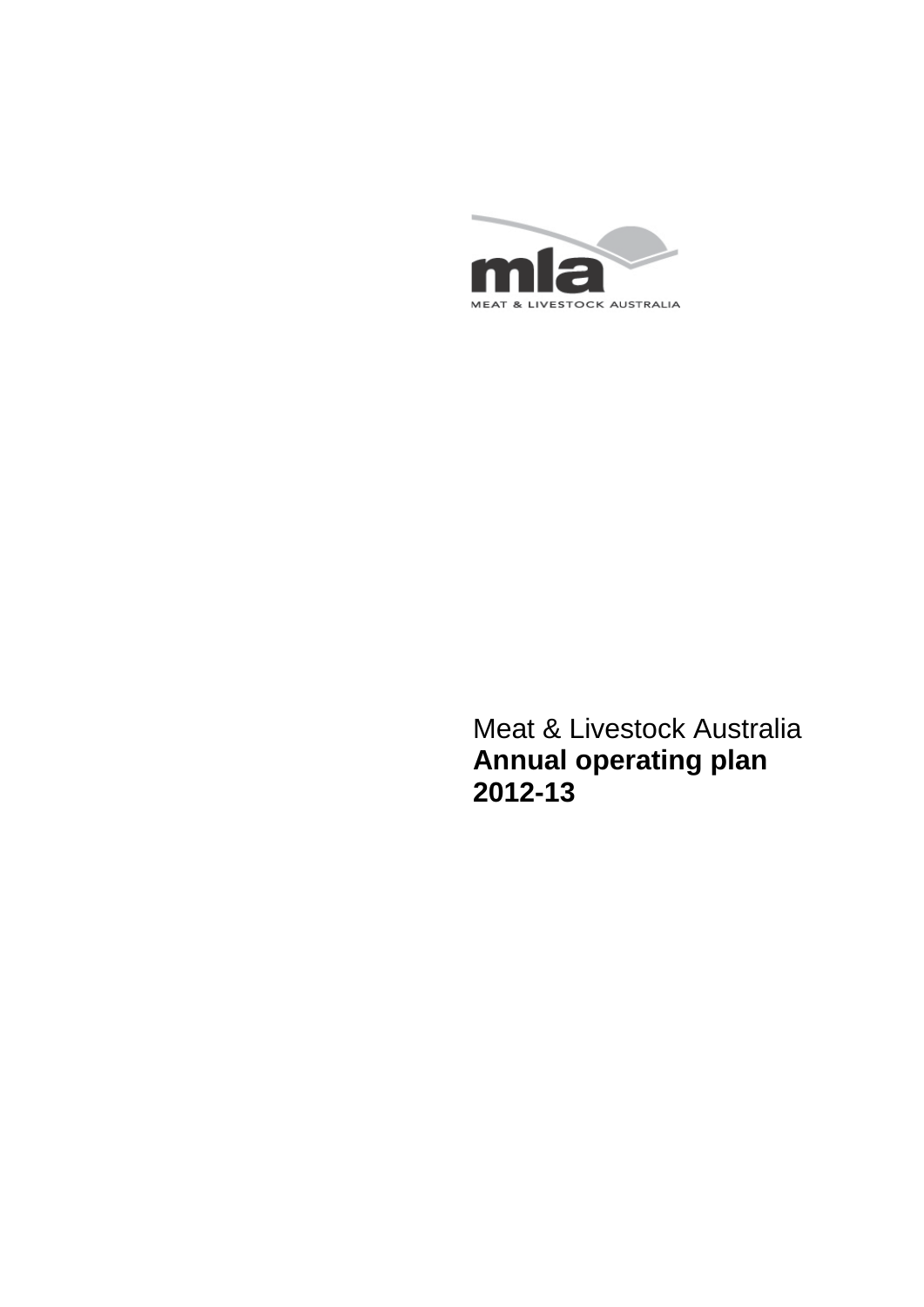# **Contents**

|                                               | Introduction<br>MLA strategy map 2010-2015<br>MLA focus areas 2010-2015                                                                                                                                                                                                                                                                                                                                                 | $\overline{\mathbf{c}}$<br>3<br>5            |
|-----------------------------------------------|-------------------------------------------------------------------------------------------------------------------------------------------------------------------------------------------------------------------------------------------------------------------------------------------------------------------------------------------------------------------------------------------------------------------------|----------------------------------------------|
| 1.1<br>1.2<br>1.3                             | <b>Maintaining and improving market access</b><br>Develop and deliver industry systems that underpin product integrity<br>Support industry and government to maintain and liberalise world meat markets<br>Maximise market options for producers and exporters in the livestock export market                                                                                                                           | 6<br>6<br>8<br>10                            |
| 2.1<br>2.2<br>2.3<br>2.4<br>2.5<br>2.6<br>2.7 | <b>Growing demand</b><br>Develop practices and programs that help industry deliver consistent and optimal eating quality<br>Enhance the nutritional reputation of red meat<br>Develop new products<br>Aggressive promotion of beef in the domestic market<br>Aggressive promotion of lamb in the domestic market<br>Aggressive promotion in export markets - beef<br>Aggressive promotion in export markets - sheepmeat | 12<br>12<br>14<br>15<br>17<br>18<br>19<br>21 |
| 3.1<br>3.2<br>3.3<br>3.4<br>3.5               | Increasing productivity across the supply chain<br>Identify and deliver opportunities to increase on-farm productivity<br>Identify and deliver opportunities to increase off-farm productivity and capability<br>Deliver valued supply chain and market information<br>Support industry to improve animal health and biosecurity<br>Increase producer engagement with MLA tools and information to support productivity | 23<br>23<br>25<br>27<br>29<br>30             |
| 4.1<br>4.2<br>4.3<br>4.4<br>4.5               | Supporting industry integrity and sustainability<br>Support on-farm environmental sustainability<br>Support off-farm environmental sustainability<br>Provide solutions to meet high standards of animal welfare without reducing productivity levels<br>Support industry's effective engagement with the community<br>Develop sustainable innovation capability within the industry and its service providers           | 32<br>32<br>33<br>35<br>36<br>38             |
| 5.1<br>5.2<br>8.0<br>9.0                      | <b>Supporting imperatives</b><br>Stakeholder communications and reporting<br>Corporate services<br>AUS-MEAT<br>MLA Donor Company (R&D partnerships)                                                                                                                                                                                                                                                                     | 39<br>39<br>40<br>41<br>42                   |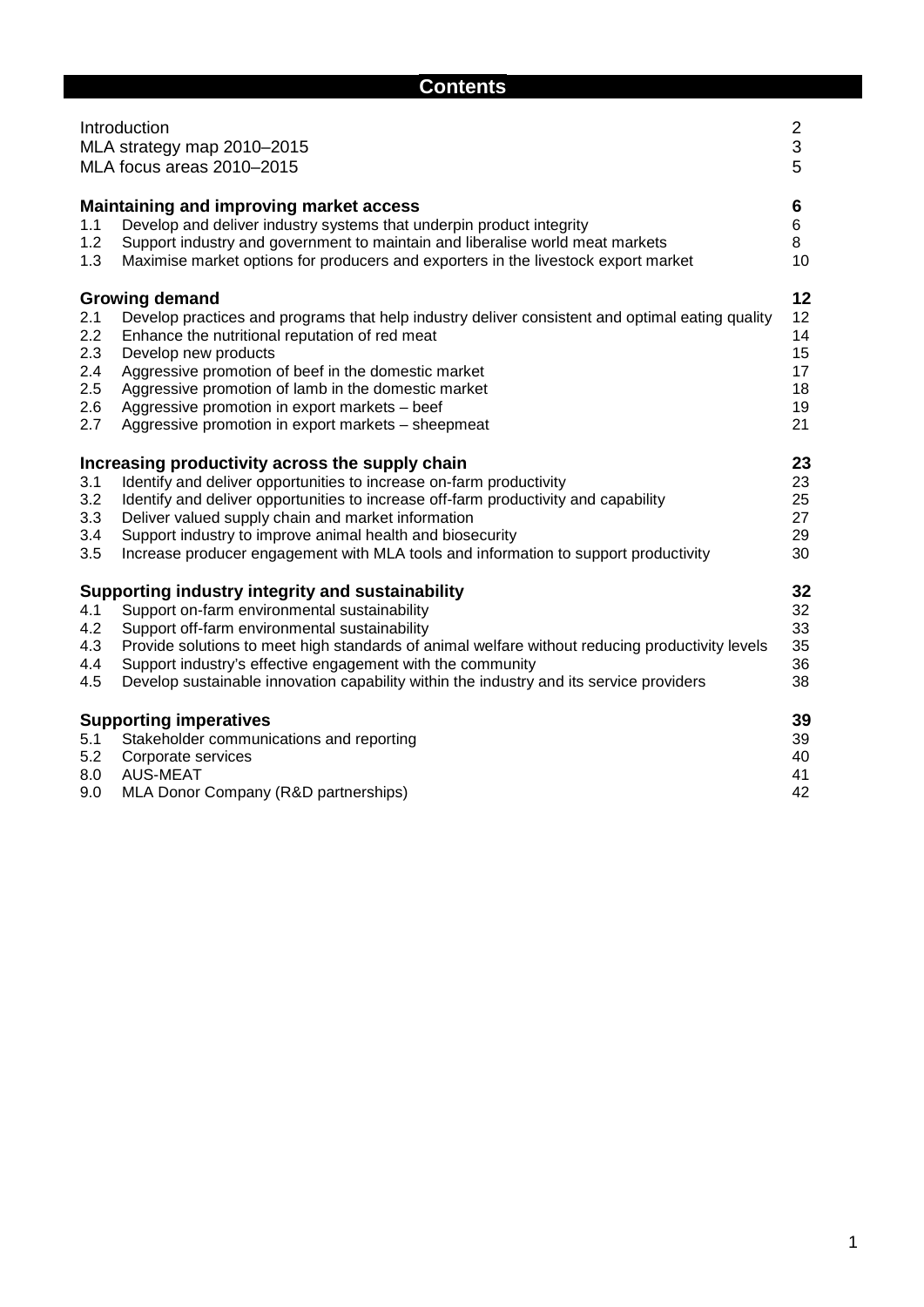### **Creating opportunities for Australian cattle, sheep and goat industries**

The *Annual operating plan 2012-13* outlines the services to be provided by MLA over the coming financial year.

It is in line with MLA's revised *Corporate plan 2010–2015*, which establishes the long-term goals and direction of MLA's marketing and research and development (R&D) investments to create opportunities for Australia's cattle, sheep and goat producers.

The plan outlines key initiatives for the year under each strategy contained within the *Corporate plan*, with key performance indicators (KPIs) and budgets for these strategies also clearly shown.

MLA's performance against this plan will be reported in our *Annual report 2012-13*, which will detail our corporate and financial performance against the strategies and milestones contained in this plan.

This *Annual operating plan 2012-13* is the first under MLA's new strategic planning model, which was implemented during 2012.

MLA's *Corporate plan 2010–2015* now provides an overview of the strategic direction of the company, and guides a series of detailed five-year business plans that outline our long-term programs across each page of this *Annual operating plan 2012-13*.

As part of this process, we have made two other refinements to our strategic planning. The first better reflects MLA's role as a provider of marketing and R&D services, with the five strategic imperatives previously in place having been consolidated into four.

The second is the introduction of 15 new focus areas for the company towards 2015. These 15 areas have been identified as those that have the most potential to deliver the strongest returns back to cattle, sheep and goat producers.

This new strategic planning model was developed to strengthen program evaluation and long-term planning – both areas recommended for improvement following a three-year review of MLA's performance completed in 2010.

This new planning model will further bring to life MLA's commitment to transparency and accountability. This plan represents an important part in our resolve to maintain these standards in our operations.

MLA's programs and activities outlined in this plan are closely aligned with the *Meat industry strategic plan 2010–2015* (MISP), the industry sector plans and the Australian Government's rural R&D priorities.

MLA's program delivery across these areas would not be possible without the matching R&D funding of the Australian Government and the collaboration of peak industry councils and industry leaders.

I thank them, and our levy payers, for their ongoing support.

Scott Hansen Managing Director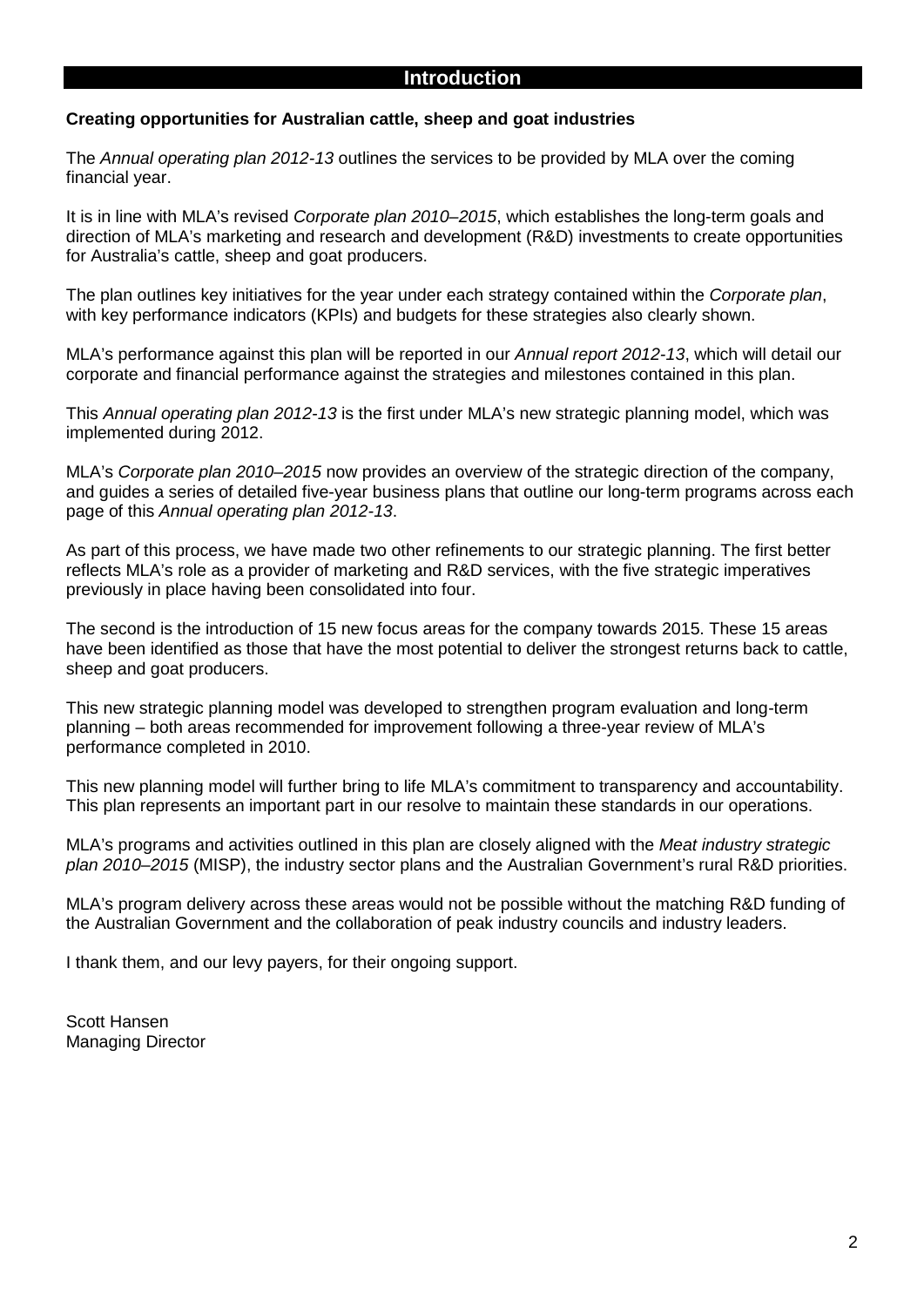# **MLA strategy map 2010–2015**

# **Priority alignment**

MLA's imperatives are aligned with Australian Government research priorities, Australian Government rural research priorities and *Meat industry strategic plan 2010–2015* (MISP) strategic themes.

| Imperative 1: Maintaining and improving market access |                                                                        |                                                                                |                                                                                   |  |  |  |  |
|-------------------------------------------------------|------------------------------------------------------------------------|--------------------------------------------------------------------------------|-----------------------------------------------------------------------------------|--|--|--|--|
| Guided by:                                            | National research priorities                                           | Rural research priorities                                                      | <b>MISP</b> strategic themes                                                      |  |  |  |  |
|                                                       | • Promoting and maintaining<br>good health<br>• Safeguarding Australia | • Productivity and adding value<br>• Supply chain and markets<br>• Biosecurity | • Market access<br>• Marketing and promotion<br>• Economics and<br>infrastructure |  |  |  |  |

| Imperative 2: Growing demand |                                            |                                                                                                              |                                           |  |  |  |  |  |
|------------------------------|--------------------------------------------|--------------------------------------------------------------------------------------------------------------|-------------------------------------------|--|--|--|--|--|
| Guided by:                   | National research priorities               | Rural research priorities                                                                                    | <b>MISP</b> strategic themes              |  |  |  |  |  |
|                              | • Promoting and maintaining<br>good health | • Productivity and adding value<br>• Supply chain and markets<br>• Innovation skills<br>$\bullet$ Technology | • Marketing and promotion<br>• Innovation |  |  |  |  |  |

| Imperative 3: Increasing productivity across the supply chain |                                                                                                                                                                                                           |                                                                                                                                                                |                                                                                     |  |  |  |  |  |  |
|---------------------------------------------------------------|-----------------------------------------------------------------------------------------------------------------------------------------------------------------------------------------------------------|----------------------------------------------------------------------------------------------------------------------------------------------------------------|-------------------------------------------------------------------------------------|--|--|--|--|--|--|
| Guided by:                                                    | National research priorities                                                                                                                                                                              | Rural research priorities                                                                                                                                      | <b>MISP</b> strategic themes                                                        |  |  |  |  |  |  |
|                                                               | • Environmentally sustainable<br>Australia<br>• Promoting and maintaining<br>good health<br>• Safeguarding Australia<br>• Frontier technologies for<br>building and transforming<br>Australian industries | • Natural resource management<br>• Productivity and adding value<br>• Supply chain and markets<br>• Biosecurity<br>• Innovation skills<br>$\bullet$ Technology | • Our industry<br>• Our people<br>• Innovation<br>• Economics and<br>infrastructure |  |  |  |  |  |  |

| Imperative 4: Supporting industry integrity and sustainability |                                                                                                                                                                             |                                                                                                                     |                                                                                                                 |  |  |  |  |  |
|----------------------------------------------------------------|-----------------------------------------------------------------------------------------------------------------------------------------------------------------------------|---------------------------------------------------------------------------------------------------------------------|-----------------------------------------------------------------------------------------------------------------|--|--|--|--|--|
| Guided by:                                                     | National research priorities                                                                                                                                                | Rural research priorities                                                                                           | <b>MISP</b> strategic themes                                                                                    |  |  |  |  |  |
|                                                                | • Environmentally sustainable<br>Australia<br>• Promoting and maintaining<br>good health<br>• Frontier technologies for<br>building and transforming<br>Australian industry | • Natural resource management<br>• Climate variability and climate<br>change<br>• Innovation skills<br>• Technology | • Our industry<br>• Our people<br>• Environment and ethics<br>• Innovation<br>• Economics and<br>infrastructure |  |  |  |  |  |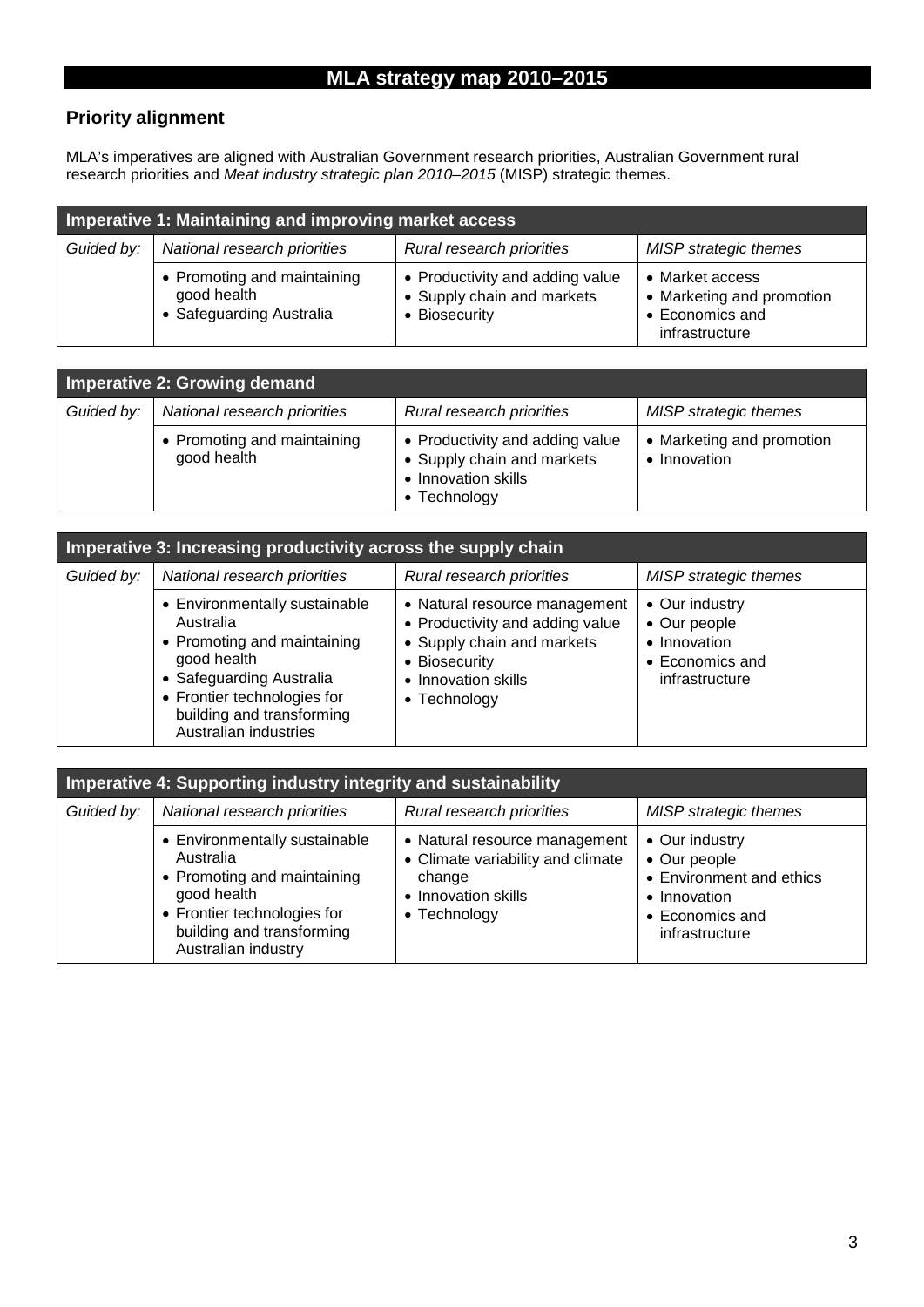# **Australian Government rural research priorities and MISP strategic themes**

|                                        | Meat Industry Strategic Plan 2010–2015 strategic themes                                                                               |
|----------------------------------------|---------------------------------------------------------------------------------------------------------------------------------------|
| <b>Environment and ethics</b>          | Promote ethical and responsible custodianship of the environment, animal welfare and resources used in the<br>production of red meat  |
| <b>Market access</b>                   | In partnership with government, maximise effective trade facilitation                                                                 |
| Our industry                           | Promote a single co-ordinated voice for our industry to reshape and reinvigorate relationships within industry<br>and with government |
| Our people                             | Develop and retain motivated and appropriately skilled people for our industry                                                        |
| Innovation                             | Increase competitiveness and profitability through innovation                                                                         |
| <b>Marketing and promotion</b>         | Focus on the consumer to continue to achieve profitable growth in demand for Australian red meat and<br>livestock products            |
| <b>Economics and</b><br>infrastructure | Foster economic reform and infrastructure investment to enhance the capabilities of our industry                                      |

| <b>Australian Government rural research priorities</b> |                                                                                                                                                                                                                |                                                                                                                                                                                                                                                                                                                                                                                                                                                                                                                                                                                      |  |  |  |  |  |
|--------------------------------------------------------|----------------------------------------------------------------------------------------------------------------------------------------------------------------------------------------------------------------|--------------------------------------------------------------------------------------------------------------------------------------------------------------------------------------------------------------------------------------------------------------------------------------------------------------------------------------------------------------------------------------------------------------------------------------------------------------------------------------------------------------------------------------------------------------------------------------|--|--|--|--|--|
| <b>Priority</b>                                        | Objective                                                                                                                                                                                                      | <b>Focus</b>                                                                                                                                                                                                                                                                                                                                                                                                                                                                                                                                                                         |  |  |  |  |  |
| Productivity<br>and adding<br>value                    | Improve the productivity and<br>profitability of existing industries<br>and support the development of<br>viable new industries                                                                                | Ongoing research is required to improve the productivity and profitability of Australia's<br>existing agriculture, fisheries, forestry and food industries and to support the<br>establishment of viable new industries and products. This must be complemented by<br>research to develop high value products which can better exploit Australia's<br>comparative advantages.                                                                                                                                                                                                        |  |  |  |  |  |
| Supply chain<br>and markets                            | Better understand and respond<br>to domestic and international<br>market and consumer<br>requirements and improve the<br>flow of such information through<br>the whole supply chain,<br>including to consumers | Providing markets and consumers with goods that are safe and meet customer<br>requirements is essential to the long term competitiveness of Australia's agriculture,<br>fisheries, forestry and food industries. High quality information regarding market and<br>consumer requirements should be appropriately distributed through the supply chain to<br>ensure producers can effectively respond to market requirements. Effectively servicing<br>the information needs of consumers is also vital to gain and retain markets.                                                    |  |  |  |  |  |
| <b>Natural</b><br>resource<br>management               | Support effective management<br>of Australia's natural resources<br>to ensure primary industries are<br>both economically and<br>environmentally sustainable                                                   | Australia's fragile environment and limited natural resources require innovation in<br>primary industries to ensure natural resources are used sustainability. Land<br>degradation, water management and biodiversity losses are significant challenges to<br>current and future productivity.                                                                                                                                                                                                                                                                                       |  |  |  |  |  |
| <b>Climate</b><br>variability and<br>climate<br>change | Build resilience to climate<br>variability and adapt to and<br>mitigate the effects of climate<br>change                                                                                                       | Climate variability and climate change pose significant challenges for Australia's<br>primary industries and regional economies. The National Agriculture and Climate<br>Change Action Plan (2006-09), agreed to by Australian governments, highlights threats<br>posed by increased climate variability and climate change and measures needed to<br>mitigate and build resilience to this threat.                                                                                                                                                                                  |  |  |  |  |  |
| <b>Biosecurity</b>                                     | Protect Australia's community,<br>primary industries and<br>environment from biosecurity<br>threats                                                                                                            | Effective prevention, control or eradication of pests and diseases of concern (including<br>vertebrate pests and weeds) is vital to the security and health of the Australian<br>community, the productivity and sustainability of primary industries and Australia's<br>terrestrial, fresh water and marine environments. Pests and diseases also impede the<br>access of Australian products to international markets. A number of countries are<br>tightening their biosecurity requirements and requiring sophisticated technical<br>justification for risk management measures. |  |  |  |  |  |
|                                                        |                                                                                                                                                                                                                | <b>Supporting the priorities</b>                                                                                                                                                                                                                                                                                                                                                                                                                                                                                                                                                     |  |  |  |  |  |
| <b>Innovation</b><br>skills                            | Improve the skills to undertake<br>research and apply its findings                                                                                                                                             | The skills of Australia's research providers and the ability of producers to innovate and<br>adopt the products of research are fundamental to the profitability, competitiveness and<br>sustainability of Australia's agriculture, fisheries, forestry and food industries. Strong<br>collaboration between all players in the Australian research and innovation system is<br>essential for the sector's effectiveness and efficiency. Improving skills to undertake<br>research and to apply research findings is a critical element of the research and<br>development effort.   |  |  |  |  |  |
| <b>Technology</b>                                      | Promote the development and<br>application of new and existing<br>technologies                                                                                                                                 | Advances in existing technologies and adoption of new technologies are important in<br>addressing the challenges faced by agriculture, fisheries, forestry and food industries<br>and regional communities. Continued investment in these areas is essential to the<br>effectiveness of research and innovation for the sector.                                                                                                                                                                                                                                                      |  |  |  |  |  |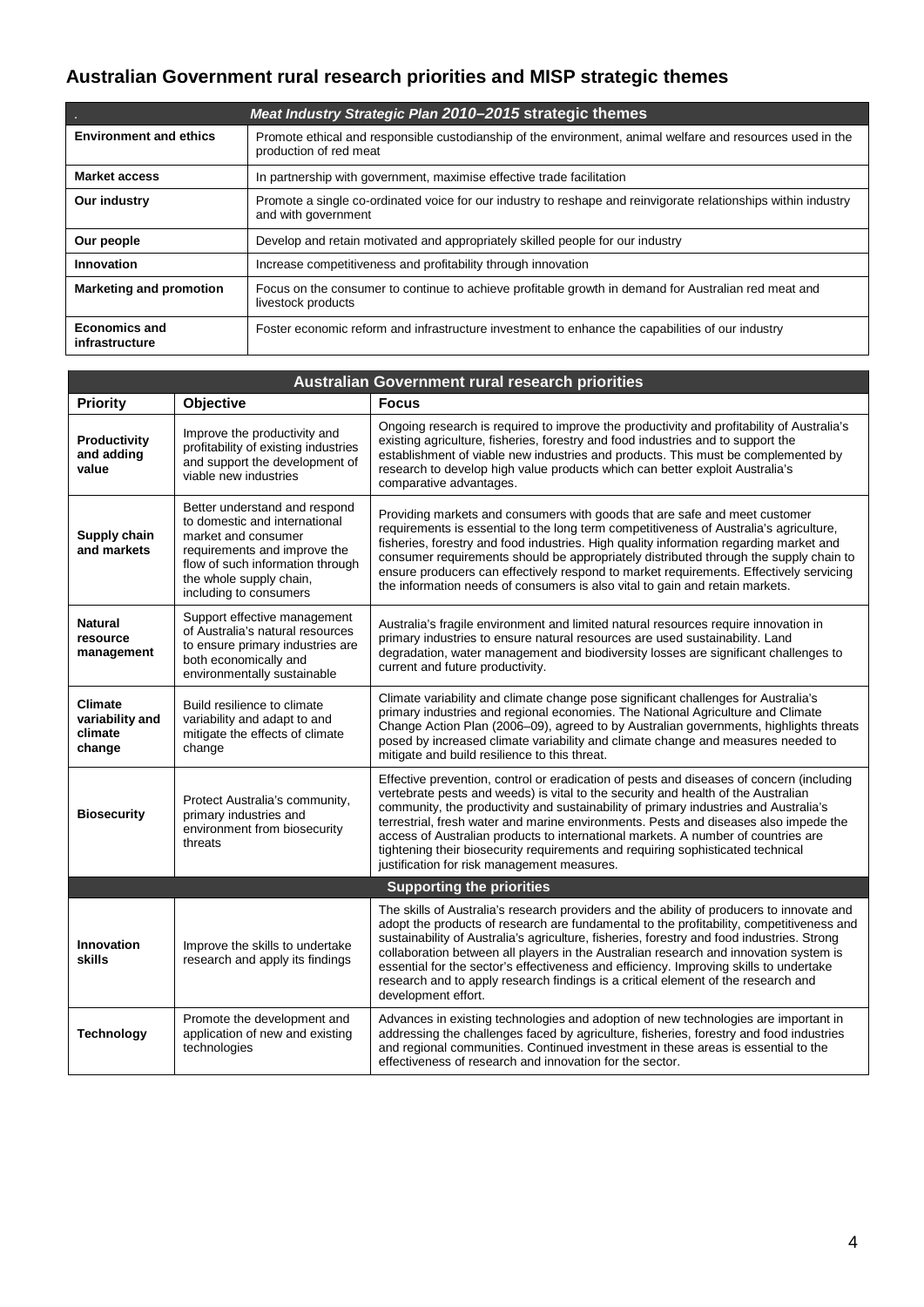# **MLA focus areas 2010–2015**

| Imperative                                                   | <b>Focus areas</b>                                                                                                                                                                                                                                                                                                                                                                                                                                                                                                                                                                                                                                                                                                                                                                                                                                                                                                                                                                                            |
|--------------------------------------------------------------|---------------------------------------------------------------------------------------------------------------------------------------------------------------------------------------------------------------------------------------------------------------------------------------------------------------------------------------------------------------------------------------------------------------------------------------------------------------------------------------------------------------------------------------------------------------------------------------------------------------------------------------------------------------------------------------------------------------------------------------------------------------------------------------------------------------------------------------------------------------------------------------------------------------------------------------------------------------------------------------------------------------|
| 1. Maintaining<br>and<br>improving<br>market<br>access       | Assist industry to better integrate and sustainably deliver its on-farm risk management<br>$\bullet$<br>systems (Livestock Production Assurance/National Vendor Declarations, National<br>Livestock Identification System) <sup>1</sup><br>Assist government and peak councils to secure free trade agreements that eliminate the<br>٠<br>current tariffs on red meat exports to Korea (currently 40%) and Japan (currently 38.5%)<br>Identify high priority technical trade barriers that are impeding red meat export sales, and<br>$\bullet$<br>assist government to alleviate their impact through the provision of science and<br>technology<br>Maintain access to livestock export markets by assisting supply chains to implement and<br>comply with Exporter Supply Chain Assurance System regulations through the provision<br>of gap analysis, risk analysis, training and technical advice                                                                                                         |
| 2. Growing<br>demand                                         | Increase Australian consumers' demand for beef through compelling marketing<br>$\bullet$<br>campaigns encompassing eating quality, enjoyment and nutrition <sup>2</sup><br>Create new business for Australian beef in emerging global markets by working with<br>$\bullet$<br>exporters to win at least 20 new major accounts and at least 20 large new product<br>opportunities for branded beef <sup>3</sup><br>Create incremental business for Australian lamb in domestic and global markets by<br>$\bullet$<br>increasing consumer perceptions in key markets and working with exporters to win 20<br>new major accounts for Australian lamb <sup>4</sup>                                                                                                                                                                                                                                                                                                                                                |
| 3. Increasing<br>productivity<br>across the<br>supply chain  | Create opportunities through research and extension to improve reproduction efficiency in<br>northern beef (by five percentage points) and maternal sheep breeds (by two percentage<br>points) <sup>5</sup><br>Create opportunities through genetic research and management practices to improve<br>$\bullet$<br>pasture and forage crop productivity, quality and persistence <sup>6</sup><br>Create opportunities with new practices or technologies to improve labour efficiency by<br>$\bullet$<br>5%, encompassing occupational health and safety, labour resource need and yield<br>Create opportunities to improve compliance to market specifications by 3% by providing<br>$\bullet$<br>information and tools that encourage practice change on farm, such as Livestock Data<br>Link and BeefSpecs <sup>'</sup><br>Create opportunities through research to minimise the threat and impact of exotic,<br>$\bullet$<br>emerging and endemic diseases on Australian livestock enterprises <sup>8</sup> |
| 4. Supporting<br>industry<br>integrity and<br>sustainability | Create opportunities through research that will deliver a 10% improvement in production<br>efficiency through new tools and management that will decrease greenhouse gas<br>emissions from livestock systems by up to 30% <sup>9</sup><br>Create cost effective opportunities to replace, relieve, refine animal husbandry practices<br>$\bullet$<br>to continuously improve animal welfare<br>Create opportunities through media, social media and events for producers and industry<br>٠<br>to engage with the community and maintain current high levels of trust (over 80%)                                                                                                                                                                                                                                                                                                                                                                                                                               |

 $1$  achieved through the delivery of the SAFEMEAT Initiatives Review outcomes

<span id="page-5-0"></span><sup>&</sup>lt;sup>2</sup> consumer penetration remains above 96% and value share remains above 38.3%; consumer awareness of MSA from 26% to 60%; "well liked in my household" remains above 70%; "essential part of a healthy diet" remains above 50%

<span id="page-5-1"></span><sup>&</sup>lt;sup>3</sup> maior accounts to be either >25 retail stores or >50 food service outlets and must be new to Australian beef; opportunities are new products or new ranging of products that delivers incremental sales volume per activity of at least 20 tonnes per annum

<span id="page-5-2"></span><sup>&</sup>lt;sup>4</sup> key markets are Australia (72% of consumers believe lamb is loved by Australians in 2012 with 2015 target 75%; 53% of consumers have a very positive disposition towards lamb in 2012 with 2015 target 54%; 28% of consumers are willing to pay a bit more for lamb in 2012 with 2015 target 29%), United States (from current awareness of 36% to 41%) and UAE (from current awareness of 65% to 70%)

<span id="page-5-3"></span> $5$  current benchmark levels are 71% for northern beef and 82% for maternal sheep breeds

<span id="page-5-4"></span><sup>&</sup>lt;sup>6</sup> five new forage varieties commercialised; 30% less P-fertiliser required in new P-efficient temperature pasture legumes; boost production of "run-down" sown northern pastures by 30%

<span id="page-5-5"></span><sup>7</sup> current benchmark ~75% with a firm baseline to be established during the LDL pilots in 2012-13

<span id="page-5-6"></span><sup>&</sup>lt;sup>8</sup> improved disease management and diagnostic techniques for internal parasites, Johne's disease and foot and mouth disease

<span id="page-5-7"></span><sup>&</sup>lt;sup>9</sup> research to demonstrate relationship between feed conversion and greenhouse gas emissions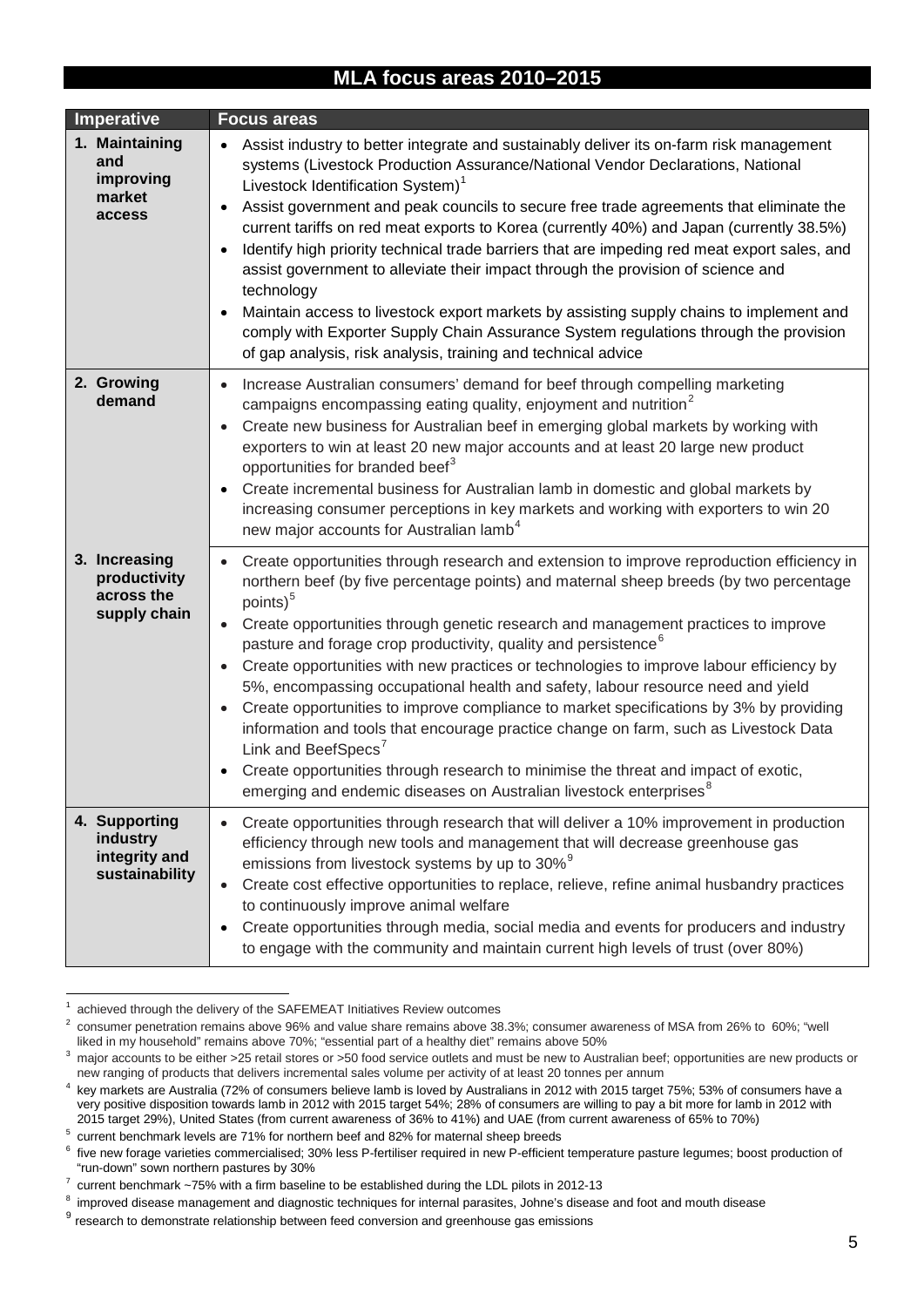# **1. Maintaining and improving market access**

# **1.1 Develop and deliver industry systems that underpin product integrity**

Australia has enjoyed unparalleled access to world meat markets over many years due to its favourable disease status and world class food safety and integrity systems. Continued work in these areas to ensure ongoing leadership involves both R&D activities to keep Australia at the forefront of developments and investment in maintaining existing systems. In 2012-13, MLA will continue to invest in maintaining the NLIS database and LPA systems; develop tools and systems for managing food safety based on innovative science; and support the development of integrity systems that respond to customers' ever changing needs.

|                | <b>Strategy</b>                                                                       |    | <b>Key initiatives</b>                                                                                                                                                                         | BU         | $10 - 11$<br><b>Actual</b> | $11 - 12$<br><b>Budget</b> | $12 - 13$<br><b>Budget</b> |
|----------------|---------------------------------------------------------------------------------------|----|------------------------------------------------------------------------------------------------------------------------------------------------------------------------------------------------|------------|----------------------------|----------------------------|----------------------------|
| $\mathbf{1}$ . | Conduct scientific<br>research to ensure                                              | 1. | Maintenance of safety and integrity aspects of<br>product                                                                                                                                      | <b>TES</b> | 939                        | 1,000                      | 1,000                      |
|                | food safety systems<br>are at the leading<br>edge of knowledge                        | 2. | Development of new techniques for delivering<br>safe and wholesome product                                                                                                                     |            | 433                        | 522                        | 522                        |
|                | and practice                                                                          | 3. | Monitor developments/develop initiatives in<br>biotechnology                                                                                                                                   |            | 42                         | 50                         | 50                         |
|                |                                                                                       | 4. | Develop risk-based post mortem inspection<br>systems for animal health surveillance, and<br>assessment of product safety and suitability                                                       |            | 225                        | 500                        | 500                        |
|                |                                                                                       | 5. | Respond to market expectations for scientific<br>information on the safety of red meat products                                                                                                |            | 161                        | 200                        | 200                        |
| 2.             | Develop and<br>implement<br>appropriate meat<br>and livestock<br>traceability systems | 1. | Ensure that NLIS Ltd has the capability to deliver<br>database and support services to enable industry<br>to meet the national traceability standards                                          | <b>IS</b>  | 4,123                      | 4,800                      | 4,980                      |
| 3.             | Support the<br>development and<br>uptake of food safety<br>and quality                |    | Deliver programs that underpin the integrity of the<br>Australian red meat and livestock industry,<br>including supporting the LPA program, producer<br>education and communication strategies | IS         | 934                        | 1,350                      | 1,310                      |
| chain          | assurance systems<br>by all sectors of the<br>red meat supply                         | 2. | Provide secretariat services to SAFEMEAT and<br>develop effective industry safety/issues<br>management strategies                                                                              |            | 280                        | 440                        | 302                        |
|                |                                                                                       | 3. | Contribute to the development and<br>implementation of new food safety systems                                                                                                                 | <b>TES</b> | 116                        | 174                        | 176                        |
|                |                                                                                       |    | <b>TOTAL</b>                                                                                                                                                                                   |            | 7,253                      | 9,036                      | 9,040                      |

- Satisfaction rating of MLA's food safety activities by industry (processors and AMIC) rated more than 85%
- Five peer reviewed scientific publications on red meat safety delivered
- Develop and evaluate new approaches to process control in beef processing establishments
- Independent biennial audit undertaken to ensure NLIS database delivers against national performance standards for livestock traceability
- Technology roadmap for the NLIS database developed to ensure sustainable delivery into the future
- Pilot established to allow producers to enter NVD information on a central web-based database, enabling the electronic transfer of food safety information along the supply chain
- Implement the LPA accreditation recommitment program to enhance on-farm food safety assurance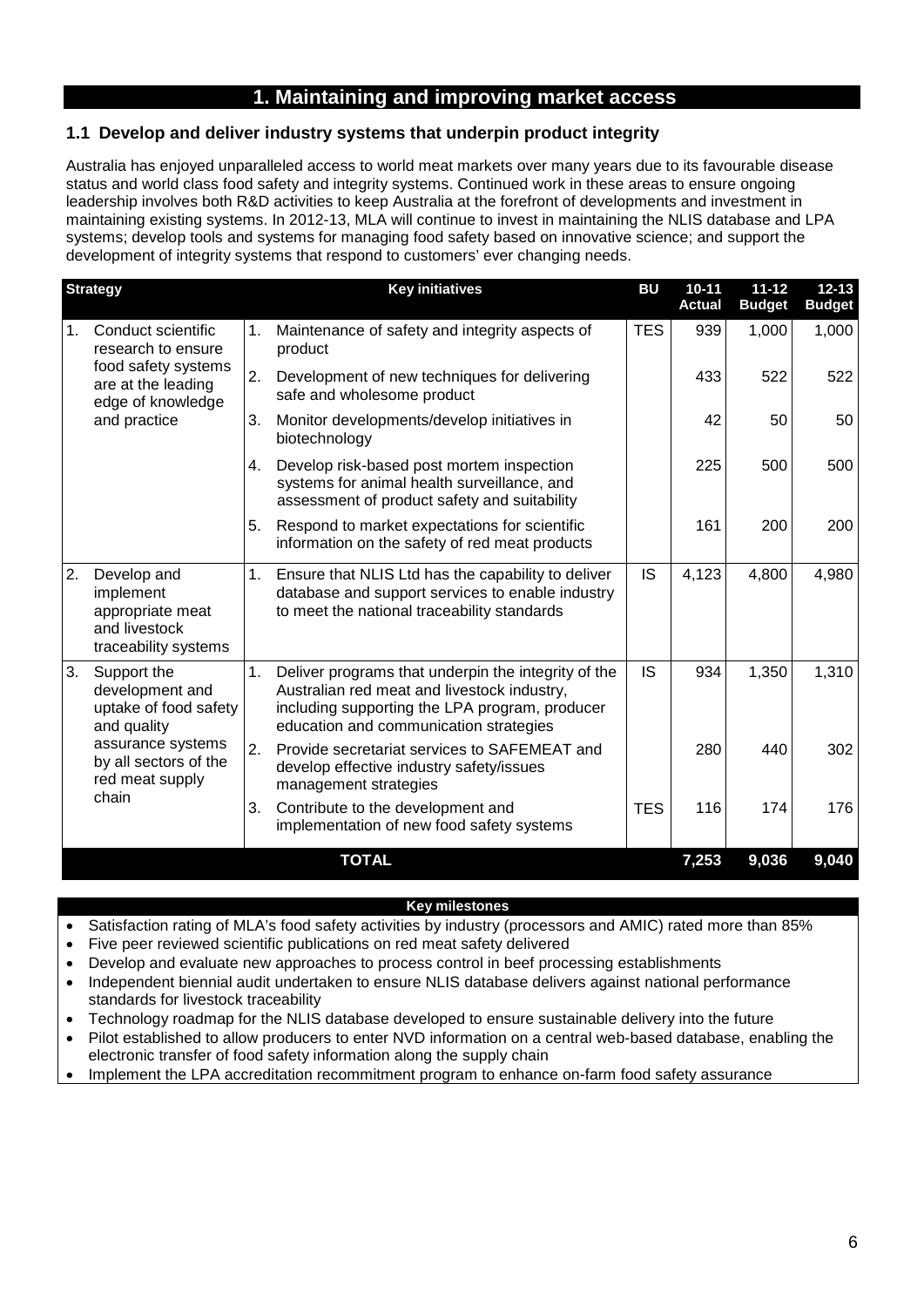| <b>Sector</b>    |              | 2011-12 |       | 2012-13 budget | <b>Totals</b> |       |  |  |
|------------------|--------------|---------|-------|----------------|---------------|-------|--|--|
|                  |              | budget  | 1     | $\mathbf{2}$   | 3             |       |  |  |
| Mutton           | $\mathsf{R}$ | 82      | 14    | 30             | 4             | 48    |  |  |
|                  | M            | 206     |       | 60             | 18            | 78    |  |  |
| Lamb             | R            | 407     | 133   | 270            | 31            | 434   |  |  |
|                  | M            | 516     |       | 434            | 267           | 701   |  |  |
| Grassfed cattle  | R            | 455     | 376   |                | 70            | 446   |  |  |
|                  | M            | 1,263   |       | 915            | 447           | 1,362 |  |  |
| Grainfed cattle  | $\mathsf{R}$ | 72      | 52    |                | 15            | 67    |  |  |
|                  | M            | 414     |       | 304            | 143           | 447   |  |  |
| Processor        | R            | 1,163   | 561   | 500            | 80            | 1,141 |  |  |
|                  | M            | 555     |       | 144            | 389           | 533   |  |  |
| Goat             | R            | 8       |       |                | 6             | 6     |  |  |
|                  | M            | 79      |       | 23             | 56            | 79    |  |  |
| Livestock export | R            | 16      |       |                | 6             | 6     |  |  |
|                  | M            | 97      |       |                | 18            | 18    |  |  |
| External         | R            |         |       |                |               |       |  |  |
|                  | M            | 1,500   |       | 1,500          | 26            | 1,526 |  |  |
| Government       | R            | 2,203   | 1,136 | 800            | 212           | 2,148 |  |  |
| <b>Subtotal</b>  | $\mathsf{R}$ | 4,406   | 2,272 | 1,600          | 424           | 4,296 |  |  |
| <b>Subtotal</b>  | м            | 4,630   |       | 3,380          | 1,364         | 4,744 |  |  |
| <b>TOTAL</b>     |              | 9,036   | 2,272 | 4,980          | 1,788         | 9,040 |  |  |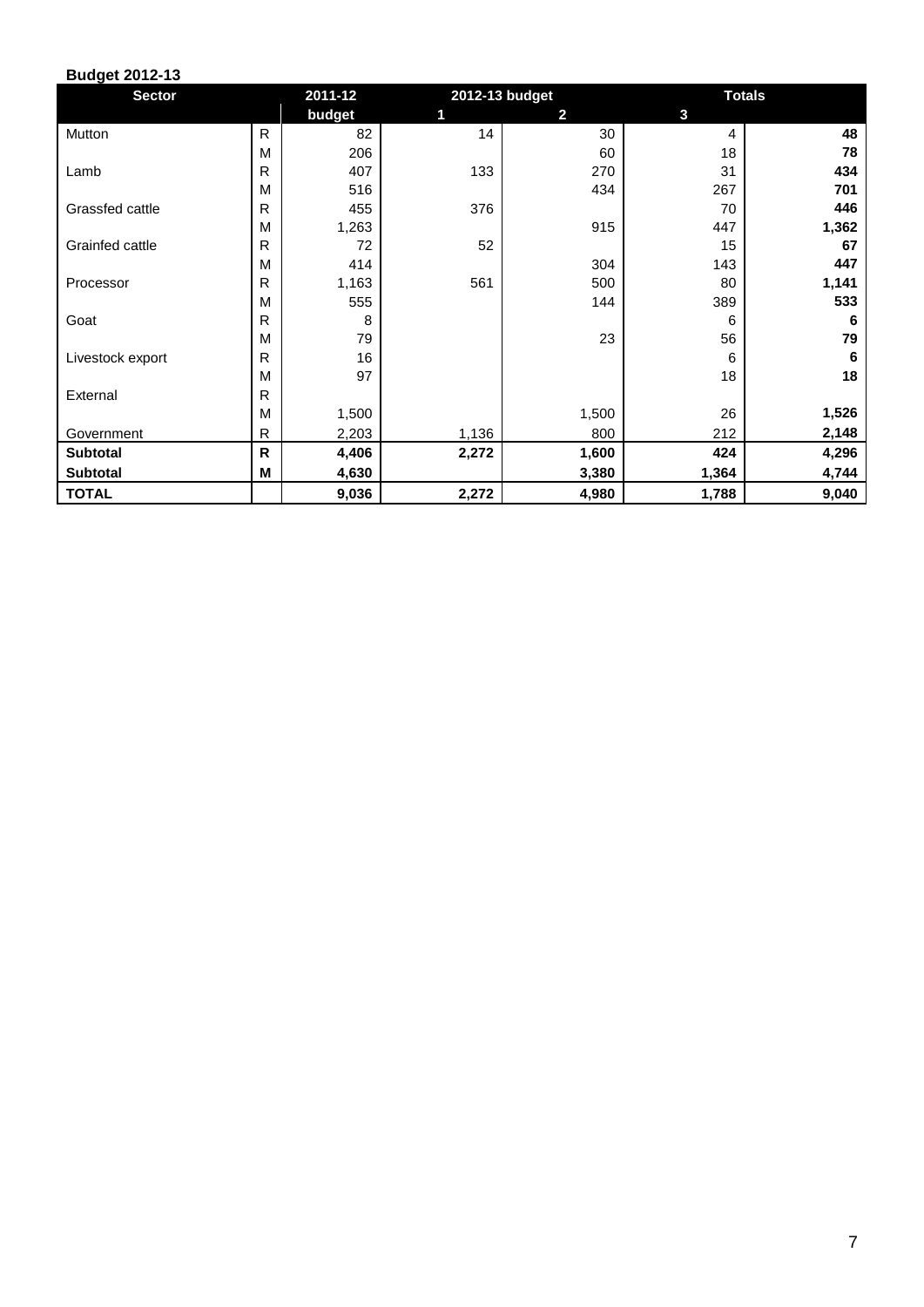# **1. Maintaining and improving market access**

# **1.2 Support industry and government to maintain and liberalise world meat markets**

Australia's red meat exports face market access restrictions in many overseas markets. Global trade liberalisation and improvements in technical market access conditions are a key focus of industry efforts to create opportunities for growth, development and diversification. Industry invests in research, consultation, assisting diplomatic activities and advocacy – in pursuit of the commercial and economic gains from removing or reducing impediments to trade. In 2012-13, MLA will collaborate with government and industry to assist in defending existing favourable access conditions; undertake a multilateral, regional, bilateral trade advocacy program; and enhance/leverage international trade reform networks. Priorities in 2012-13 include assisting government in securing a free trade agreement (FTA) with Korea, embodying phase out of tariffs on Australian beef; progressing industry priorities under the Trans-Pacific Partnership trade talks; ongoing advocacy on a Japan FTA; and directing additional efforts towards tackling the increasing number of technical trade barriers imposed by a number of Australia's trading partners.

| <b>Strategy</b>                                                                                                             | <b>Key initiatives</b>                                                                                                                                                                                                                | <b>BU</b>  | $10 - 11$<br><b>Actual</b> | $11 - 12$<br><b>Budget</b> | $12 - 13$<br><b>Budget</b> |
|-----------------------------------------------------------------------------------------------------------------------------|---------------------------------------------------------------------------------------------------------------------------------------------------------------------------------------------------------------------------------------|------------|----------------------------|----------------------------|----------------------------|
| 1. Support industry and<br>Government to defend<br>existing favourable market<br>access conditions in<br>overseas markets   | 1. Monitor developments in overseas<br>markets; develop networks of industry and<br>government contacts in Australia and<br>overseas; and provide a response<br>capability when impediments arise                                     | <b>TES</b> | 2,046                      | 2,553                      | 2,630                      |
| 2. Assist in positioning the<br>Australian meat and<br>livestock industry for the<br><b>WTO Doha round</b>                  | 1. Monitor and respond to WTO<br>developments; represent to government<br>on industry priorities; coalition building in<br>key overseas markets and missions to<br>Geneva                                                             |            | 149                        | 194                        | 154                        |
| 3. Assist in positioning the<br>Australian meat and<br>livestock industry for FTA<br>negotiations                           | 1. FTA work particularly directed at<br>advancing industry priorities in FTAs with<br>Korea, Japan and the Trans Pacific<br>Partnership                                                                                               |            | 776                        | 1,013                      | 973                        |
| 4. Develop strategies to<br>remove access barriers                                                                          | 1. Research to support trade reform<br>advocacy in WTO and FTA negotiations -<br>particularly in-market advocacy research<br>in Japan                                                                                                 |            | 152                        | 684                        | 684                        |
|                                                                                                                             | 2. Research on technical barriers to trade,<br>including a stocktake of technical barriers<br>facing the Australian industry, ranking<br>these barriers in terms of trade<br>impediment and prioritising removal of<br>these barriers |            | 55                         | 76                         | 76                         |
| 5. Provide issues<br>management capability to<br>assist in avoiding loss of<br>market access due to<br>meat safety concerns | 1. Communicate the integrity of Australian<br>red meat products internationally and<br>provide a response capability (1.1.4.3)                                                                                                        |            | 3,280                      | 3,523                      | 3,524                      |
|                                                                                                                             |                                                                                                                                                                                                                                       |            | 6,458                      | 8,043                      | 8,041                      |

#### **Key milestones**

• Prepare persuasive and well-researched submissions on market access issues to the satisfaction of industry

- Assist in improving market access to at least one market
- Trade perception of the safety of Australian red meat held above current levels in key markets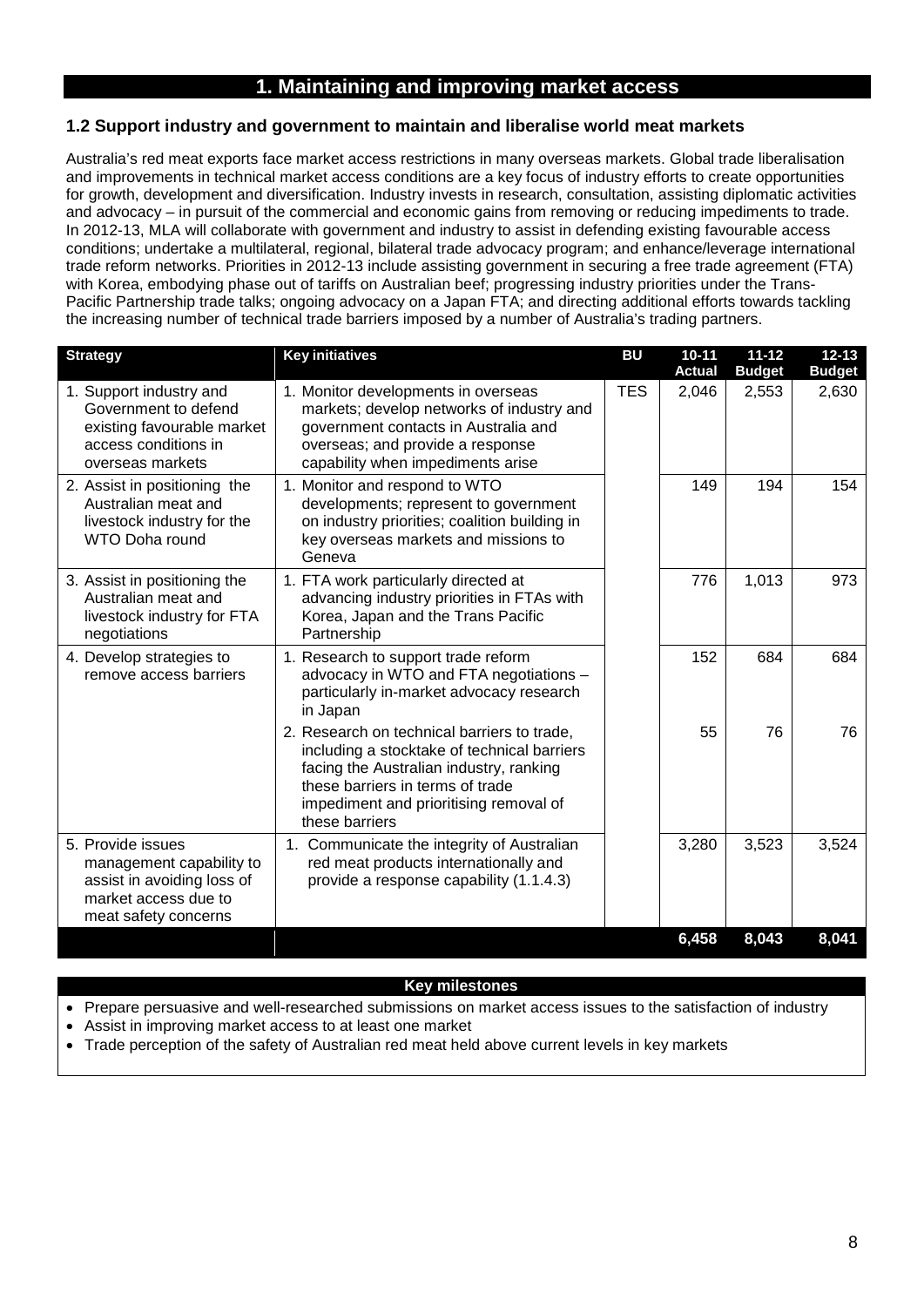| <b>Sector</b>   |    | 2011-12 | 2012-13 budget<br><b>South</b> |                         |              |       |               |               |                       | <b>Totals</b>     |     |       |
|-----------------|----|---------|--------------------------------|-------------------------|--------------|-------|---------------|---------------|-----------------------|-------------------|-----|-------|
|                 |    | budget  | Global                         | <b>North</b><br>America | <b>Japan</b> | Korea | South<br>Asia | <b>Europe</b> | <b>Middle</b><br>East | Africa<br>/ India | R&D |       |
| Mutton          | R  | 12      |                                |                         |              |       |               |               |                       |                   | 6   | 6     |
|                 | M  | 129     | 10                             | 24                      | 11           | 6     | 13            | 27            | 38                    |                   |     | 129   |
| Lamb            | R  | 49      |                                |                         |              |       |               |               |                       | 10                | 45  | 55    |
|                 | M  | 1,153   | 95                             | 245                     | 147          | 56    | 182           | 79            | 309                   | 40                |     | 1,153 |
| Grassfed cattle | R. | 112     |                                |                         |              |       |               |               |                       |                   | 112 | 112   |
|                 | M  | 1,996   | 158                            | 269                     | 793          | 428   | 198           | 137           | 13                    |                   |     | 1,996 |
| Grainfed cattle | R. | 17      |                                |                         |              |       |               |               |                       |                   | 17  | 17    |
|                 | M  | 302     | 21                             | 44                      | 129          | 70    | 33            | 3             | 2                     |                   |     | 302   |
| Processor       | R. | 190     |                                |                         |              |       |               |               |                       |                   | 190 | 190   |
|                 | M  | 3,580   | 284                            | 582                     | 1,080        | 560   | 426           | 246           | 362                   | 40                |     | 3,580 |
| Goat            | M  | 11      | 11                             |                         |              |       |               |               |                       |                   |     | 11    |
| External        | M  | 112     |                                |                         | 110          |       |               |               |                       |                   |     | 110   |
| Government      | R. | 380     |                                |                         |              |       |               |               |                       | 10                | 370 | 380   |
| <b>Subtotal</b> | R  | 760     |                                |                         |              |       |               |               |                       | 20                | 740 | 760   |
| <b>Subtotal</b> | М  | 7,283   | 579                            | 1,164                   | 2,270        | 1,120 | 852           | 492           | 724                   | 80                |     | 7,281 |
| <b>TOTAL</b>    |    | 8,043   | 579                            | 1,164                   | 2,270        | 1,120 | 852           | 492           | 724                   | 100               | 740 | 8,041 |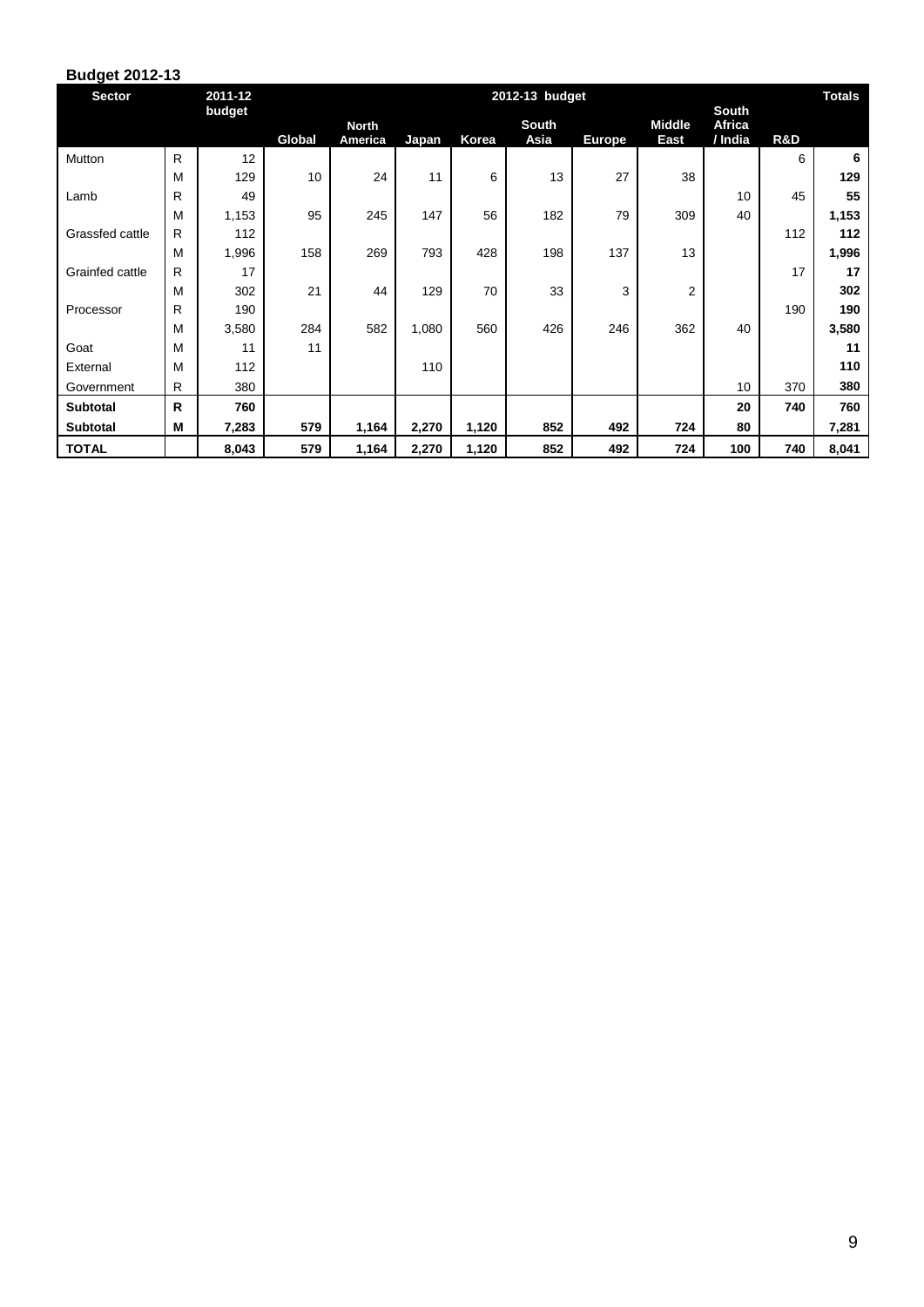# **1. Maintaining and improving market access**

### **1.3 Maximise market options for producers and exporters in the livestock export market**

Australia's livestock export industry employs thousands of Australians and contributes significantly to the national economy each year. It is particularly important for cattle, sheep and goat producers in some regions of Australia that it continues to flourish. Operated by MLA in partnership with LiveCorp, the Livestock Export Program works to achieve this by assisting Australian livestock exporters and supply chains on meeting regulatory requirements, on improving performance and on market access issues. The greatest threat to Australia's livestock export trade is from instances of poor standards of animal welfare in some customer countries. Over the past year heightened publicity has been afforded to this issue and, as a result, new regulations have been introduced by the Australian Government to assure acceptable animal welfare standards to the point of slaughter. For 2012-13, a major aim is to assist supply chains in meeting (and exceeding) these new standards. The introduction of new regulations will also require greater interaction with foreign governments to convey an understanding of the new regulations – and emphasise that the new regulations apply international standards to which these governments are signatories.

| <b>Key initiatives</b><br><b>Strategies</b>                                                                                                                                                                                                | <b>BU</b> | $10 - 11$<br><b>Actual</b> | $11 - 12$<br><b>Budget</b> | $12 - 13$<br><b>Budget</b> |
|--------------------------------------------------------------------------------------------------------------------------------------------------------------------------------------------------------------------------------------------|-----------|----------------------------|----------------------------|----------------------------|
| 1. Develop industry monitoring systems and innovations<br>1. Assist supply<br>chains to deliver<br>that will assist supply chains improve animal health<br>and welfare<br>continuous                                                       | LE        | 1,293                      | 1,700                      | 1,700                      |
| improvement in<br>2. Support industry to review supply chains and<br>animal health and<br>implement ESCAS in Asia Pacific markets<br>welfare                                                                                               |           | 823                        | 3,660                      | 2,310                      |
| 3. Support industry to review supply chains and<br>implement ESCAS in Middle East markets                                                                                                                                                  |           | 1,055                      | 2,000                      | 1,650                      |
| 2. Provide research<br>1. Deliver programs to support improvements in<br>efficiencies through the supply chain<br>and support to                                                                                                           |           | 183                        | $\Omega$                   | 150                        |
| enable<br>2. Conduct R&D to develop tools to improve livestock<br>improvements in<br>performance throughout the supply chain<br>supply chain                                                                                               |           | 695                        | 500                        | 500                        |
| 3. Deliver programs in Asia-Pacific markets aimed at<br>efficiency and<br>improving livestock performance<br>performance                                                                                                                   |           | 557                        | 100                        | 200                        |
| 4. Deliver programs in Middle East markets aimed at<br>improving feedlot performance                                                                                                                                                       |           | 103                        | $\Omega$                   | 200                        |
| 3. Support industry<br>1. Monitor and analyse media coverage and community<br>bodies to<br>attitudes, and provide information and training to<br>assist industry representative bodies<br>effectively<br>contribute to<br>community debate |           | 1,192                      | 585                        | 430                        |
| 1. Conduct R&D that delivers improved market access<br>4. Assist the industry<br>and Government<br>conditions                                                                                                                              |           | 294                        | 200                        | 200                        |
| to defend and<br>2. Assist in the defence of existing favourable market<br>improve market<br>access conditions in the Asia-Pacific market                                                                                                  |           | 418                        | 325                        | 375                        |
| access conditions<br>3. Assist in the defence of existing favourable market<br>and build demand<br>access conditions in Middle East markets and support<br>for livestock<br>development of new markets in the region                       |           | 407                        | 300                        | 310                        |
| <b>TOTAL</b>                                                                                                                                                                                                                               |           | 7,020                      | 9,370                      | 8,025                      |

#### **Key milestones**

• High levels of satisfaction by Australian livestock exporters and importers of Australian livestock that the technical support and training provided by MLA benefits the supply chain, particularly with the implementation of ESCAS in tranche 2 and 3 markets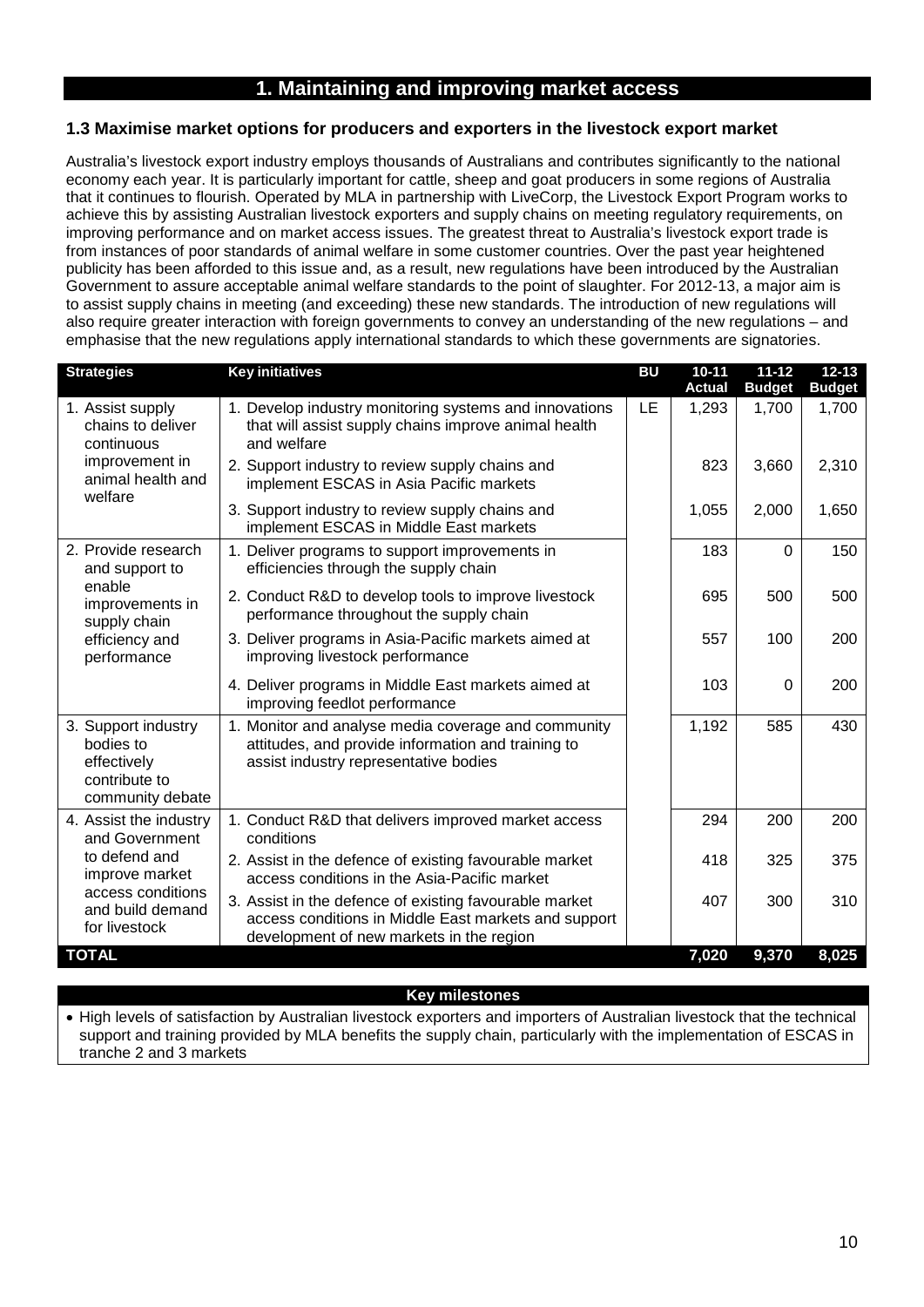| <b>Sector</b>    |              | 2011-12 | 2012-13 Budget |              |     |     | <b>Totals</b> |
|------------------|--------------|---------|----------------|--------------|-----|-----|---------------|
|                  |              | budget  | 1              | $\mathbf{2}$ | 3   | 4   |               |
| Mutton           | $\mathsf{R}$ | 140     | 65             | 20           |     | 15  | 100           |
|                  | M            | 825     | 200            | 50           | 95  | 90  | 435           |
| Lamb             | R            | 135     | 65             | 45           |     | 15  | 125           |
|                  | M            | 625     | 400            | 50           | 90  | 85  | 625           |
| Grassfed cattle  | R            | 500     | 270            | 60           |     | 20  | 350           |
|                  | M            | 5,450   | 2,900          | 410          | 165 | 400 | 3,875         |
| Goat             | R            | 25      | 25             |              |     |     | 25            |
|                  | M            | 30      | 60             |              |     |     | 60            |
| Livestock export | R            | 400     | 425            | 125          |     | 50  | 600           |
|                  | M            | 40      | 400            | 40           | 80  | 110 | 630           |
| External         | M            |         |                |              |     |     |               |
| Government       | R            | 1,200   | 850            | 250          |     | 100 | 1,200         |
| <b>Subtotal</b>  | $\mathsf{R}$ | 2,400   | 1,700          | 500          |     | 200 | 2,400         |
| <b>Subtotal</b>  | M            | 6,970   | 3,960          | 550          | 430 | 685 | 5,625         |
| <b>TOTAL</b>     |              | 9,370   | 5,660          | 1,050        | 430 | 885 | 8,025         |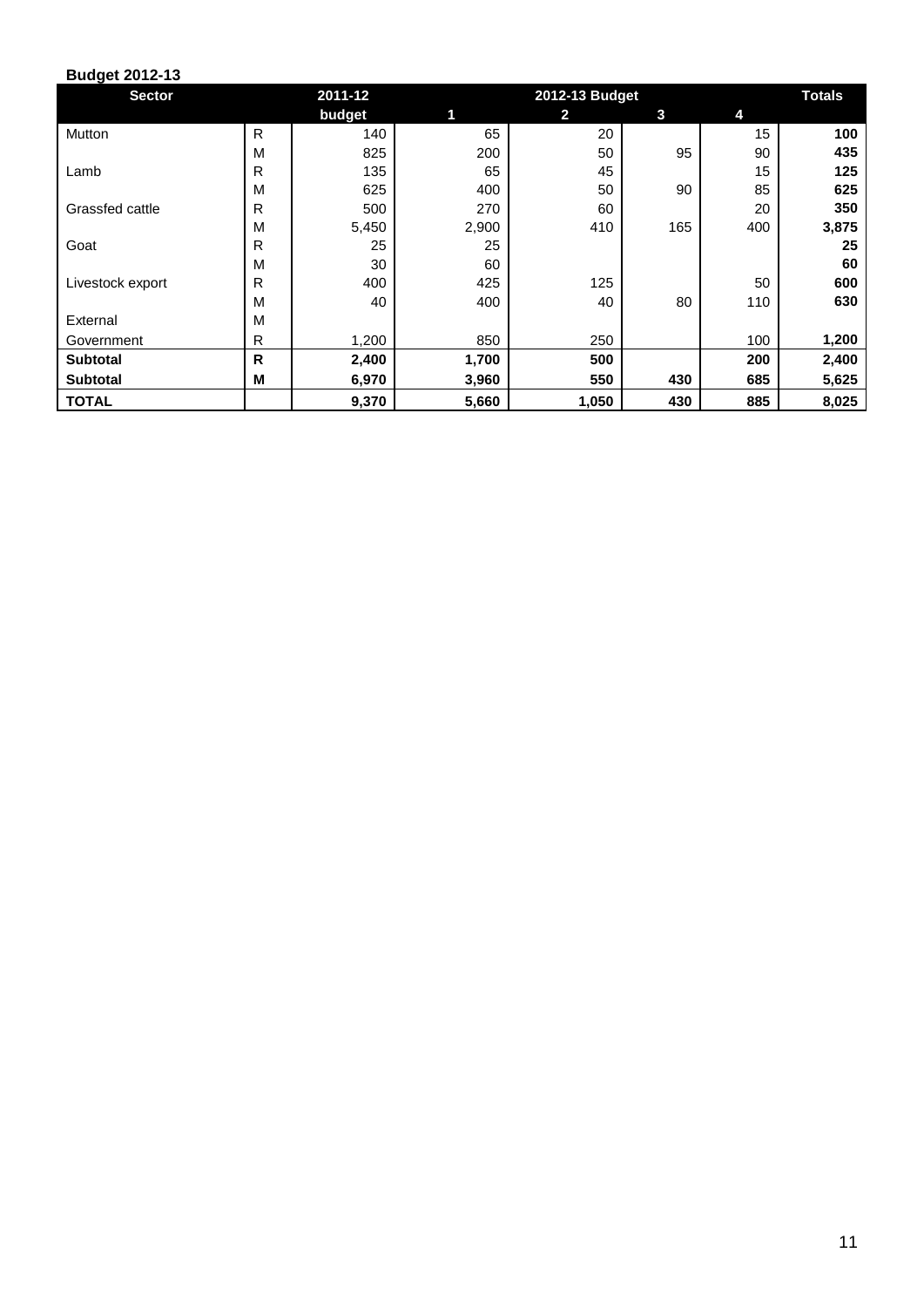## **2.1 Develop practices and drive programs that help industry deliver consistent and optimal eating quality**

Australian industry has the tools to provide customers with beef and sheepmeat of consistent and predictable eating quality via adoption of the Meat Standards Australia (MSA) system. MSA has focussed on increasing grading numbers to date. Now that a 'critical mass' of product is flowing through the system, the focus is shifting to initiatives that extract greater value from the MSA system. MLA will focus on three key initiatives: decreasing eating quality variation within brands; increasing the volume of MSA-graded product per carcase; and strengthening MSA's integrity. Ongoing investment in eating quality R&D will increase the predictive power of the MSA grading model and equip the Australian industry with the latest eating quality innovations. Some key MLA R&D projects for 2012-13 include long distance transport of cattle, MSA four- and five-star beef, the development of a cuts-based system for sheepmeat and advanced electrical stimulation in processing plants.

| <b>Strategy</b>                                                                                                        | <b>Key initiatives</b>                                                                                                                                                                           | <b>BU</b>   | $10 - 11$     | $11 - 12$     | $12 - 13$     |
|------------------------------------------------------------------------------------------------------------------------|--------------------------------------------------------------------------------------------------------------------------------------------------------------------------------------------------|-------------|---------------|---------------|---------------|
|                                                                                                                        |                                                                                                                                                                                                  |             | <b>Actual</b> | <b>Budget</b> | <b>Budget</b> |
| Develop and prove<br>practices that<br>deliver quantified,<br>improved,<br>consistent and<br>optimal eating<br>quality | Develop, prove and where appropriate<br>1.<br>implement off-farm technologies and processes<br>to optimise eating quality                                                                        | <b>CIS</b>  | 626           | 880           | 880           |
|                                                                                                                        | Identify pre-slaughter practices (genetic<br>2.<br>selection and management) that impact<br>positively on eating quality while also achieving<br>nutritional content and productivity objectives | LPI         | 951           | 1,094         | 792           |
|                                                                                                                        | Continue to refine the MSA grading model with<br>3.<br>relevant R&D activities, including targeted<br>sensory testing (2.1.1.3 and 2.1.1.4)                                                      | <b>IS</b>   | 1,377         | 1,300         | 1,300         |
| Ensure sufficient<br>2.<br>integrity programs                                                                          | Maintain robust standards and effective<br>$\mathbf 1$ .<br>licencing systems for MSA                                                                                                            | IS          | 221           | 250           | 250           |
| are implemented<br>so accurate price<br>signals drive eating<br>quality<br>improvement                                 | Ensure the integrity of all eating quality<br>2.<br>trademarks and adherence to MSA quality<br>standards via a thorough audit program<br>(2.1.2.3)                                               |             | 541           | 600           | 600           |
| 3.<br>Support adoption<br>and build<br>recognition of the<br>MSA system<br>through the value<br>chain                  | Increase the adoption of the MSA system to<br>1.<br>improve eating quality consistency and build<br>value across the supply chain (2.1.3.2)                                                      | IS          | 2,445         | 2,750         | 2,850         |
|                                                                                                                        | Actively promote and educate consumers<br>2.<br>about the MSA system (2.1.3.3)                                                                                                                   | <b>GMKT</b> | 551           | 700           | 1300          |
| <b>TOTAL</b>                                                                                                           |                                                                                                                                                                                                  |             | 6,712         | 7,574         | 7,972         |

- Increase MSA cattle grading numbers to 2.1 million head
- Increase MSA sheep grading numbers to 3.5 million head
- One technology is further developed/validated to improve the overall eating quality of meat
- Provide scientific recommendations to industry on the development and pathway for implementation of a higher order grading system for MSA lamb (two to five star) including the potential for a yearling sheep meat category
- Four and five star MSA product identified through to end users in 10% of MSA brands
- Increase consumer awareness of the MSA trademark to 50%
- Increase consumer quality ratings of beef above 7.3 out of 10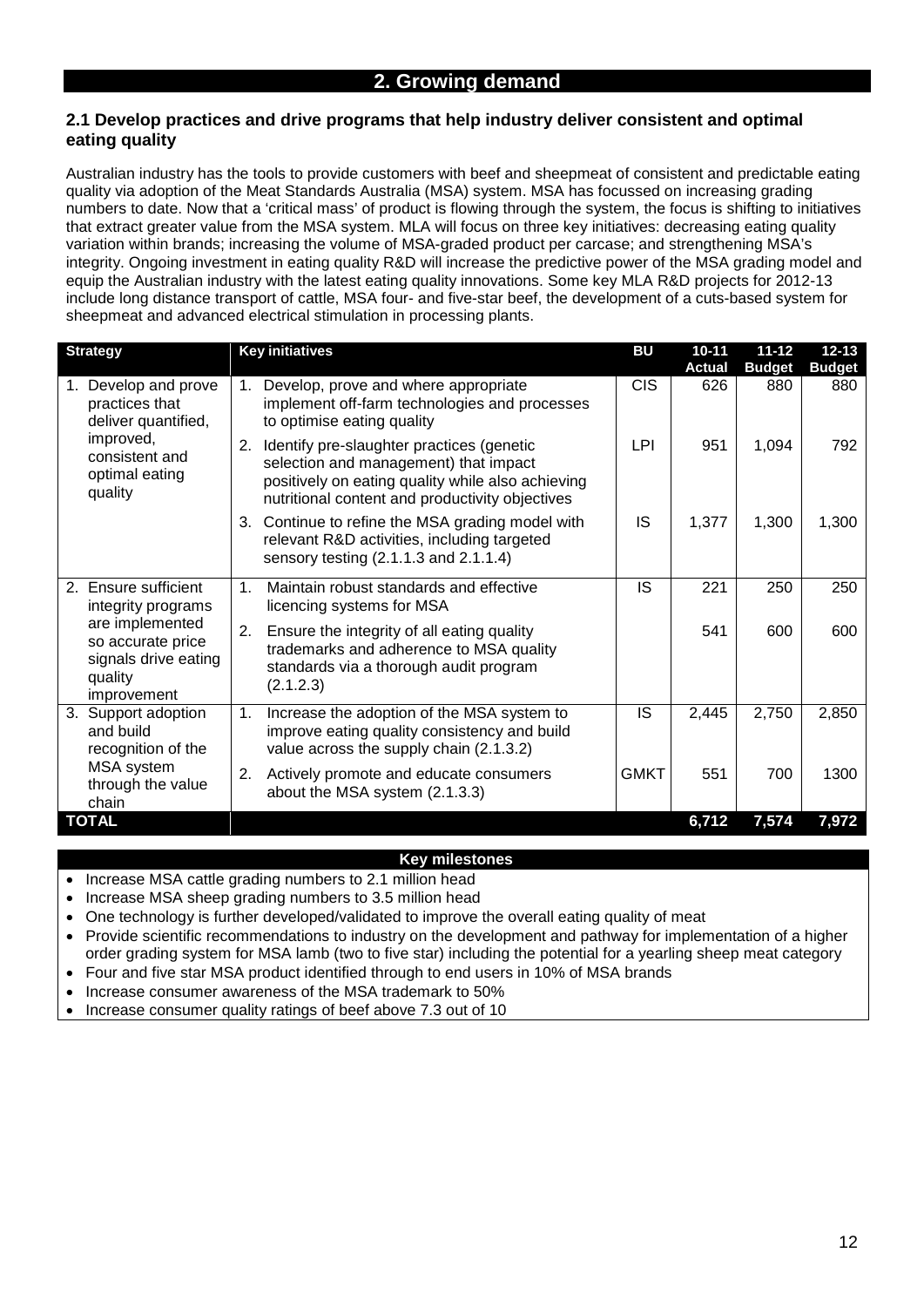| <b>Sector</b>   |   | 2011-12 | 2012-13 budget |                         |       | <b>Totals</b> |
|-----------------|---|---------|----------------|-------------------------|-------|---------------|
|                 |   | budget  | 1              | $\overline{\mathbf{2}}$ | 3     |               |
| Mutton          | R | 152     | 87             |                         | 12    | 99            |
|                 | M | 163     |                | 24                      | 64    | 88            |
| Lamb            | R | 683     | 494            |                         | 38    | 532           |
|                 | M | 532     |                | 93                      | 535   | 628           |
| Grassfed cattle | R | 761     | 549            |                         | 265   | 814           |
|                 | M | 2,037   |                | 371                     | 2,337 | 2,708         |
| Grainfed cattle | R | 196     | 136            |                         | 60    | 196           |
|                 | M | 568     |                | 112                     | 464   | 576           |
| Processor       | R | 220     | 220            |                         |       | 220           |
| External        | М | 250     |                | 250                     |       | 250           |
| Government      | R | 2,012   | 1,486          |                         | 375   | 1,861         |
| <b>Subtotal</b> | R | 4,024   | 2,972          |                         | 750   | 3,722         |
| <b>Subtotal</b> | M | 3,550   |                | 850                     | 3,400 | 4,250         |
| <b>TOTAL</b>    |   | 7,574   | 2,972          | 850                     | 4,150 | 7,972         |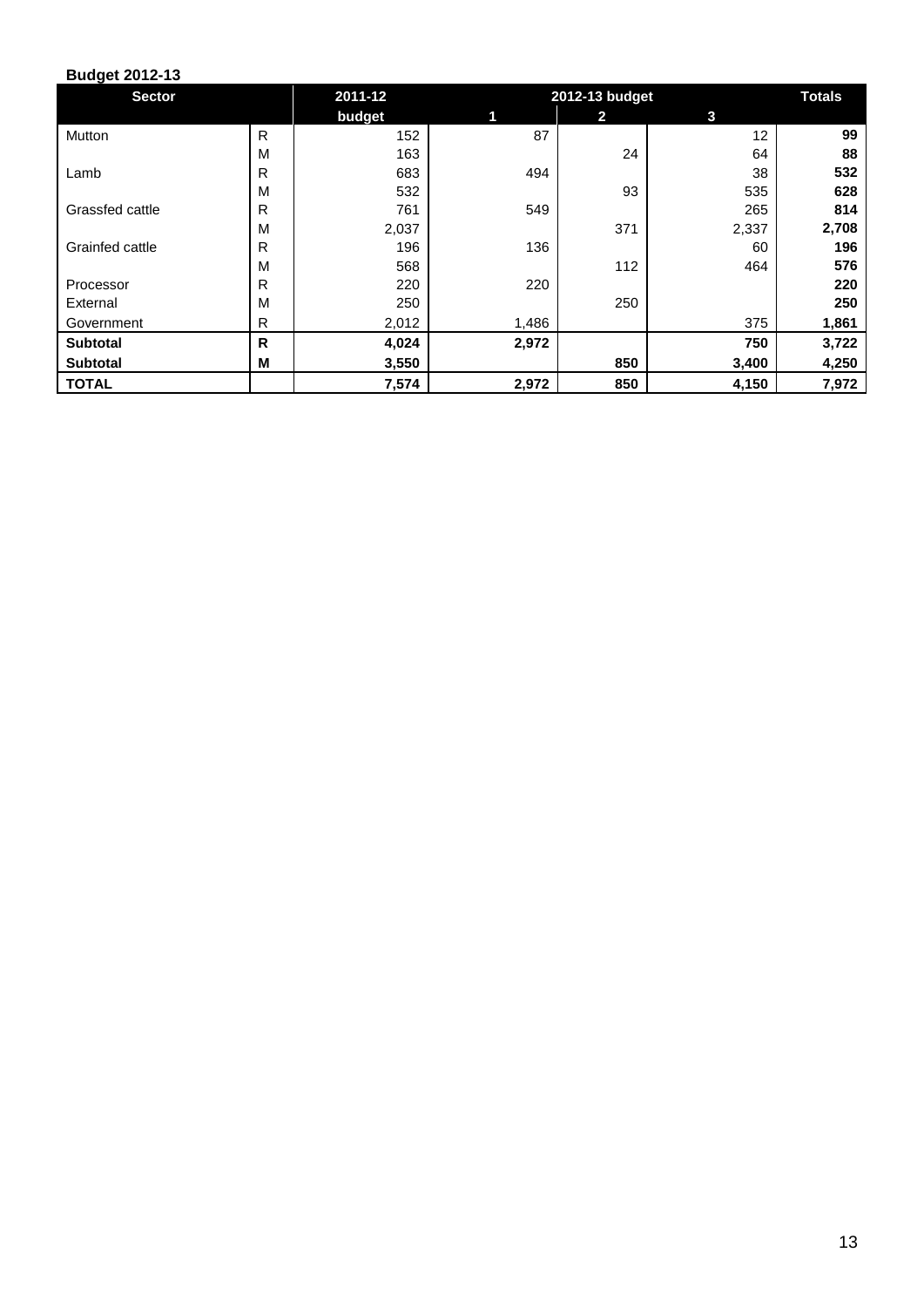# **2. Growing demand**

# **2.2 Enhance the nutritional reputation of beef and lamb**

The goal of the nutrition program is to defend and enhance the nutritional reputation of red meat in the policy, healthcare and general communities. Key initiatives in 2012-13 include the launch of a new consumer campaign positioning beef and lamb meals three to four times a week as part of a simple, achievable approach to healthy eating. Our healthcare professional campaign will support our consumer communications with practical information and resources required to support healthy eating with beef and lamb at key life stages. We will continue to invest in research to ensure beef and lamb are appropriately represented in food policy and nutrition recommendations. Major changes this year include redirecting the consumer campaign from *Red Meat Ready for Anything* to the promotion of red meat's benefits to community-based initiatives which helps Australians embrace healthy eating by equipping them with resources for enjoying beef and lamb as part of a healthy diet.

| <b>Strategy</b>                                                                           | <b>Key initiatives</b>                                                                                                                                                                                                                                                                  | BU          | $10 - 11$<br>Actual | $11 - 12$<br><b>Budget</b> | $12 - 13$<br><b>Budget</b> |
|-------------------------------------------------------------------------------------------|-----------------------------------------------------------------------------------------------------------------------------------------------------------------------------------------------------------------------------------------------------------------------------------------|-------------|---------------------|----------------------------|----------------------------|
| Increase our<br>1.<br>knowledge of the<br>health benefits of<br>red meat                  | 1. Continue investment and communication of<br>evidence on the benefit of healthy beef and<br>lamb diets for meeting nutrient requirements<br>and preventing obesity and chronic disease at<br>key life stages                                                                          | <b>GMKT</b> | 864                 | 895                        | 890                        |
| Maintain<br>2.<br>consistent and<br>fact-based dietary<br>recommendations<br>for red meat | 1. Support the management of industry issues by<br>gaining support from key influencers via<br>partnerships (e.g. Dietitians Association of<br>Australia) and communicating the role of<br>Australian beef and lamb in a healthy and<br>sustainable diet (2.2.2.1, 2.2.2.2 and 2.2.2.3) |             | 332                 | 393                        | 359                        |
| Communicate and<br>3.<br>promote evidence-<br>based nutrition<br>information on red       | 1. Deliver our key health messages to GPs, child<br>health nurses, and dietitians through<br>advertising, direct mail, publications,<br>conferences, seminars, on-line and events                                                                                                       |             | 680                 | 681                        | 627                        |
| meat to health<br>professionals and                                                       | 2. Launch a new consumer campaign supporting<br>the nutritional benefits of beef (2.2.3.2 beef)                                                                                                                                                                                         |             | 5,987               | 5,846                      | 3,297                      |
| the broader<br>community                                                                  | 3. Launch a new consumer campaign supporting<br>the nutritional benefits of lamb (2.2.3.2 sheep)                                                                                                                                                                                        |             |                     |                            | 1,042                      |
| <b>TOTAL</b>                                                                              |                                                                                                                                                                                                                                                                                         |             | 7,863               | 7,815                      | 6,215                      |

#### **Key milestones**

- Core target of mothers with children in household strongly agree 'red meat is an essential part of a healthy diet' remains above 50%
- Percentage of mothers limiting consumption of red meat for health reasons does not exceed 32%
- Maintain the proportion of healthcare professionals who recommend lean red meat at least three times a week at 86% for GPs, 94% for dietitians, and 82% for practice nurses
- Maintain a watching brief and response capability on emerging health issues

| Puugut ZVTZ-TV<br><b>Sector</b> |   | 2011-12 |     | 2012-13 budget |       | <b>Totals</b> |
|---------------------------------|---|---------|-----|----------------|-------|---------------|
|                                 |   | budget  | 1   | 2              | 3     |               |
| Mutton                          | M | 5       |     |                | 5     | 5             |
| Lamb                            | R | 150     | 150 |                |       | 150           |
|                                 | M | 1,559   |     | 78             | 1,058 | 1,136         |
| Grassfed cattle                 | R | 102     | 102 |                |       | 102           |
|                                 | M | 4,034   |     | 205            | 2,860 | 3,065         |
| Grainfed cattle                 | R | 17      | 17  |                |       | 17            |
|                                 | M | 656     |     | 38             | 515   | 553           |
| Processor                       | R | 176     | 176 |                |       | 176           |
|                                 | M | 671     |     | 38             | 528   | 566           |
| Government                      | R | 445     | 445 |                |       | 445           |
| <b>Subtotal</b>                 | R | 890     | 890 |                |       | 890           |
| <b>Subtotal</b>                 | M | 6,925   |     | 359            | 4,966 | 5,325         |
| <b>TOTAL</b>                    |   | 7,815   | 890 | 359            | 4,966 | 6,215         |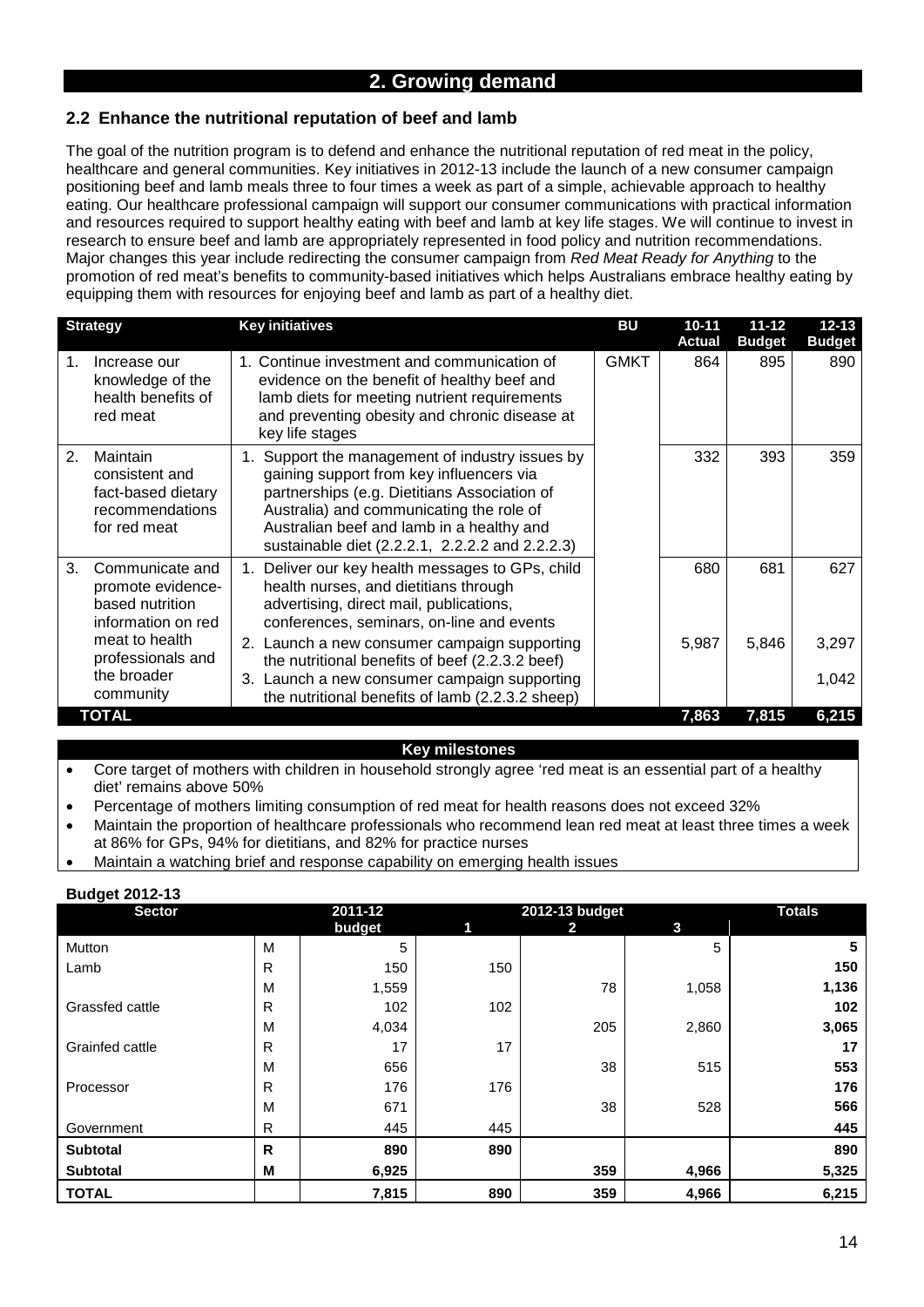# **2.3 Develop new products**

Increasing the profitability of the red meat industry depends on deriving extra value from lower-value meat cuts and from the non-meat parts of the animal such as skins, offal and blood products. To achieve this, value to consumers must be added across the continuum of products – from consumer meals at one end to high value pharmaceutical ingredients at the other. In 2012-13, MLA aims to assist industry to identify market opportunities for lower-value meat cuts and co-products; develop the capability to access novel markets and value chains; and develop advanced technologies, which can provide the industry with a competitive advantage and increase revenue per carcase.

| <b>Strategy</b>                                                   | <b>Key initiatives</b>                                                                                                                       | <b>BU</b>  | $10 - 11$<br><b>Actual</b> | $11 - 12$<br><b>Budget</b> | $12 - 13$<br><b>Budget</b> |
|-------------------------------------------------------------------|----------------------------------------------------------------------------------------------------------------------------------------------|------------|----------------------------|----------------------------|----------------------------|
| 1. Identify and<br>evaluate emerging<br>opportunities for         | 1. Maintain and develop improved resources to<br>facilitate the commercial evaluation of new<br>product and technology opportunities         | <b>CIS</b> | 98                         | 34                         | 34                         |
| new products                                                      | 2. Raise industry awareness of emerging trends,<br>opportunities in new products and value-adding<br>technologies                            |            | 35                         | 42                         | 32                         |
|                                                                   | 3.<br>Cost benefit analyses and evaluation of value<br>adding opportunities and performance                                                  |            | 58                         | $\Omega$                   | $\Omega$                   |
|                                                                   | 4. Implement open innovation process to identify<br>and develop novel value propositions                                                     |            |                            | 132                        | 150                        |
| 2. Develop<br>technologies to<br>improve the range                | 1. Improve the functionality of the top five<br>bioactives in order to differentiate the products in<br>the world market                     |            | 445                        | 360                        | 350                        |
| of applications of<br>co-products as<br>commercial<br>ingredients | 2. Develop more cost effective purification<br>technologies for Australian bioactives                                                        |            | 355                        | 470                        | 400                        |
| 3. Develop new<br>technologies to<br>enable                       | 1. Develop significantly innovative red meat<br>products via the development and application of<br>new processes and technologies            |            | 404                        | 602                        | 614                        |
| transformation and<br>value-adding of low<br>value cuts           | 2. Develop products and protocols for high<br>connective tissue cuts                                                                         |            | 121                        | 156                        | 306                        |
| 4. Improve industry<br>capability to adopt<br>and prosper from    | 1. Facilitate development of enterprise level ability<br>to evaluate and adopt new value adding<br>opportunities (2.3.4.1 and 5.1.2.2 - 10%) |            | 113                        | 116                        | 60                         |
| value adding<br>innovations                                       | 2. Support enterprises and supply chains<br>implementing value adding strategies with<br>research and technical advice (2.3.4.2)             |            | 58                         | 28                         | 26                         |
|                                                                   | 3. Value added products for international markets<br>$(2.3.4.3 + 5.1.1.2 - 20%)$                                                             |            |                            | 124                        | 50                         |
|                                                                   | 4. Develop and maintain IP protection to secure<br>competitive advantage (5.1.2.1 10%, 5.1.3.2<br>10%) (new)                                 |            |                            | 63                         | 50                         |
| <b>TOTAL</b>                                                      |                                                                                                                                              |            | 1,687                      | 2,126                      | 2,072                      |

- Launch two high pressure processing value-added meat products capable of adding at least \$2 net value per head
- First Smartshape products are launched and shown to deliver net added value of at least \$2 per head
- A novel bioactive process is developed for one of the top five bioactive products, capable of generating net value add of at least \$2 per head at processor level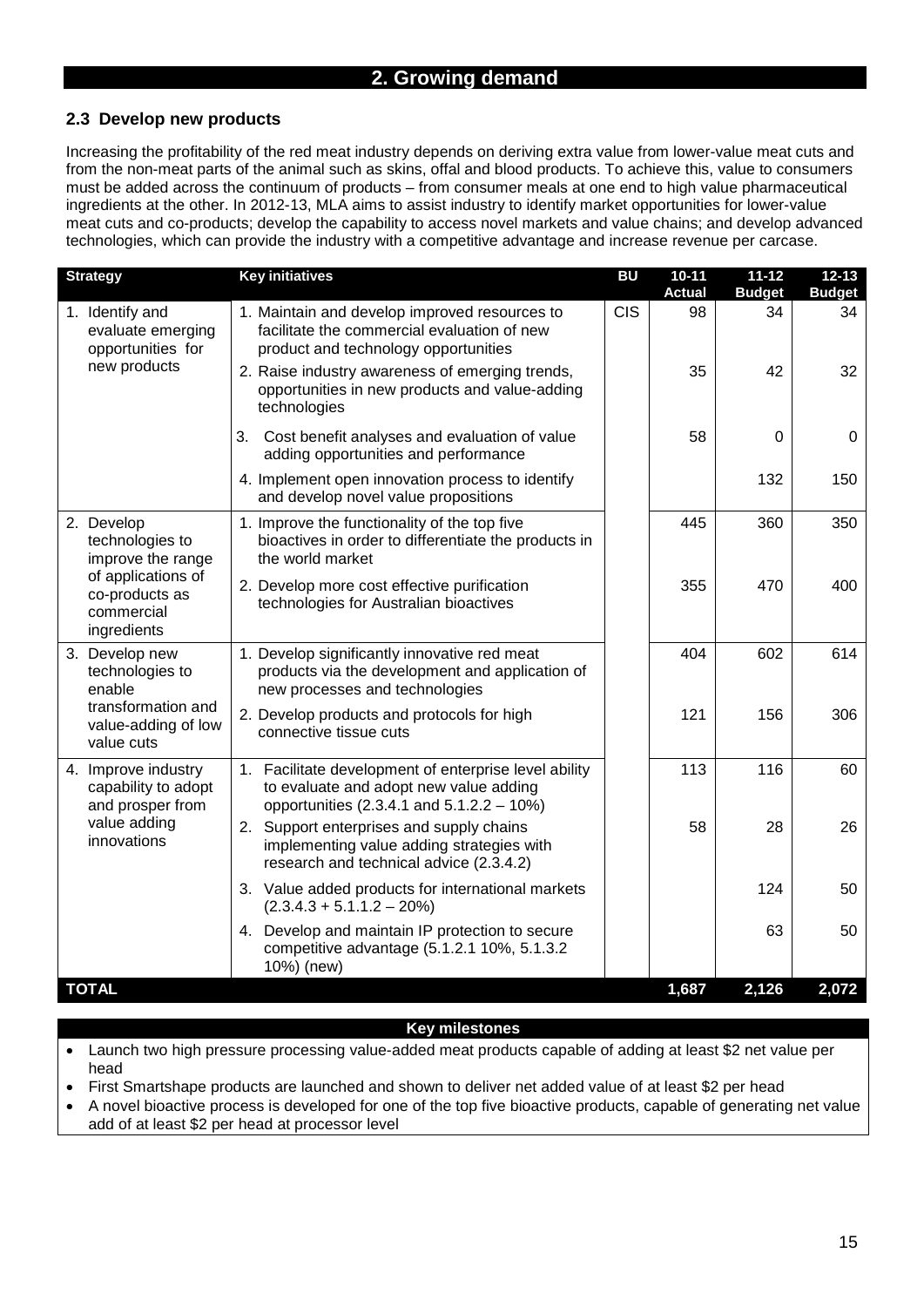| <b>Sector</b>   |   | 2011-12 | 2012-13 budget |     |     |     | <b>Totals</b> |
|-----------------|---|---------|----------------|-----|-----|-----|---------------|
|                 |   | budget  |                | 2   | 3   |     |               |
| Mutton          | R | 28      |                |     | 10  | 6   | 30            |
| Lamb            | R | 177     | 21             | 47  | 96  | 19  | 183           |
| Grassfed cattle | R | 322     | 27             | 144 | 128 | 30  | 329           |
| Grainfed cattle | R | 54      |                | 19  | 20  | 9   | 55            |
| Processor       | R | 482     | 46             | 158 | 196 | 29  | 429           |
| Goat            | R |         |                |     | 10  |     | 10            |
| Government      | R | 1,063   | 108            | 375 | 460 | 93  | 1,036         |
| <b>TOTAL</b>    | R | 2,126   | 216            | 750 | 920 | 186 | 2,072         |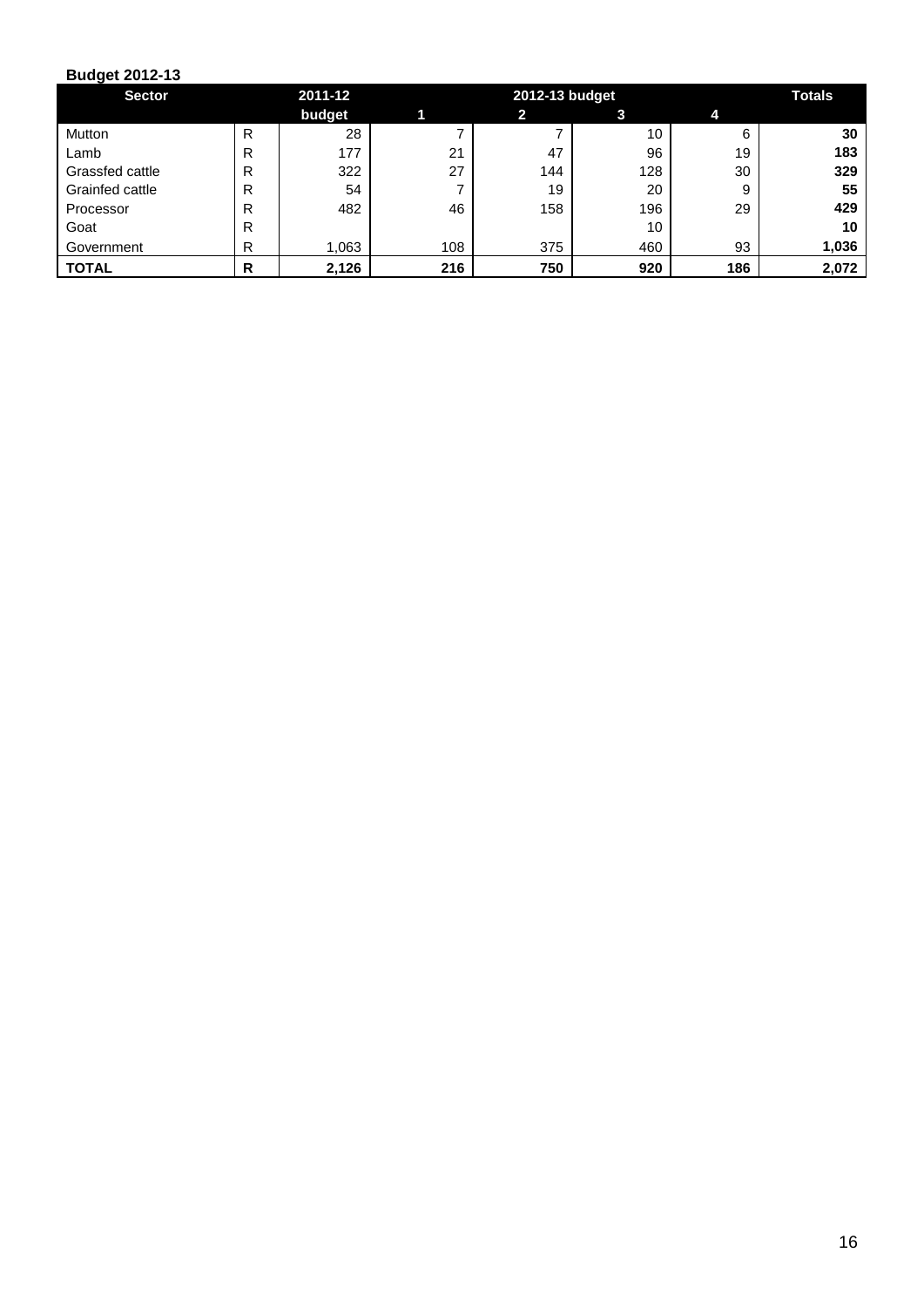# **2.4 Aggressive promotion of beef in the domestic market**

The domestic market remains the largest and most loyal for Australian beef. MLA's beef marketing program aims to defend market share and seek opportunities to build demand by stimulating consumer desire for specific beef meals; educating consumers to get the right outcome every time; encouraging further improvement in meat retailing standards; supporting foodservice menu development; and fostering innovation via co-operative marketing programs (ICAs). The beef consumer promotion program for 2012-13 will focus on beef's superior desirability and satisfaction, with increased emphasis on seasonal associations (summer barbecues and hearty winter meals), a wider range of beef cuts and meals, social and digital media (including a relaunched mainmeal.com website), and targeting emerging demographic groups (Asian born, empty nester, 'foodies'). MLA will continue partnering with retailers and foodservice operators as they are integral to building demand. In 2012-13 increased emphasis will be on channel-specific marketing to enhance differentiation between retail outlets, building appeal for secondary cuts on menus, and increased focus on the fast growing institutional and catering sectors.

| <b>Strategy</b>                                                                                                                                              | <b>Key initiatives</b>                                                                                                                            | <b>BU</b>   | $10 - 11$<br><b>Actual</b> | $11 - 12$<br><b>Budget</b> | $12 - 13$<br><b>Budget</b> |
|--------------------------------------------------------------------------------------------------------------------------------------------------------------|---------------------------------------------------------------------------------------------------------------------------------------------------|-------------|----------------------------|----------------------------|----------------------------|
| 1. Strengthen Australian<br>consumers' emotional bond<br>with beef, create desire and<br>educate consumers to cook<br>a range of seasonal beef<br>meals/cuts | Beef promotional campaigns focused<br>1.<br>on 'summer barbecues' and 'winter<br>meals' (2.4.2.1)                                                 | <b>GMKT</b> | 7,247                      | 6,428                      | 6,258                      |
| 2. Work with retailers and<br>foodservice operators to<br>raise standards of<br>presentation, quality,<br>merchandising and<br>promotion                     | 1. Retailer-specific promotional<br>activities supporting MLA campaigns<br>and/or red meat in retailer<br>campaigns $(2.4.3.1)$                   |             | 2,090                      | 2,181                      | 1,795                      |
|                                                                                                                                                              | 2. Foodservice promotional program<br>including publications, promotions<br>and education activities<br>(2.4.3.2)                                 |             | 1,112                      | 1,102                      | 956                        |
|                                                                                                                                                              | 3. Support retailer and foodservice<br>initiatives on new products, new<br>merchandising developments and<br>new promotional techniques (2.4.3.3) |             | 597                        | 592                        | 508                        |
|                                                                                                                                                              | 4. Under co-operative (ICA) programs<br>support the growth of branded<br>supply chains (2.1.3.1)                                                  |             | 542                        | 600                        | 600                        |
|                                                                                                                                                              |                                                                                                                                                   |             | 11,589                     | 10,903                     | 10,117                     |

### **Key milestones**

- Grow beef market share of fresh meat at retail to more than 38.4%
- Improvement in key beef attributes as measured by consumer tracking 'is the most superior meat' to more than 38% and 'my favourite meat' to more than 20%
- Strong retailer support for MLA programs evidenced by retail butchers highly rating their sales impact at more than 63% good/very good/excellent

| . .<br><b>Sector</b> |   | 2011-12 | 2012-13 budget | Totals |        |
|----------------------|---|---------|----------------|--------|--------|
|                      |   | budget  |                |        |        |
| Grassfed cattle      | M | 9,363   | 5,210          | 3,198  | 8,408  |
| Grainfed cattle      | М | 759     | 432            | 252    | 684    |
| Processor            | М | 711     | 616            | 334    | 950    |
| External             | М | 70      |                | 75     | 75     |
| <b>TOTAL</b>         | м | 10,903  | 6,258          | 3,859  | 10,117 |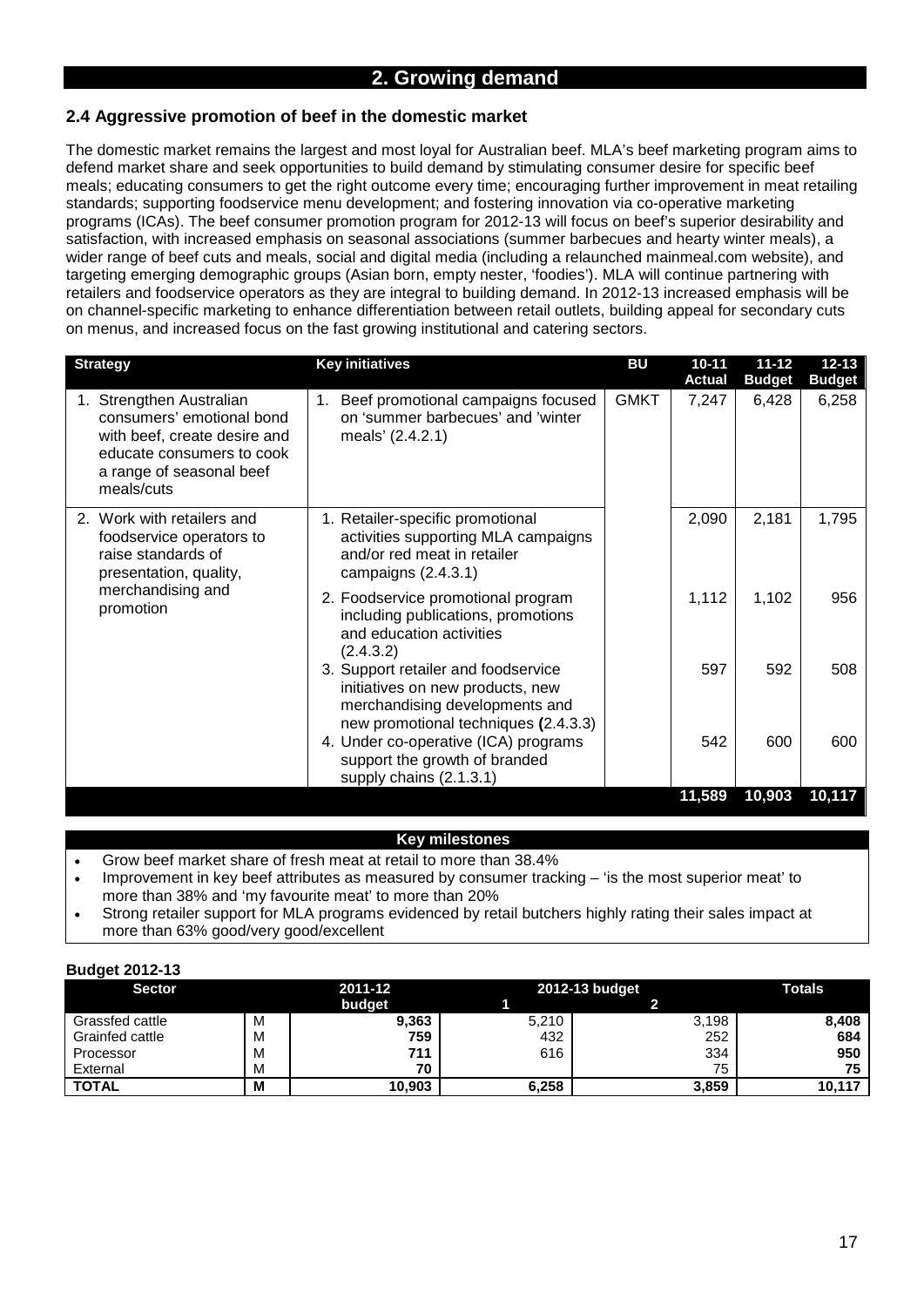# **2.5 Aggressive promotion of lamb in the domestic market**

The domestic market is also the largest and most loyal for Australian lamb. The goal of MLA's lamb marketing program is to defend market share and seek opportunities to build demand by keeping lamb top of mind throughout the year by leveraging calendar events; educating consumers to cook a wider range of lamb cuts/meals; encouraging further improvement in meat retailing standards; supporting foodservice menu development; and fostering innovation via co-operative marketing programs (ICAs). The lamb consumer promotion program for 2012- 13 will focus on building the brand association 'Australia bonds over lamb', with increased emphasis on more overtly leveraging lamb's traditional association with Springtime; refining and evolving the Australia Day lamb campaign to ensure its continued success; building a successful roast lamb campaign for the Autumn/Easter/Mother's Day period; promoting more economical lamb cuts; social and digital media (including a relaunched mainmeal.com website); and targeting emerging demographic groups (Asian born, empty nester, 'foodies'). MLA will continue partnering with retailers and foodservice operators with the emphasis on increased channel-specific marketing to enhance differentiation between retail outlets, building appeal for secondary cuts on menus, and increased focus on the fast growing institutional and catering sectors.

| <b>Strategy</b>                                                                                                                                                                                                                                                                | <b>Key initiatives</b>                                                                                                                               | <b>BU</b>   | $10 - 11$<br><b>Actual</b> | $11 - 12$<br><b>Budget</b> | $12 - 13$<br><b>Budget</b> |
|--------------------------------------------------------------------------------------------------------------------------------------------------------------------------------------------------------------------------------------------------------------------------------|------------------------------------------------------------------------------------------------------------------------------------------------------|-------------|----------------------------|----------------------------|----------------------------|
| 1. Maintain lamb as a routine<br>habitual purchase by building<br>national pride in lamb and<br>encouraging consumers to buy<br>and cook a wider range of lamb<br>cuts/meals via consumer<br>promotional efforts around<br>specific community occasions<br>throughout the year | 1. Lamb promotional campaigns<br>for spring, Australia Day and<br>lamb roast (Autumn)<br>(2.4.1.1)                                                   | <b>GMKT</b> | 6,036                      | 6,606                      | 6,735                      |
| 2. Work with retailers and<br>foodservice operators to raise<br>standards of presentation,<br>quality, merchandising and                                                                                                                                                       | Retailer-specific promotional<br>$1_{\cdot}$<br>activities supporting MLA<br>campaigns and/or red meat in<br>retailer campaigns (2.4.3.1)            |             | 596                        | 919                        | 705                        |
| promotion                                                                                                                                                                                                                                                                      | 2. Foodservice promotional<br>program including publications,<br>promotions and education<br>activities $(2.4.3.2)$                                  |             | 359                        | 398                        | 430                        |
|                                                                                                                                                                                                                                                                                | 3. Support retailer and foodservice<br>initiatives on new products, new<br>merchandising developments<br>and new promotional<br>techniques (2.4.3.3) |             | 171                        | 198                        | 215                        |
|                                                                                                                                                                                                                                                                                | 4. Under co-operative (ICA)<br>programs support the growth of<br>branded supply chains (2.1.3.1)                                                     |             | 179                        | 200                        | 200                        |
| <b>TOTAL</b>                                                                                                                                                                                                                                                                   |                                                                                                                                                      |             | 7,341                      | 8,321                      | 8,285                      |

- Grow lamb market share of fresh meat at retail to more than 13.5%
- Improvement in key lamb attributes as measured by consumer tracking 'top of mind awareness' to more than 17% and is loved by Australians' to more than 75%
- Strong retailer support for MLA programs as evidenced by retail butchers rating their sales impact highly at more than 63% good/very good/excellent

| . .<br><b>Sector</b> |   | 2011-12 |       | 2012-13 budget | <b>Totals</b> |  |
|----------------------|---|---------|-------|----------------|---------------|--|
|                      |   | budget  |       |                |               |  |
| Mutton               | M | 11      |       | 11             |               |  |
| Lamb                 | M | 7,797   | 6,466 | 1,434          | 7,900         |  |
| Processor            | M | 452     | 269   | 49             | 318           |  |
| Goat                 | M | 31      |       | 31             | 31            |  |
| External             | M | 30      |       | 25             | 25            |  |
| <b>TOTAL</b>         | M | 8,321   | 6735  | 1,550          | 8285          |  |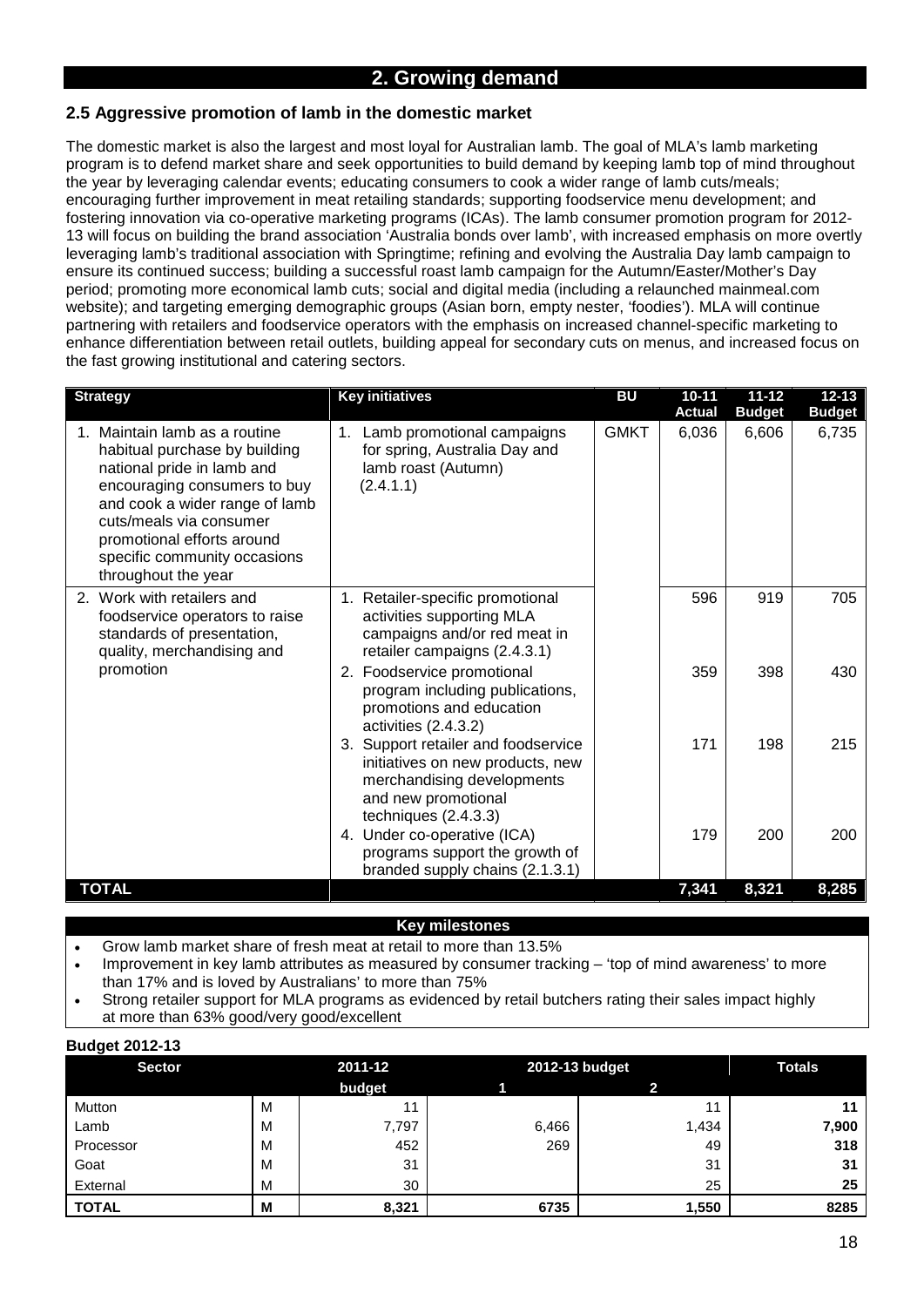# **2.6 Aggressive promotion in export markets – beef**

Two major challenges faces the Australian beef industry in international markets – to retain sales and customers in the Japanese and Korean markets in the face of the aggressive promotion of US beef; and to maximise growth opportunities in developing markets in South-East Asia/China, Middle East/North Africa (MENA), the former Soviet Union and the US for chilled beef. In Japan and Korea, MLA will implement key account 'maintain and defend' strategies to consolidate commitment and there will be continued emphasis in using our strong country-of-origin logos to communicate messages regarding the safety and nutritional attributes of Australian beef. In Japan there will be increased focus on tailored promotional activities with key accounts and in Korea a continued emphasis on maintaining awareness of the Australian beef logo with altering tactics. In developing markets, programs will focus on business development activities and creating awareness of Australian beef, including securing new retail and food service accounts, providing training and base merchandising support. In all markets, MLA will work cooperatively with Australian exporters (and their importer/wholesaler/end-user customers) to develop and grow sales of individual Australian beef brands. Compared to 2010-11, the Japan and Korea budget has been reduced to allow for increases in emerging markets, particularly in South-East Asia/China and MENA.

| <b>Strategy</b>                                                                 |    | <b>Key initiatives</b>                                                                                                                                                    | <b>BU</b>   | $12 - 13$<br>Budget# |
|---------------------------------------------------------------------------------|----|---------------------------------------------------------------------------------------------------------------------------------------------------------------------------|-------------|----------------------|
| 1. Disseminate<br>comprehensive export<br>marketing information                 | 1. | Monitor and report on consumer trends (global and local),<br>channel trends and requirements, and competitive<br>positioning                                              | <b>GMKT</b> | 2,151                |
| 2. Develop new trade and<br>consumer opportunities                              | 1. | Identify and generate leads via business development<br>activities                                                                                                        |             | 5,377                |
| for Australian beef<br>internationally                                          | 2. | Conduct contact profiling in conjunction with education<br>and awareness work in emerging markets                                                                         |             |                      |
| 3. Position Australian beef<br>as safe, consistent,<br>versatile and nutritious | 1. | Through country of origin marks (Aussie Beef, HCW, etc)<br>positively position Australian beef in terms of product<br>attributes (i.e. safety, consistency and nutrition) |             | 10,080               |
| via trade and consumer<br>educational activities                                | 2. | Profile Australian product specification systems (AUS-<br><b>MEAT and MSA</b>                                                                                             |             |                      |
|                                                                                 | 3. | Highlight the ability of Australian exporters to meet special<br>requirements, such as Halal                                                                              |             |                      |
|                                                                                 | 4. | Communicate the nutritional and health benefits of<br>consuming Australian beef                                                                                           |             |                      |
| 4 Assist in the creation<br>and promotion of strong                             | 1. | Support individual beef brands through the Industry<br>Collaborative Agreement (ICA) program                                                                              |             | 3,306                |
| brand identities through<br>implementation of                                   | 2. | Through ICAs support the voluntary introduction of brands<br>in export markets underpinned by MSA                                                                         |             |                      |
| individual co-operative<br>programs (ICAs)                                      | 3. | Build supply chain capability in positioning and marketing<br>Australian beef                                                                                             |             |                      |
|                                                                                 | 4. | Strengthen supply chain networks between Australian<br>beef suppliers and end users to boost sales and create<br>loyalty                                                  |             |                      |
| <b>TOTAL</b>                                                                    |    |                                                                                                                                                                           |             | 20,914               |

# This imperative has undergone significant changes within the program and strategies hence direct comparisons by previous years' strategies could not be provided

- Achieve at least 80% of KPIs listed in regional beef implementation plans
- An additional eight major customers are recruited globally for Australian beef
- Over 80% of Australian exporters and importers satisfied with MLA business development activities
- Achieve an increase in ICA participation and uptake on planned activity, from 2011-12 baseline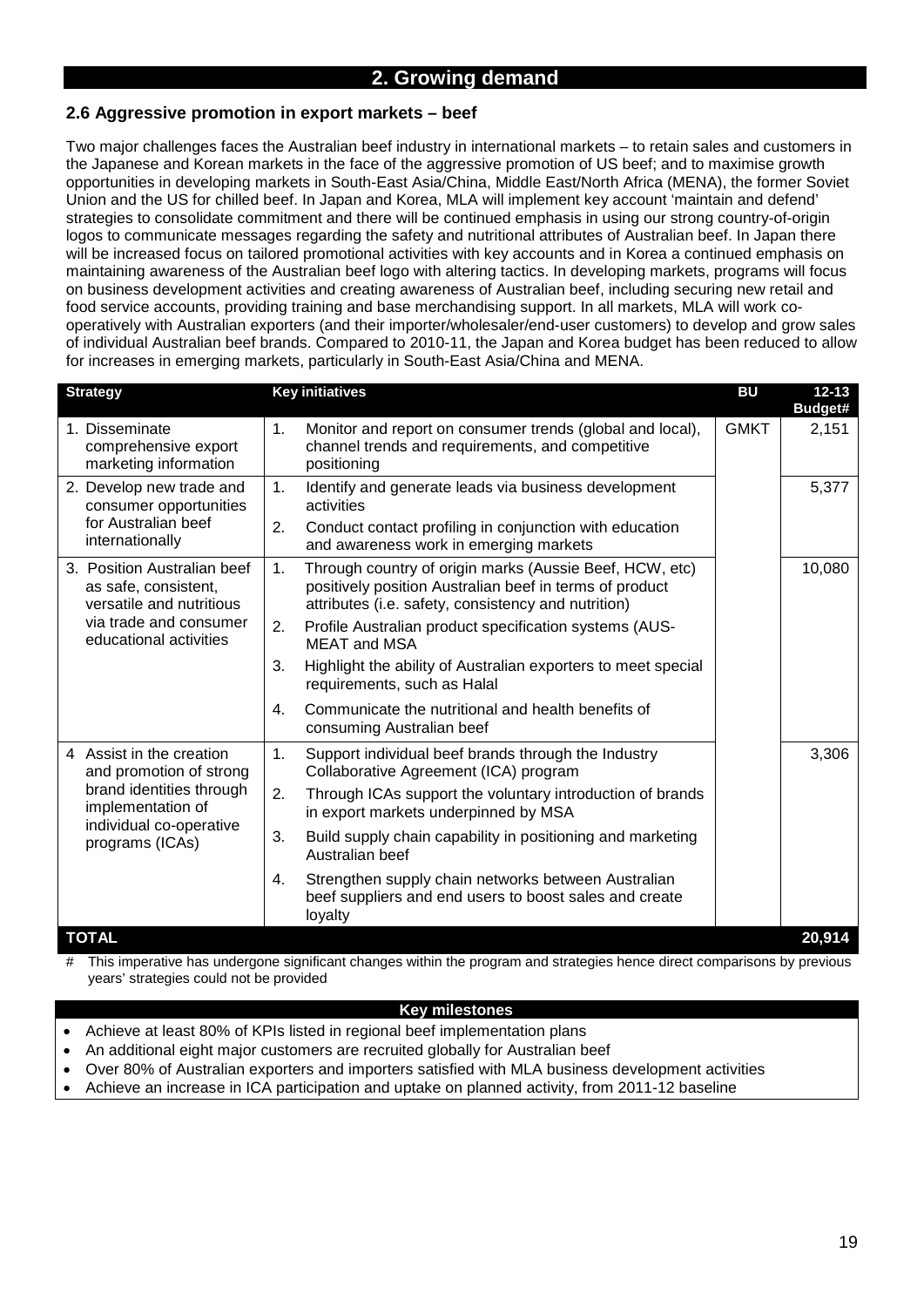| <b>Sector</b>   |   | 2011-12 |              | 2012-13 budget |       |       |               |             |        |        |  |
|-----------------|---|---------|--------------|----------------|-------|-------|---------------|-------------|--------|--------|--|
|                 |   | budget  | <b>North</b> | South          |       |       | <b>Middle</b> |             |        |        |  |
|                 |   |         | America      | Japan          | Korea | Asia  | <b>Europe</b> | <b>East</b> | Global |        |  |
| Grassfed cattle | M | 20,565  | 940          | .150           | 4.200 | 3,500 | 684           | 600         | 1,331  | 18.405 |  |
| Grainfed cattle | М | 2,298   | 64           | 235            | 380   | 250   | 210           | 50          | 919    | 2,108  |  |
| External        | M | 568     |              | 260            |       |       | 91            | 50          |        | 401    |  |
| <b>TOTAL</b>    | M | 23.431  | .004         | .645           | 4.580 | 3.750 | 985           | 700         | 2.250  | 20.914 |  |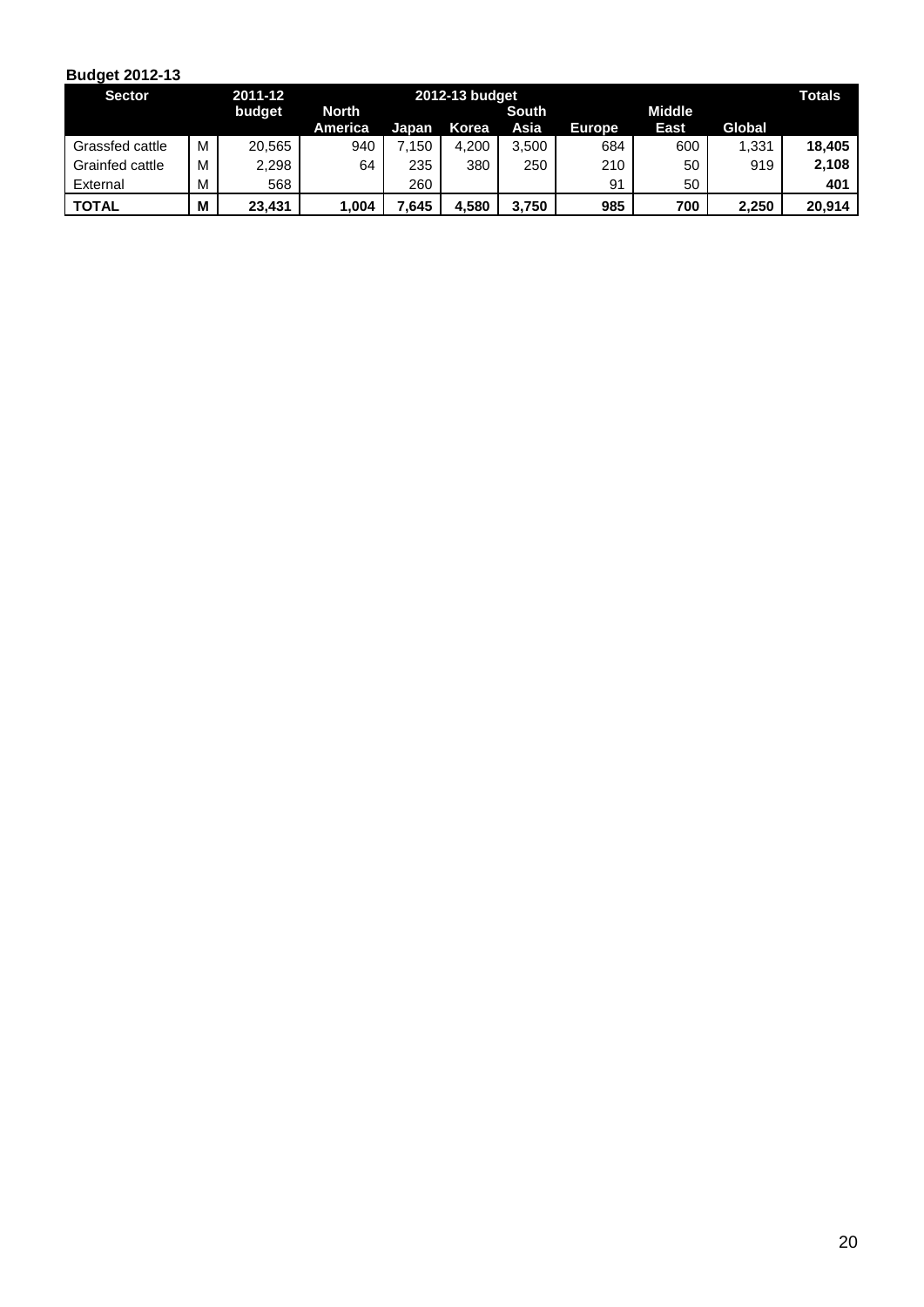# **2.7 Aggressive promotion in export markets – sheepmeat**

Despite tight Australian and global supply currently, Australian lamb production is expected to increase by 25% over the next five years. The short term challenge is to keep lamb on retail shelves and restaurant menus – a significant challenge given that lamb forms only a very minor part of consumer diets in most regions of the world. Over the longer term, if lamb prices do not to fall dramatically, the challenge will be to expand demand for lamb. Given tight supply, the short-term focus will be on supporting existing supply chains and accounts. A range of promotional activities will be put in place to achieve this, partnering with Australian exporters to build loyalty. As lamb supplies increase, greater focus will be placed on increasing awareness of Australian lamb and encouraging purchase. For most consumers their first experience trialling lamb will be in food service. The focus this year will be to continue to broaden lamb's menu range, involving work with the quick service, mid-scale and casual dining sectors particularly in North America and also securing greater penetration in South East Asia/Chinas. An analysis of market growth to 2015 has revealed that the best prospects lie in the Middle East, South East Asia/Chinas and North America. The budget for North America is already large, however to further reflect these growth prospects, the budget for MENA was slightly increased for 2011-12. No changes to budgets have been planned for 2012-13.

| <b>Strategy</b>                                                                                                                                                                     | <b>Key initiatives</b>                                                                                                                                                                                                                                                                                                                                                                                | <b>BU</b>   | $12 - 13$<br><b>Budget #</b> |
|-------------------------------------------------------------------------------------------------------------------------------------------------------------------------------------|-------------------------------------------------------------------------------------------------------------------------------------------------------------------------------------------------------------------------------------------------------------------------------------------------------------------------------------------------------------------------------------------------------|-------------|------------------------------|
| 1. Disseminate<br>comprehensive export<br>marketing information                                                                                                                     | 1.<br>Monitor and report on consumer trends (global and<br>local), channel trends and requirements, and<br>competitive positioning                                                                                                                                                                                                                                                                    | <b>GMKT</b> | 475                          |
| 2. Grow awareness, trial<br>and purchase of<br>Australian lamb in<br>overseas markets<br>through various<br>promotional activities                                                  | 1.<br>Generate awareness of Australian lamb through<br>consumer and trade advertising, e-marketing and PR<br>2.<br>Increase trial of Australian lamb through product<br>sampling, cooking demonstrations and menu positioning<br>3.<br>Convert trial to purchase by positioning easy-to-use<br>products at relevant price points<br>Demonstrate lamb's relevance to contemporary food<br>4.<br>trends |             | 1,746                        |
| 3. Position Australian lamb<br>in overseas markets by<br>leveraging its generic<br>positive attributes<br>(product integrity, Halal<br>integrity, consistent<br>quality, delicious, | 1.<br>Through country of origin marks and general<br>communication materials, positively position Australian<br>sheepmeat in terms of product safety<br>Highlight the product specification (AUS-MEAT), range<br>2.<br>and versatility of Australian sheepmeat, and the ability of<br>Australian exporters to meet special requirements such<br>as Halal                                              |             | 1,233                        |
| nutritious and easy to<br>prepare)                                                                                                                                                  | Communicate the nutritional and health benefits of<br>3.<br>consuming Australian lamb, through working with other<br>supply countries where appropriate                                                                                                                                                                                                                                               |             |                              |
| 4. Under co-operative<br>programs support the<br>growth of branded lamb<br>supply chains to develop<br>trade and consumer<br>loyalty                                                | 1.<br>Develop new opportunities for Australian lamb through<br>lead identification and generation activities<br>Work alongside supply chains to encourage innovation<br>2.<br>Develop new products that enable lamb usage in new<br>3.<br>market segments<br>Support supply chains through co-operative brand<br>4.<br>activities (ICAs)                                                              |             | 3,560                        |
|                                                                                                                                                                                     |                                                                                                                                                                                                                                                                                                                                                                                                       |             | 7,014                        |

This imperative has undergone significant changes within the program and strategies hence direct comparisons by previous years' strategies could not be provided

- Achieve at least 80% of KPIs listed in regional sheepmeat implementation plans
- An additional eight major customers are recruited globally for Australian lamb
- Over 80% of Australian exporters and importers are satisfied with MLA business development activities
- Achieve an increase in ICA participation and update on planned activity off baseline 2011-12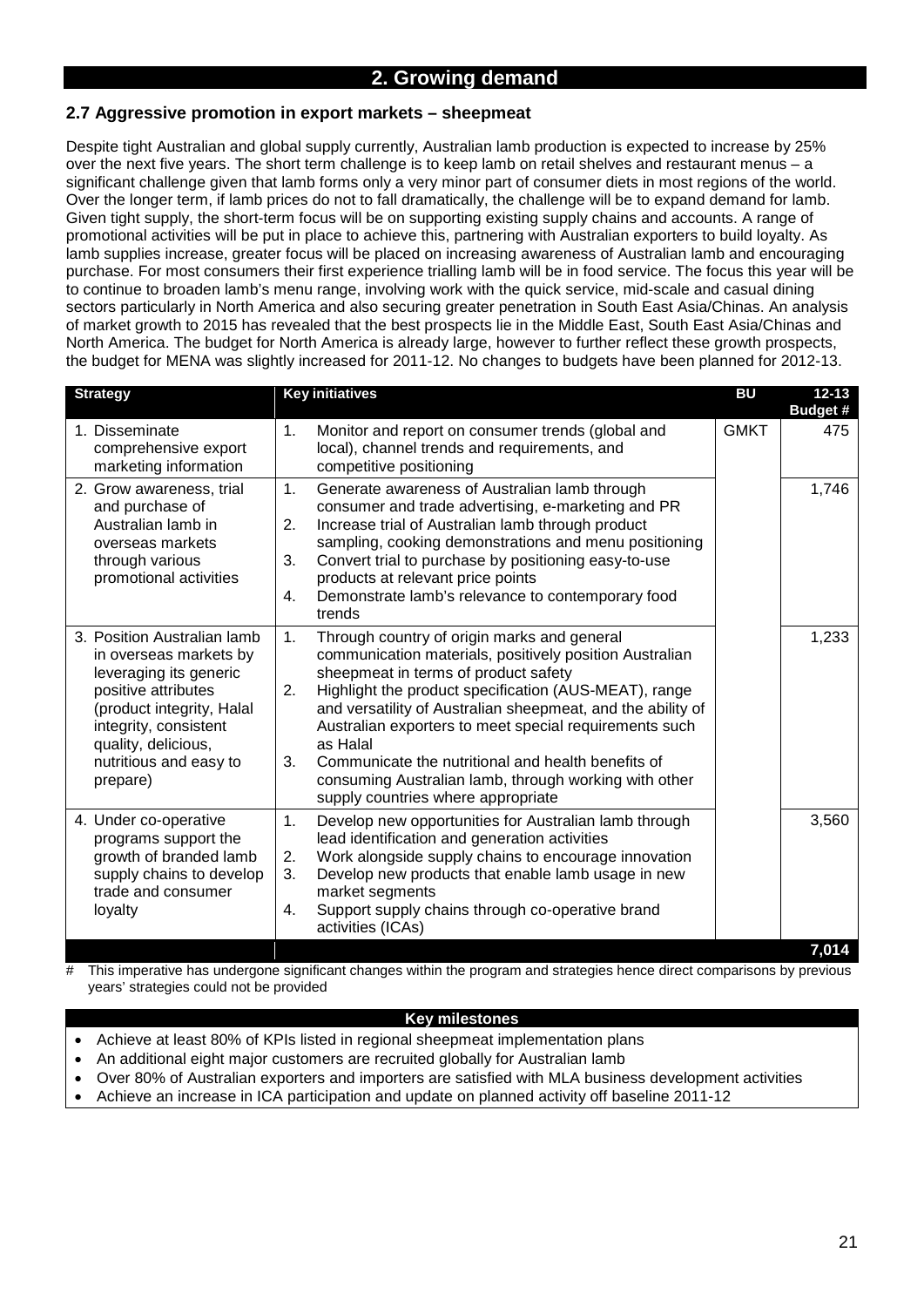| <b>Sector</b> |   | 2011-12 |         |       | 2012-13 budget |      |               |             |        |       |
|---------------|---|---------|---------|-------|----------------|------|---------------|-------------|--------|-------|
|               |   | budget  | North   |       | <b>South</b>   |      | <b>Middle</b> |             |        |       |
|               |   |         | America | Japan | Korea          | Asia | <b>Europe</b> | <b>East</b> | Global |       |
| Lamb          | M | 6,844   | 3,655   | 779   | 25             | 460  | 250           | 1,175       | 400    | 6,744 |
| Goat          | M | 220     | 100     |       |                |      |               |             | 70     | 170   |
| External      | M | 258     |         | 20    |                |      | 30            | 50          |        | 100   |
| <b>TOTAL</b>  | M | 7,322   | 3.755   | 799   | 25             | 460  | 280           | 1,225       | 470    | 7.014 |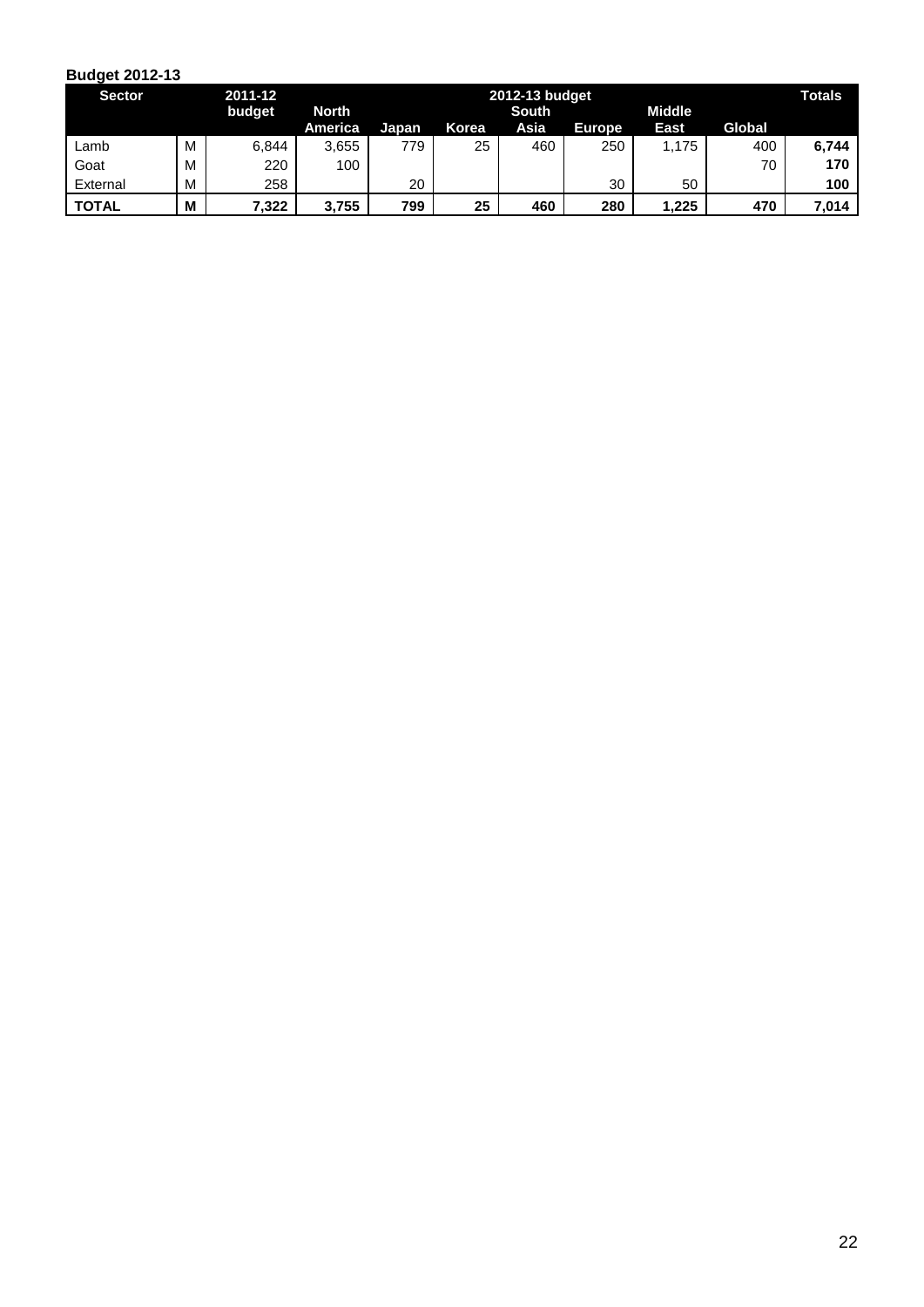# **3. Increasing productivity across the supply chain**

### **3.1 Create opportunities to increase on-farm productivity**

Producers operate complex businesses in an environment characterised by highly variable seasons and markets. MLA's R&D programs seek to deliver new tools and technologies that support producers to become more productive in this challenging environment. Major investments in 2012-13 include the implementation of the feedbase investment plan (cattle and sheep), lamb and weaner survival program (sheep), individual animal management program (sheep) and southern beef compliance program (cattle) and priority activities within the *RD&E Priorities Prospectus for the Northern Australia Beef Industry*. The budget also includes support for the Future Farm Industries Cooperative Research Centre (CRC) and continuation of the Sheep Information Nucleus flock after the cessation of Sheep CRC funding.

| <b>Strategy</b>                                                                                                                              | <b>Key initiatives</b>                                                                                                                                                                                                      | <b>BU</b>  | $10 - 11$     | $11 - 12$            | $12 - 13$ |
|----------------------------------------------------------------------------------------------------------------------------------------------|-----------------------------------------------------------------------------------------------------------------------------------------------------------------------------------------------------------------------------|------------|---------------|----------------------|-----------|
|                                                                                                                                              |                                                                                                                                                                                                                             |            | <b>Actual</b> | <b>Budget Budget</b> |           |
| 1. Enhance rates of<br>genetic<br>improvement in                                                                                             | Provide genetic and genomic evaluation tools and<br>1.<br>information for cattle, sheep and goat breeding<br>enterprises (3.1.1.1)                                                                                          | <b>LPI</b> | 4,943         | 3,590                | 4,362     |
| livestock and<br>feedbase<br>performance                                                                                                     | Accelerate both discovery and delivery of new<br>2.<br>breeding methods to improve pasture and forage<br>crop productivity, quality and persistence (3.1.1.2)                                                               |            | 55            | 304                  | 594       |
| 2. Improve<br>productivity in<br>grazing and feedlot<br>systems                                                                              | Develop new technologies and management<br>1.<br>programs to increase growth, feed efficiency,<br>grazing performance, reproduction and reduce<br>mortality rates in grazing and feedlot systems<br>$(3.1.2.1)$ $(3.1.4.1)$ |            | 3,690         | 5,206                | 6,568     |
|                                                                                                                                              | Develop new cultivars and/or agronomic practices<br>2.<br>to improve persistence and/or quality attributes of<br>forage plants (3.1.2.2) (3.1.4.2)                                                                          |            | 1,164         | 3,378                | 2,834     |
| 3. Develop and<br>implement new<br>information                                                                                               | Evaluate, develop and implement technologies,<br>1.<br>tools and strategies to increase labour efficiency<br>and reduce cost of production (3.1.5.1)                                                                        |            | 381           | 526                  | 198       |
| technologies                                                                                                                                 | Increase producer capacity to make management<br>2.<br>decisions from more precise information leading to<br>improved market compliance (3.1.3.1)                                                                           |            | 438           | 364                  | 545       |
| 4. Utilise producer<br>participatory R&D<br>to maximise rate<br>and effectiveness<br>of development<br>and evaluation of<br>new technologies | Develop, demonstrate and evaluate technologies,<br>1.<br>tools and management strategies in conjunction<br>with producers and key intermediaries (new)                                                                      |            |               |                      | 1,265     |
| <b>TOTAL</b>                                                                                                                                 |                                                                                                                                                                                                                             |            | 10,671        | 13,368 16,366        |           |

- Implement projects for lamb and weaner survival strategy that lead to a 2% per annum increase in net reproduction rate for sheep
- Implement projects that lead to 5% improvement in beef compliance to market specifications in southern beef • Identify psyllid-resistant leucaena commercialisation partner/s and elite line/s undergoing seed increase and commercialisation
- Complete the Cash Cow project, document regional reproductive benchmarks and key risk factors, and communicate findings to the northern beef industry
- Complete pre-commercialisation R&D, develop and have commercialisation plan for genomic tests in sheep endorsed by stakeholders (including SCA, Sheep CRC and Sheep Genetics clients), and deliver tests on a commercial basis
- Trial across-breed estimated breeding values delivered to industry for British and European beef breeds
- Establish a pasture variety trial testing network to increase producer confidence in pasture performance data by 2015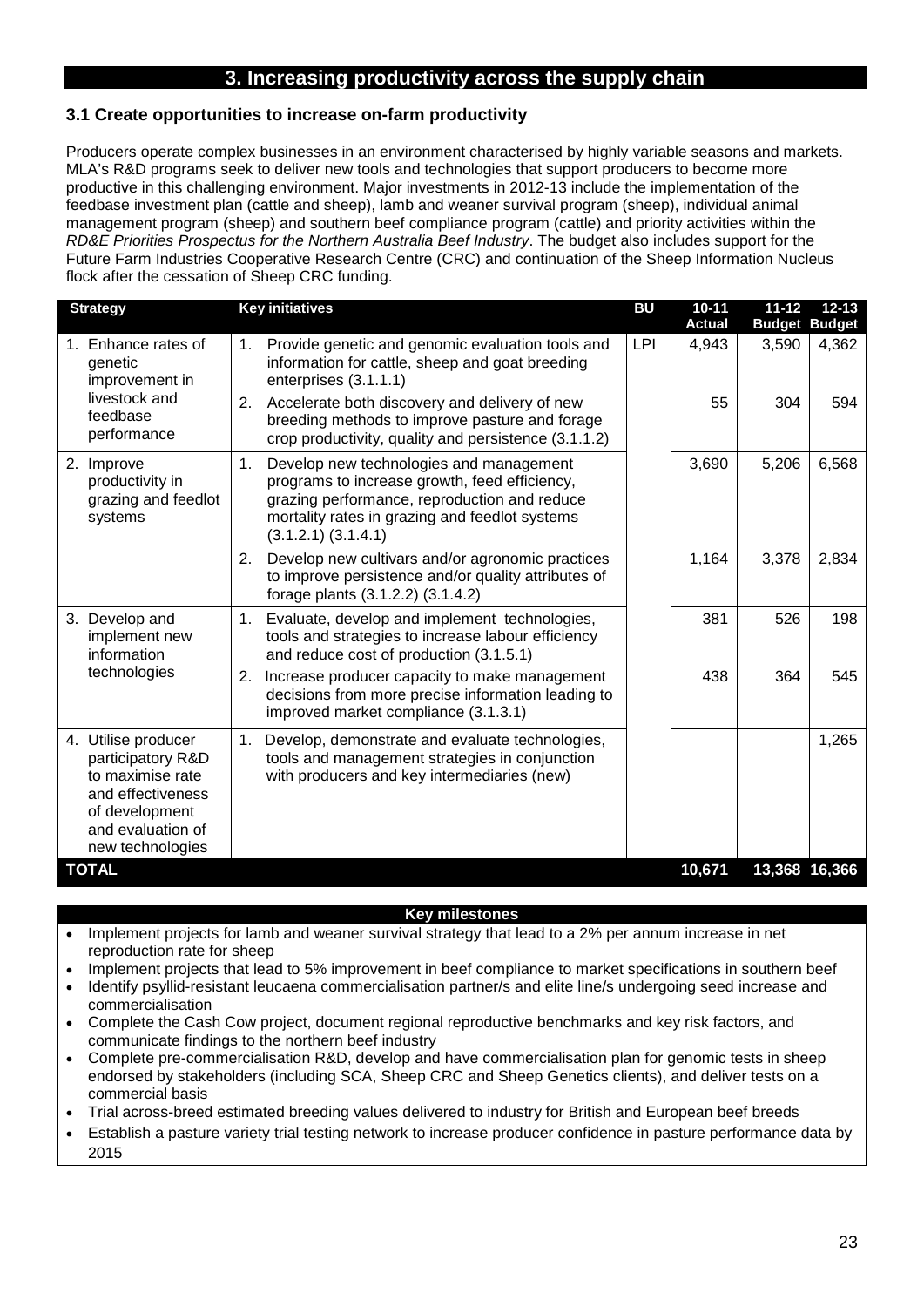| <b>Sector</b>   |   | 2011-12 |       | 2012-13 budget |     |       |        |  |
|-----------------|---|---------|-------|----------------|-----|-------|--------|--|
|                 |   | budget  |       | $\mathbf{2}$   | 3   | 4     |        |  |
| Mutton          | R | 372     | 19    | 208            | 53  | 6     | 286    |  |
| Lamb            | R | 2,351   | 1,234 | 1,479          | 98  | 112   | 2,923  |  |
| Grassfed cattle | R | 3,149   | 839   | 2,008          | 217 | 195   | 3,259  |  |
| Grainfed cattle | R | 420     |       | 674            |     | 182   | 856    |  |
| Goat            | R | 24      |       | 134            |     | 137   | 271    |  |
| External        | M | 736     | 772   | 396            | 6   |       | 1,174  |  |
| Government      | R | 6,316   | 2,092 | 4,503          | 369 | 633   | 7,597  |  |
| <b>Subtotal</b> | R | 12,632  | 4,184 | 9,006          | 737 | 1,265 | 15,192 |  |
| <b>Subtotal</b> | M | 736     | 772   | 396            | 6   |       | 1,174  |  |
| <b>TOTAL</b>    |   | 13,368  | 4,956 | 9,403          | 743 | 1,265 | 16,366 |  |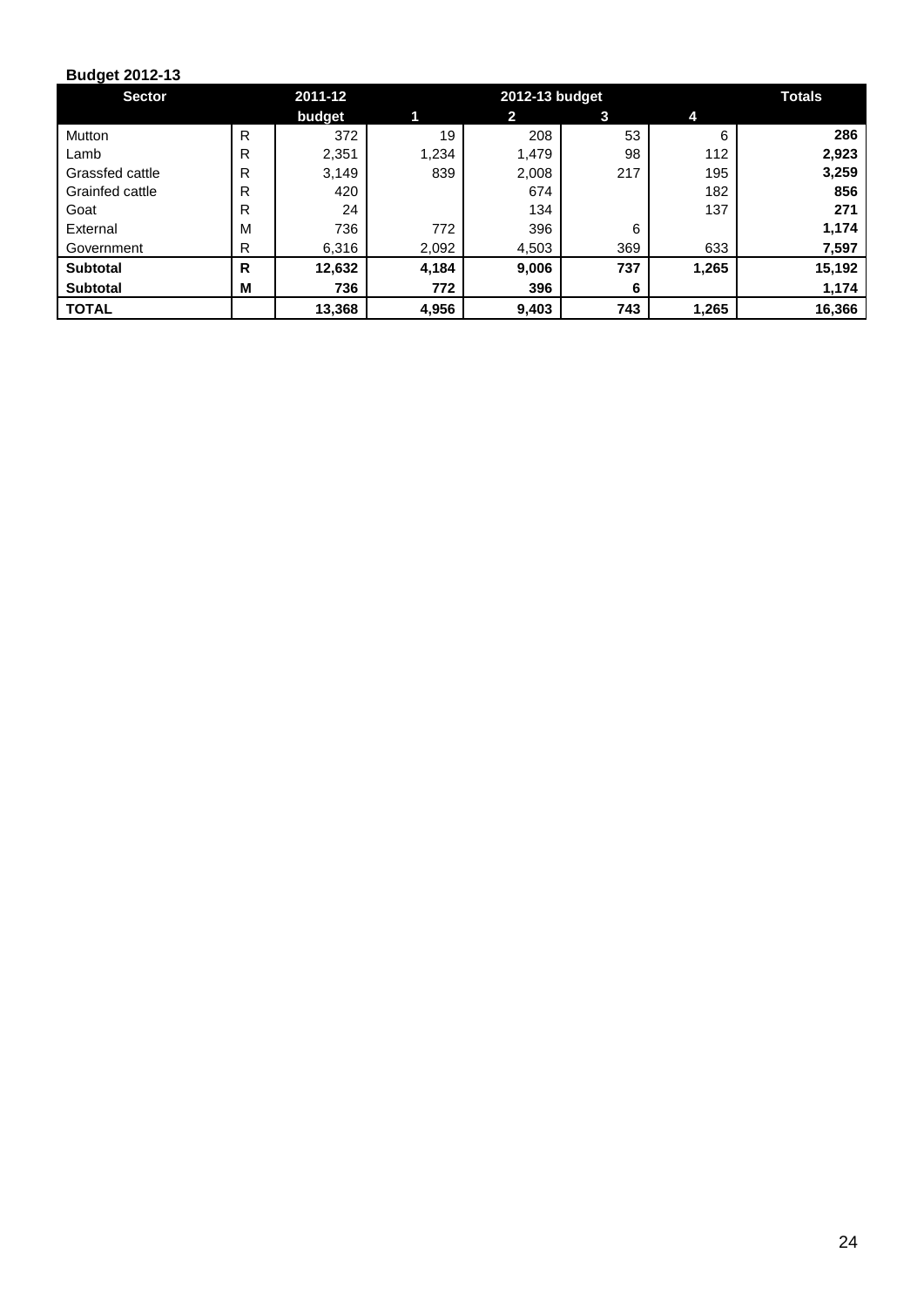# **3. Increasing productivity across the supply chain**

## **3.2 Identify and deliver opportunities to increase off-farm productivity and capability**

The global competitive environment requires a whole-of-chain response to ensure the industry improves productivity and retains a competitive advantage. The key drivers and opportunities for improving processing efficiencies are maximising yield and optimising product mix, addressing labour availability and OH&S issues and implementing broader business efficiencies. In 2012-13, MLA will continue to collaborate with meat processors and the Australian Meat Processor Corporation with a primary focus on the development of cost effective automation technologies and manual assist technologies to improve efficiencies and OH&S as well as the feasibility, evaluation and preliminary development work of novel objective measurement systems. To ensure benefits to processors are realised, there will be an increased focus on adoption and extension of R&D outcomes and building innovation capability.

| <b>Strategies</b>                                                     | <b>Key Initiatives</b>                                                                                                  | <b>BU</b>  | $10 - 11$<br><b>Actual</b> | $11 - 12$<br><b>Budget</b> | $12 - 13$<br><b>Budget</b> |
|-----------------------------------------------------------------------|-------------------------------------------------------------------------------------------------------------------------|------------|----------------------------|----------------------------|----------------------------|
| 1. Develop new<br>technologies and<br>systems that                    | Develop and implement automation<br>1.<br>technologies that increase efficiency and<br>maximise carcase yield and value | <b>CIS</b> | 1,021                      | 2,402                      | 980                        |
| improve<br>productivity and<br>processing<br>efficiencies             | Develop and validate alternative stunning<br>2.<br>technologies                                                         |            | -                          | <b>MDC</b>                 | 50                         |
|                                                                       | 3.<br>Identify and develop new systems to<br>automate or semi-automate picking, packing<br>and loading tasks            |            |                            |                            | 1,020                      |
| 2. Assist processing<br>sector to improve<br>work health and          | Develop and implement technologies to<br>1.<br>improve working conditions and reduce<br>work-related injuries           |            | 199                        | 60                         | 100                        |
| safety                                                                | Develop and communicate new processes<br>2.<br>and systems that assist the processing<br>sector to manage OH&S risks    |            | 161                        | 336                        | 300                        |
| 3. Develop new<br>systems to support<br>processing<br>decision-making | 1. Develop and validate objective measurement<br>technologies (3.2.3.2 MDC)                                             |            | 132                        | 100                        | 200                        |
| 4. Improving industry<br>capability,                                  | Deliver the Collaborative Innovation<br>1.<br>Strategies program $(5.3.1.1 - 100\%)$                                    |            |                            | <b>MDC</b><br>only         | <b>MDC</b><br>only         |
| knowledge and<br>adoption of new                                      | Support processing sector innovation<br>2.<br>networks (5.3.2.1 - 50%)                                                  |            | 253                        | 267                        | 250                        |
| technologies to<br>increase<br>productivity                           | 3.<br>Increase processor awareness of<br>commercial opportunities from recent R&D<br>$(5.1.1.2 - 40%)$                  |            | 214                        | 114                        | 120                        |
|                                                                       | Processor R&D adoption and technical<br>4.<br>services (5.1.1.3 - 100%; 5.1.2.2 - MDC)                                  |            | 482                        | 532                        | 532                        |
|                                                                       | IP management, monitoring, evaluation, and<br>5.<br>reporting of off-farm R&D (5.1.2.1 - 45%;<br>$5.1.3.2 - 45\%)$      |            | 21                         | 284                        | 226                        |
| <b>TOTAL</b>                                                          |                                                                                                                         |            | 2,483                      | 4,095                      | 3,778                      |

- Realise net benefits of \$0.6 million per annum from processing technologies developed under this program and for which installation is completed in 2012-2013
- Total aggregated net benefit of technologies installed both in 2012-13 and previous years reaches \$4.5 million per annum
- Demonstrate in production a new technology capable of eliminating and/or reducing occupational health and safety risks
- Five off-farm pre-commercial innovations have achieved at least 80% of their annual adoption strategy targets, including associated cost benefit analyses
- At least two fully commercial technologies have met their anticipated adoption targets
- Re-establish engineering network
- All collaborative innovation partners meet at least 80% of their documented innovation strategy KPIs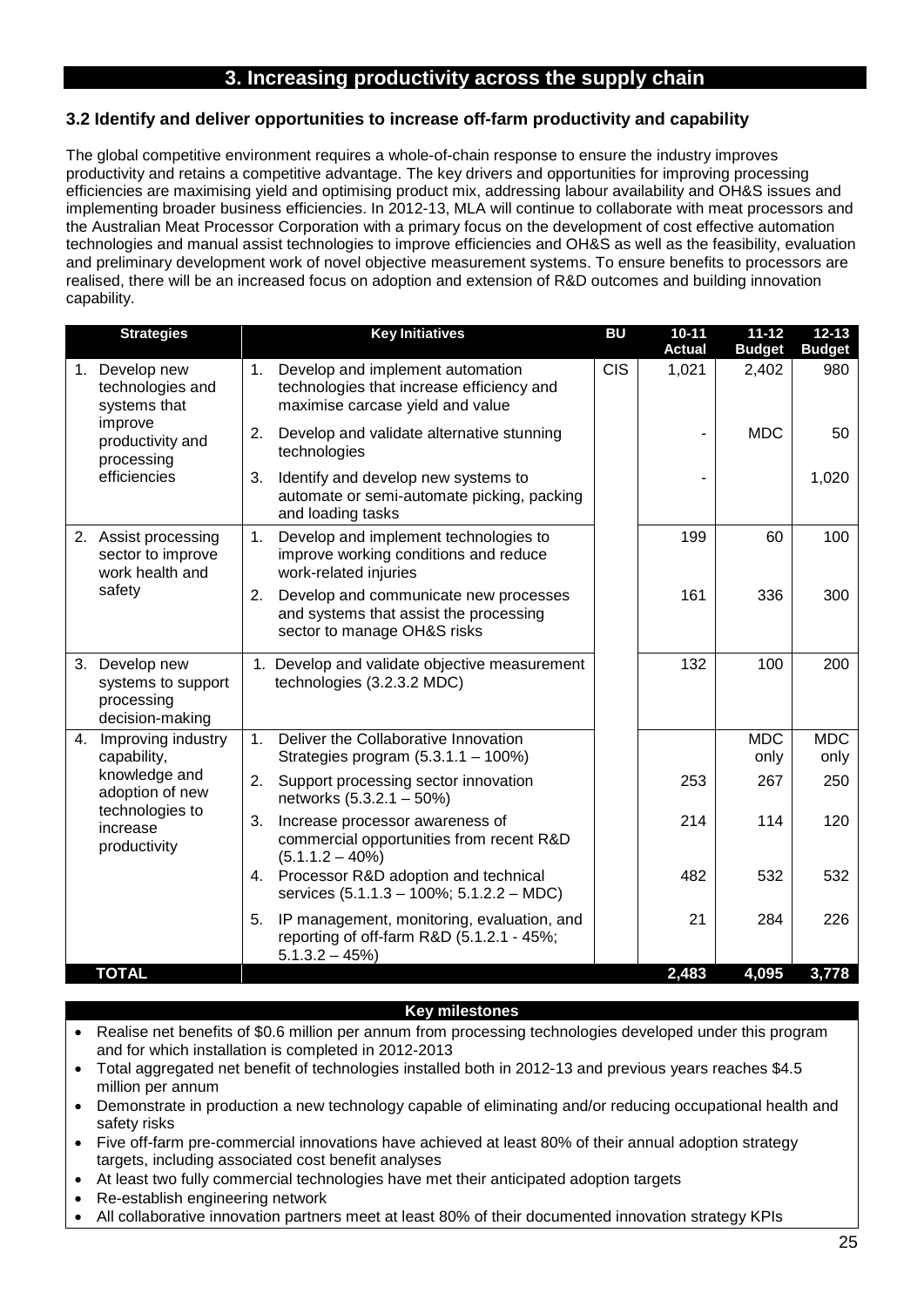| <b>Sector</b> |    | 2011-12 |       | 2012-13 budget |     | <b>Totals</b> |       |
|---------------|----|---------|-------|----------------|-----|---------------|-------|
|               |    | budget  |       |                |     |               |       |
| Processor     |    | 2,048   | .025  | 200            | 100 | 564           | 1,889 |
| Government    | רו | 2.048   | .025  | 200            | 100 | 564           | 1,889 |
| <b>TOTAL</b>  |    | 4,095   | 2,050 | 400            | 200 | .128          | 3,778 |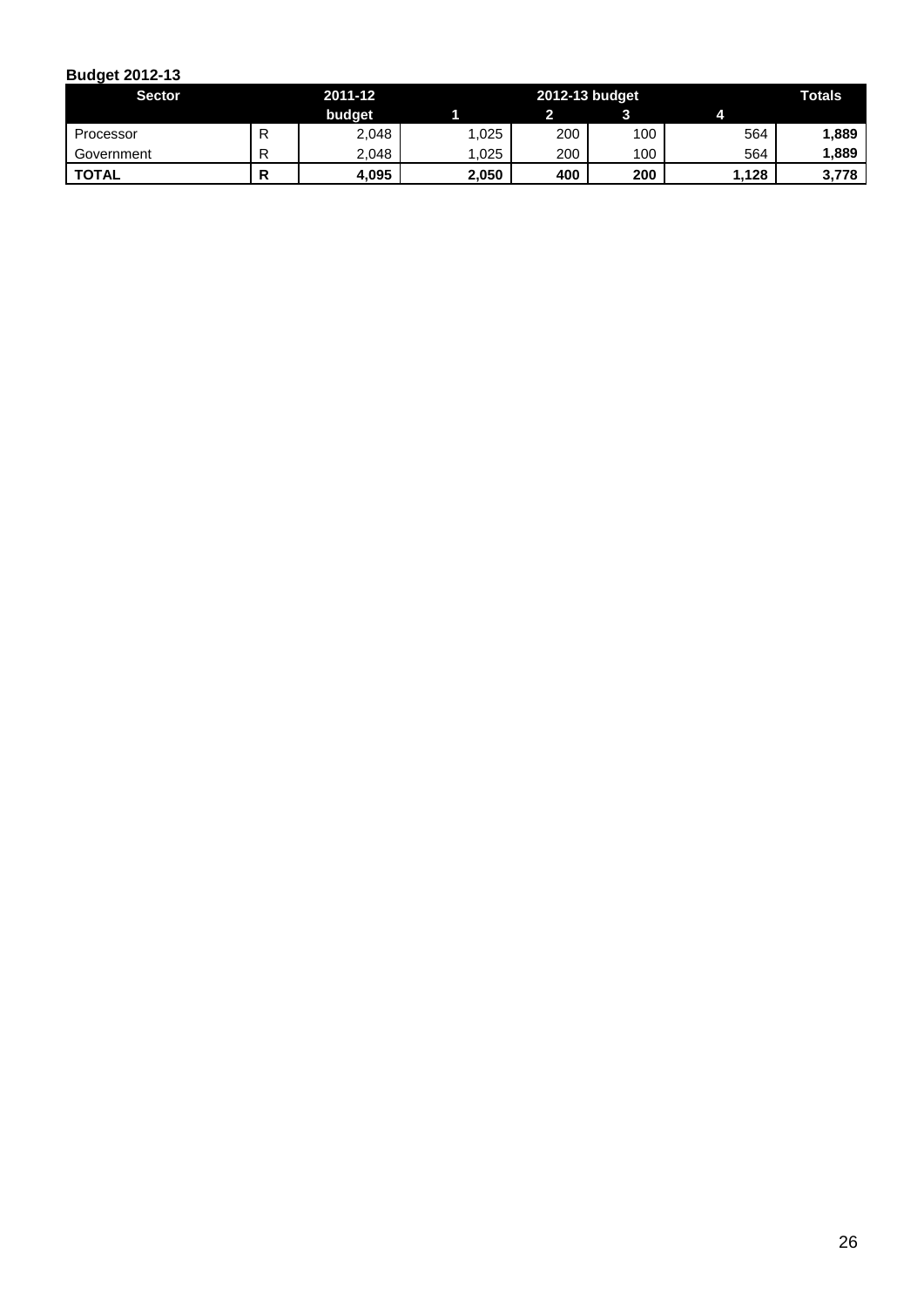# **3. Increasing productivity across the supply chain**

# **3.3 Deliver valued supply chain and market information**

In 2012-13, MLA will continue to deliver market information services that monitor, analyse and report on the fundamentals facing the Australian livestock and red meat industries, with a focus on maintaining its role as the primary source for accurate market information and forecasts. Providing and developing tools to enhance business decisions for the entire industry will continue – from enhanced forecasting for beef and lamb to fostering a risk management culture. The Livestock Data Link program will continue to improve information flows, while the supply chain capability program will provide tools and methodology to better enable industry to use all information. In consultation with government, peak councils and other representative organisations, MLA will coordinate industry issues research focussing on current and emerging issues that have the potential to impact businesses across the red meat supply chain. The focus of market information activities in 2012-13 includes delivery of more tailored market information services that better meet the needs of key stakeholders including increased use of data detailing Australia's red meat trade flows, along with providing more 'forward looking' analyses for livestock and red meat markets. It also includes in-depth analysis and documentation of the key seasonal factors underpinning meat demand globally, including increased focus on competitor proteins; and updating the website to ensure that the market information pages are frequently used.

| <b>Strategy</b>                                                                      | <b>Key initiatives</b>                                                                                                                                                                                   | <b>BU</b>  | $10 - 11$     | $11 - 12$      | $12 - 13$     |
|--------------------------------------------------------------------------------------|----------------------------------------------------------------------------------------------------------------------------------------------------------------------------------------------------------|------------|---------------|----------------|---------------|
|                                                                                      |                                                                                                                                                                                                          |            | <b>Actual</b> | <b>Budget</b>  | <b>Budget</b> |
| 1. Collect and maintain<br>domestic and<br>international meat                        | 1. Operate a National Livestock Reporting Service<br>in accordance with its ISO QMS                                                                                                                      | <b>TES</b> | 1,966         | 1,730          | 1,982         |
| market data of<br>relevance to the                                                   | 2. Conduct surveys on each segment of the supply<br>chain                                                                                                                                                |            | 614           | 655            | 693           |
| Australian meat and<br>livestock industries                                          | 3. Maintain a warehouse of domestic and global<br>meat market data and improve the<br>dissemination of this data via the internet                                                                        |            | 632           | 662            | 717           |
| 2. Disseminate incisive<br>analyses of relevant<br>world meat market<br>developments | 1. Provide high quality analytical reports including<br>the bi-annual Industry Projections, monthly<br>Industry Overview, red meat market reports,<br>sectoral briefs, Statistical Review and Fast Facts | <b>TES</b> | 350           | 396            | 396           |
|                                                                                      | 2. Provide a comprehensive daily and weekly red<br>meat news service, available on the internet and<br>by email (including Meat & Livestock Weekly)                                                      |            | 456           | 486            | 406           |
| 3. Gather and analyse<br>data on competitors                                         | 1. Monitor and report on developments in<br>competitor proteins and countries                                                                                                                            | <b>TES</b> | 218           | 266            | 266           |
| 4. Facilitate improved<br>information flows and<br>risk management within            | 1. Conduct introductory cattle marketing courses<br>incorporating tools to strengthen supply<br>relationships                                                                                            | <b>TES</b> | 64            | $\overline{0}$ | $\mathbf 0$   |
| supply chains                                                                        | 2. Support uptake of the forward cattle trading<br>standard                                                                                                                                              | <b>TES</b> | 54            | 60             | 0             |
|                                                                                      | 3. Implement the Livestock Data Link program to<br>improve information flows to add value and<br>enable benchmarking                                                                                     | IS         | 551           | 800            | 800           |
|                                                                                      | 4. Foster the development of new tools and<br>capabilities to enable effective supply and price<br>management by industry                                                                                | <b>TES</b> | 147           | 246            | 190           |
|                                                                                      | 5. Develop and deliver targeted supply chain<br>capability building programs (5.3.1.2)                                                                                                                   | <b>CIS</b> |               | 150            | 150           |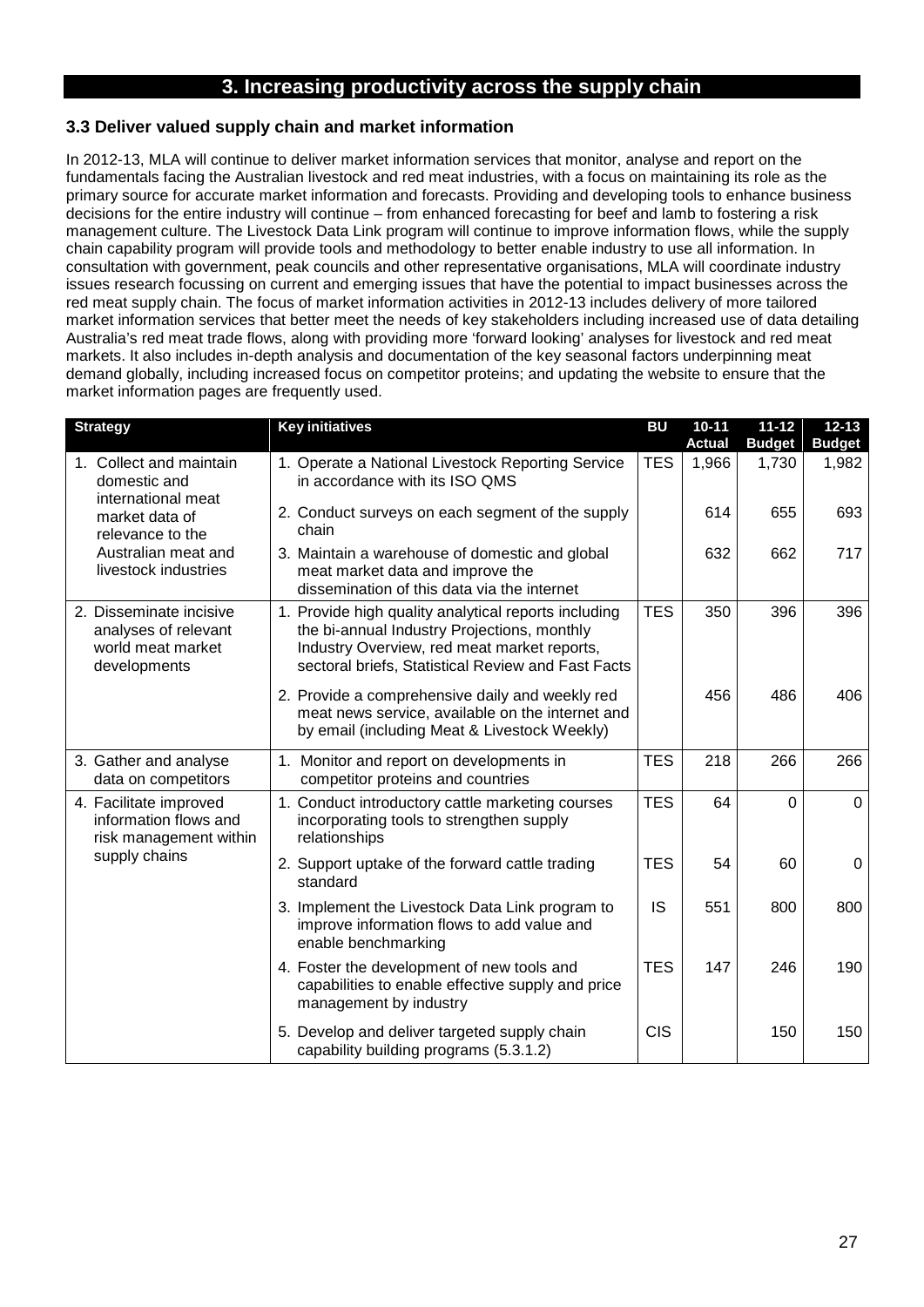| 5. Work closely with peak<br>councils and<br>government and seek<br>opportunities with like-<br>minded organisations to<br>identify priority industry<br>issues and commission<br>research to support<br>these issues. | 1. Undertake policy research and analysis on priority<br>policy issues identified by peak councils and<br>government (5.4.1.1)                                                                                                       | TES | 216   | 400   | 400   |
|------------------------------------------------------------------------------------------------------------------------------------------------------------------------------------------------------------------------|--------------------------------------------------------------------------------------------------------------------------------------------------------------------------------------------------------------------------------------|-----|-------|-------|-------|
|                                                                                                                                                                                                                        | 2. Support peak council advocacy efforts on priority<br>policy issues (5.4.2.1)                                                                                                                                                      |     | 35    | 50    | 50    |
|                                                                                                                                                                                                                        | 3. Where appropriate, work with like-minded<br>organisations, eg coalition with Five Nations Beef<br>Association and Tri Lamb members, to support<br>international advocacy on climate change and<br>animal welfare issues (5.4.2.2) |     | 17    | 33    | 33    |
|                                                                                                                                                                                                                        | 4. Engage with other like-minded organisations on<br>priority policy issues (eg RIRDC, Australian<br>Livestock Transporters' Association, NFF) to<br>identify opportunities to jointly pursue policy<br>research $(5.4.3.1)$         |     | 0     | 17    |       |
| TOTAL                                                                                                                                                                                                                  |                                                                                                                                                                                                                                      |     | 5.320 | 5.951 | 6,100 |

### **Key milestones**

- Over 90% of clients find MLA market information valuable to their business, with over 60% finding it highly or extremely valuable
- Increase electronic distribution of MLA market information by 5%
- 12 processing plants uploading data to Livestock Data Link<br>• NLRS maintains its ISO QMS accreditation
- NLRS maintains its ISO QMS accreditation
- Completion of industry issues research as requested by RMAC and peak councils

| <b>Sector</b>          |              | 2011-12 |       |                         | 2012-13 budget |                |     | <b>Totals</b> |
|------------------------|--------------|---------|-------|-------------------------|----------------|----------------|-----|---------------|
|                        |              | budget  | 11    | $\overline{\mathbf{2}}$ | 3              | 4              | 5   |               |
| Mutton                 | $\mathsf{R}$ | 74      | 8     | $\overline{ }$          | 2              | 32             | 5   | 54            |
|                        | M            | 93      | 39    | 20                      |                |                | 3   | 62            |
| Lamb                   | R            | 393     | 204   | 50                      | 17             | 102            | 40  | 413           |
|                        | M            | 528     | 475   | 100                     |                |                | 27  | 602           |
| <b>Grassfed Cattle</b> | R            | 1,014   | 351   | 129                     | 104            | 416            | 89  | 1,089         |
|                        | M            | 1,326   | 1,142 | 223                     |                | 8              | 60  | 1,433         |
| <b>Grainfed Cattle</b> | R            | 155     | 27    | 12                      | 10             | 15             | 16  | 80            |
|                        | M            | 120     | 74    | 33                      |                | $\overline{2}$ | 10  | 119           |
| Processor              | R            | 50      |       |                         |                |                | 50  | 50            |
| Goat                   | R            | 5       | 5     |                         |                |                |     | 5             |
|                        | M            |         | 7     |                         |                |                |     |               |
| External               | M            | 495     | 465   | 30                      |                |                |     | 495           |
| Government             | R            | 1,691   | 595   | 198                     | 133            | 565            | 200 | 1,691         |
| <b>Subtotal</b>        | $\mathsf{R}$ | 3,382   | 1,190 | 396                     | 266            | 1,130          | 400 | 3,382         |
| <b>Subtotal</b>        | M            | 2,569   | 2,202 | 406                     |                | 10             | 100 | 2,718         |
| <b>TOTAL</b>           |              | 5,951   | 3,392 | 802                     | 266            | 1,140          | 500 | 6,100         |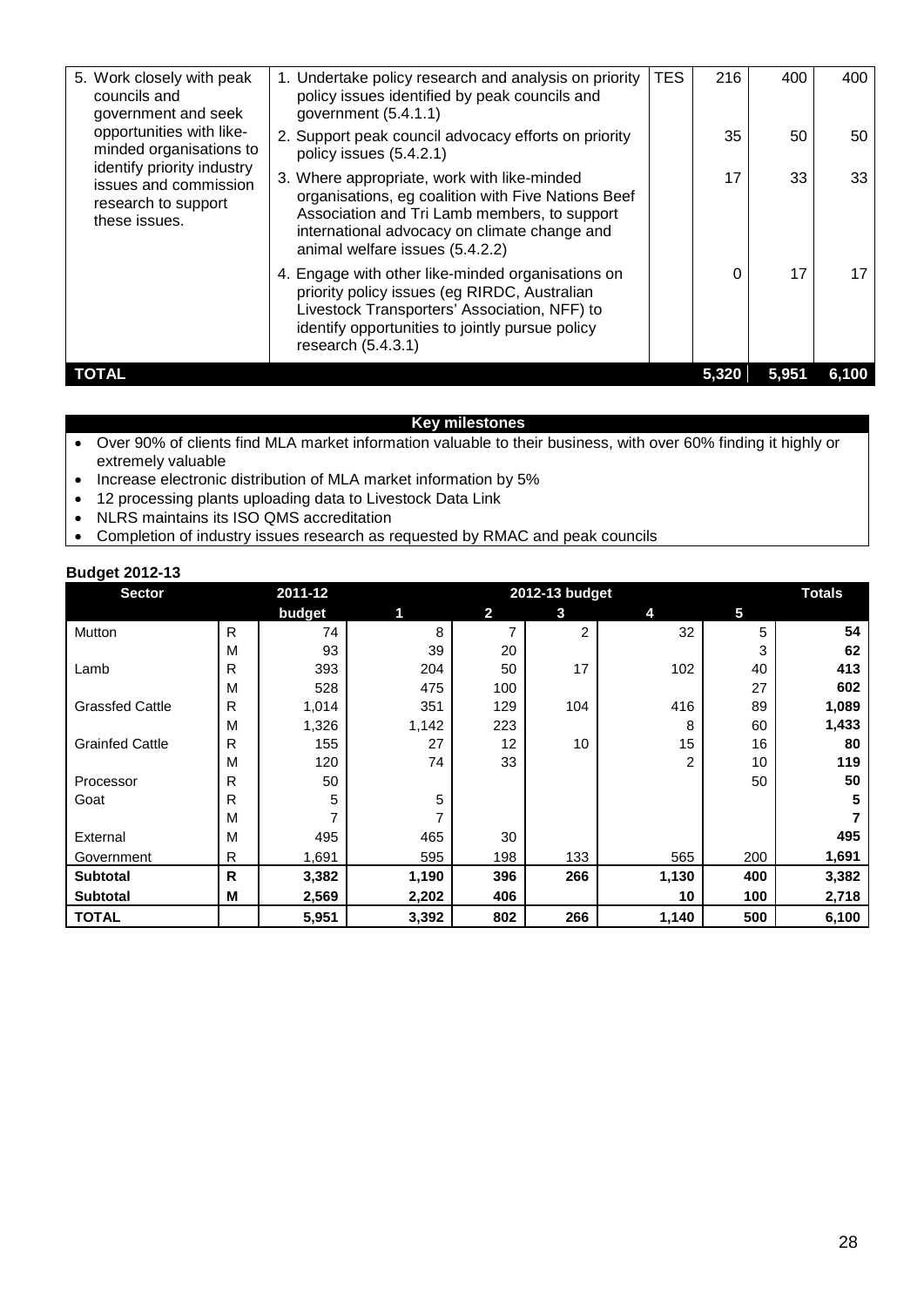# **3. Increasing productivity across the supply chain**

### **3.4 Support industry to improve animal health and biosecurity**

Australia remains free of key animal diseases which would severely impact on trade, our ability to produce high quality meat, and animal health and welfare. Significant investments in 2012-13 address topics such as rapid diagnosis of blue-tongue viruses and vectors; controlling sheep measles and worms; development of a vaccine for barbers pole worms; theileriosis control in cattle; and developing practical emergency disease management at processing establishments. Specific feedlot investment will address the management of respiratory disease.

| <b>Strategy</b>                                                                                                                | <b>Key initiatives</b>                                                                                                                                                                                           | <b>BU</b>  | $10 - 11$<br><b>Actual</b> | $11 - 12$<br><b>Budget</b> | $12 - 13$<br><b>Budget</b> |
|--------------------------------------------------------------------------------------------------------------------------------|------------------------------------------------------------------------------------------------------------------------------------------------------------------------------------------------------------------|------------|----------------------------|----------------------------|----------------------------|
| Improve animal health<br>1.<br>and biosecurity                                                                                 | 1.<br>Deliver improved diagnostic<br>methods, enhanced understanding<br>and/or improved control methods for<br>external threats such as FMD,<br>bluetongue capripox and screw<br>worm fly (3.4.1.1. and 3.4.1.2) | <b>LPI</b> | 598                        | 942                        | 1981                       |
|                                                                                                                                | Improved biosecurity measures<br>2.<br>adopted that minimise risks on farm<br>and disruption to trade from<br>endemic (Johnes disease, footrot),<br>emerging (Theileria) and exotic<br>diseases (3.4.2.1.)       |            | 630                        | 1,056                      | 1,380                      |
|                                                                                                                                | Investigate and improve the<br>3.<br>management of key feedlot animal<br>health problems (3.4.2.3)                                                                                                               |            | 818                        | 802                        | 602                        |
|                                                                                                                                | Make investments in priority<br>4.<br>endemic diseases to reduce the<br>cost of endemic diseases compared<br>with 2005 (3.4.2.2)                                                                                 |            | 1,047                      | 2,033                      | 2,126                      |
| 2.<br>Improved biosecurity<br>measures at processing<br>establishments that<br>minimise risks to trade<br>from exotic diseases | 1.<br>Manage risks at processing<br>establishments                                                                                                                                                               | <b>TES</b> |                            | 140                        | 140                        |
| <b>TOTAL</b>                                                                                                                   |                                                                                                                                                                                                                  |            | 3,093                      | 4,973                      | 6,229                      |

- Better understanding of the epidemiology of bluetongue in Australia
- New diagnostic capability for the tick-borne disease theileriosis assessed in industry and the disease status better defined and understood
- Deliver improved diagnostic methods and control strategies for high priority, production limiting diseases, leading to reduced costs associated with endemic diseases
- Outcomes of the feedlot bovine respiratory disease epidemiological study delivered to industry
- Deliver R&D outcomes that will contribute to improved lamb survival and reduce ewe mortality by 1%

| <b>Budget 2012-13</b> |  |
|-----------------------|--|
|                       |  |

| <b>Sector</b>   |   | 2011-12 |       | 2012-13 budget |       |
|-----------------|---|---------|-------|----------------|-------|
|                 |   | budget  | 1     | 2              |       |
| Mutton          | R | 162     | 249   |                | 249   |
| Lamb            | R | 1,121   | 1,661 |                | 1,661 |
| Grassfed cattle | R | 707     | 670   |                | 670   |
| Grainfed cattle | R | 385     | 301   |                | 301   |
| Processor       | R | 70      |       | 70             | 70    |
| Goat            | R | 3       |       |                |       |
| External        | M | 77      | 325   |                | 325   |
| Government      | R | 2,448   | 2,882 | 70             | 2,952 |
| <b>Subtotal</b> | R | 4,896   | 5,764 | 140            | 5,904 |
| <b>Subtotal</b> | M | 77      | 325   |                | 325   |
| <b>TOTAL</b>    | R | 4,973   | 6,089 | 140            | 6,229 |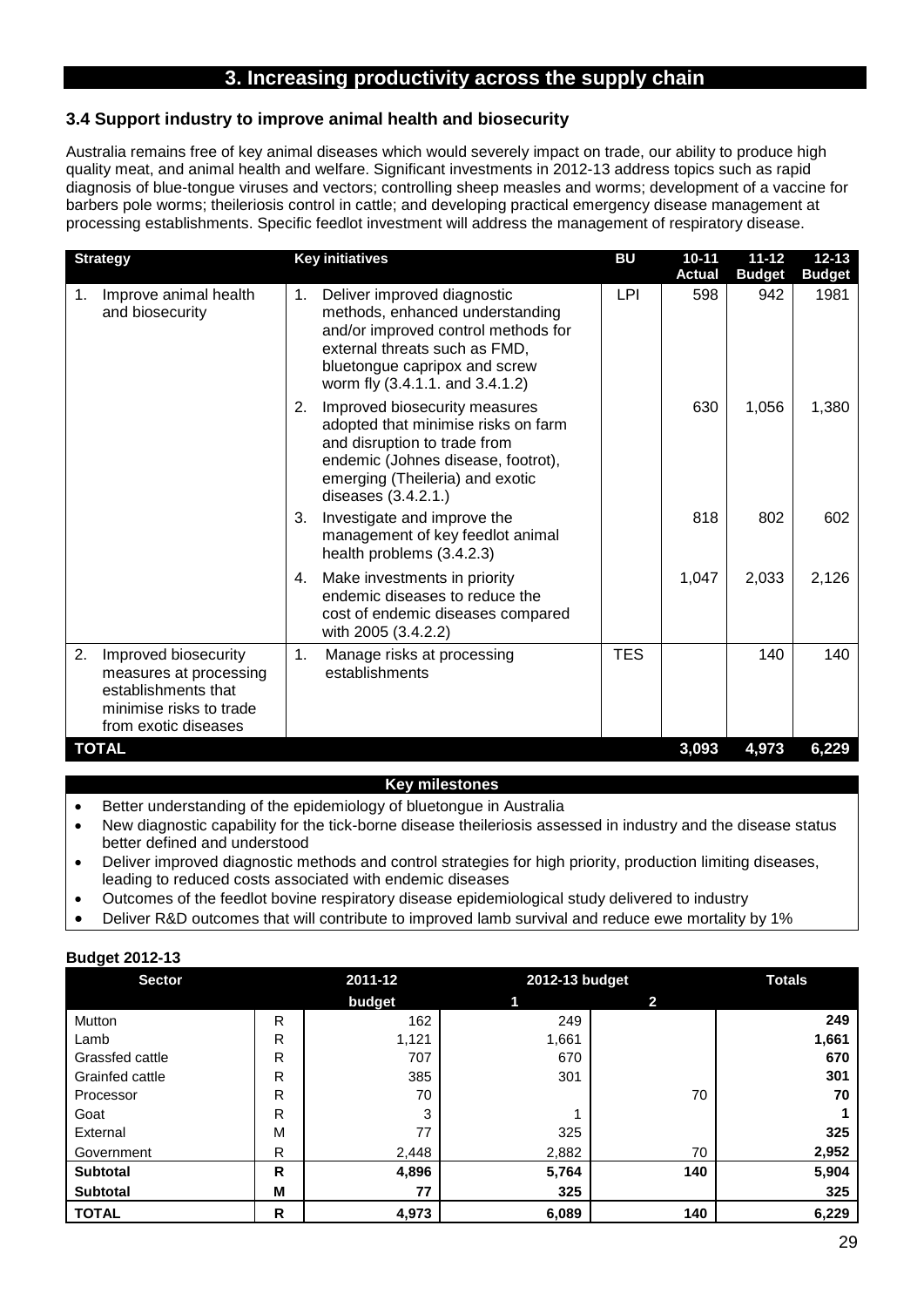# **3. Increasing productivity across the supply chain**

### **3.5 Increase producer engagement with MLA information and tools to build capability**

MLA's core business is to create opportunities for Australian livestock producers from their collective investment in R&D and marketing activities. An important part of this remit is developing and delivering information, tools and services that assist producers to make sound business decisions, manage challenges and capture opportunities to boost productivity and profitability. Building producer capability through effective engagement with MLA information and tools ensures receptive producers benefit from a return on their investment in MLA. It is fundamental that MLA maximises engagement with producers to ensure they are *informed* of valuable and relevant information; that we motivate and *influence* their enquiry and experimentation; and *involve* producers and stakeholders to allow them to influence future activity targeted to industry's needs. In 2012-13, our investments will include the continued roll-out of MLA's three major extension programs (Making More from Sheep, More Beef from Pastures and FutureBeef); the development and release of new producer resources such as the Cash Cow tool box and online learning tools; and partnering with extension providers to maximise producers' access to the outcomes of their investment in industry research and development. A thorough evaluation program will underpin the continuous improvement of all initiatives to achieve effective producer engagement.

| <b>Strategy</b>                                                                                                                                                  | <b>Key initiatives</b>                                                                                                                                                                                                                                                                                                                                                                                 | <b>BU</b>  | $10 - 11$      | $11 - 12$      | $12 - 13$     |
|------------------------------------------------------------------------------------------------------------------------------------------------------------------|--------------------------------------------------------------------------------------------------------------------------------------------------------------------------------------------------------------------------------------------------------------------------------------------------------------------------------------------------------------------------------------------------------|------------|----------------|----------------|---------------|
|                                                                                                                                                                  |                                                                                                                                                                                                                                                                                                                                                                                                        |            | <b>Actual</b>  | <b>Budget</b>  | <b>Budget</b> |
| 1. INFORM:<br>Keep producers<br>informed about the<br>activities and<br>opportunities created<br>by their levy<br>investment in R&D<br>and marketing             | 1. Produce MLA's member magazine feedback,<br>deliver dynamic online content and generate<br>effective coverage through rural media to<br>deliver valuable, relevant information and<br>opportunities to support producers<br>Deliver a series of MLA events and sponsor<br>2.<br>targeted industry events to deliver valuable,<br>relevant MLA information and tools to<br>producers across Australia | <b>ICE</b> | 3,124<br>1,622 | 2,982<br>1,720 | 2,256<br>849  |
| 2. INFLUENCE:<br>Facilitate the uptake<br>of MLA information,                                                                                                    | 1. Continue to roll out integrated programs to<br>engage receptive livestock producers with<br>R&D outcomes                                                                                                                                                                                                                                                                                            |            | 3,451          | 3,399          | 3,298         |
| tools and learning<br>opportunities to<br>influence positive<br>practice change                                                                                  | 2. Develop educational materials and tools that<br>put the outcomes of MLA R&D in the hands<br>of producers, including online learning<br>resources, publications and video tutorials                                                                                                                                                                                                                  |            | 740            | 910            | 940           |
| 3.<br><b>INVOLVE:</b><br>Partner with<br>producers and                                                                                                           | 1.<br>Build producer capability by facilitating group<br>learning (including Producer Demonstration<br>Sites), advice and mentoring                                                                                                                                                                                                                                                                    |            | 793            | 980            | 920           |
| stakeholders who<br>use and value MLA<br>tools and information<br>to help influence<br>their peers as well<br>as inform future MLA<br>programs and<br>activities | 2.<br>Establish joint activities with extension<br>delivery partners to extend the reach of MLA<br>information, tools and learning opportunities                                                                                                                                                                                                                                                       |            | $\Omega$       | $\Omega$       | 550           |
|                                                                                                                                                                  | 3.<br>Conduct regular program evaluation and levy<br>payer market research to determine the<br>quantitative and qualitative benefits of MLA<br>producer engagement activities and help<br>demonstrate the returns from implementing<br>R&D and other initiatives on farm                                                                                                                               |            | 920            | 1,120          | 913           |
| <b>TOTAL</b>                                                                                                                                                     |                                                                                                                                                                                                                                                                                                                                                                                                        |            | 10,650         | 11,111         | 9,726         |

- Members rate satisfaction with MLA communications activities at 3.6 out of 5 or above
- At least 50% of commercial sheep and cattle producers engage with MLA information or tools
- At least 50% of those producers engaged with MLA information, tools and learning opportunities, improve their knowledge, skills and/or capacity to change practice as a result of this engagement
- At least 20 producer demonstration sites completed to deliver localised R&D information to producers
- Extension delivery partnership program established and producer engagement targets met with at least two extension providers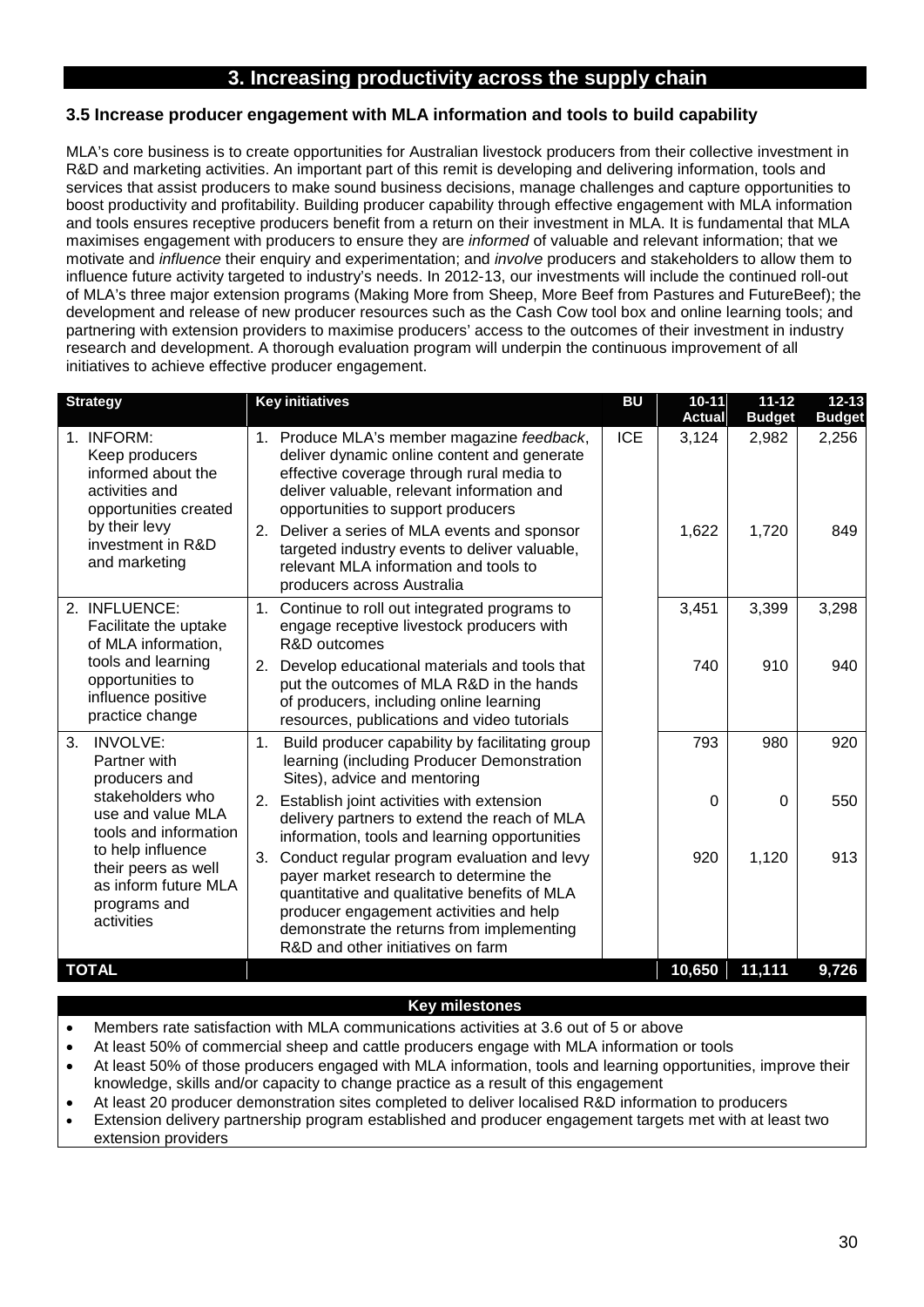| <b>Sector</b>   |              | 2011-12 |       | 2012-13 budget |       | <b>Totals</b> |
|-----------------|--------------|---------|-------|----------------|-------|---------------|
|                 |              | budget  | 1     | 2              | 3     |               |
| Mutton          | R            | 268     | 31    | 90             | 87    | 208           |
|                 | M            | 47      | 16    |                | 13    | 29            |
| Lamb            | R            | 1,851   | 511   | 992            | 415   | 1,918         |
|                 | M            | 504     | 191   |                | 191   | 382           |
| Grassfed cattle | $\mathsf{R}$ | 2,033   | 516   | 1,037          | 419   | 1,972         |
|                 | M            | 1,340   | 365   |                | 337   | 702           |
| Grainfed cattle | R            | 168     | 130   |                |       | 130           |
|                 | M            | 53      | 33    |                |       | 33            |
| Goat            | R            | 204     | 9     |                |       | 9             |
|                 | M            |         | 6     |                |       | 6             |
| External        | M            | 111     | 100   |                |       | 100           |
| Government      | R            | 4,525   | 1,197 | 2,119          | 921   | 4,237         |
| Subtotal        | R            | 9,049   | 2,394 | 4,238          | 1,842 | 8,474         |
| <b>Subtotal</b> | M            | 2,062   | 711   |                | 541   | 1,252         |
| <b>TOTAL</b>    |              | 11,111  | 3,105 | 4,238          | 2,383 | 9,726         |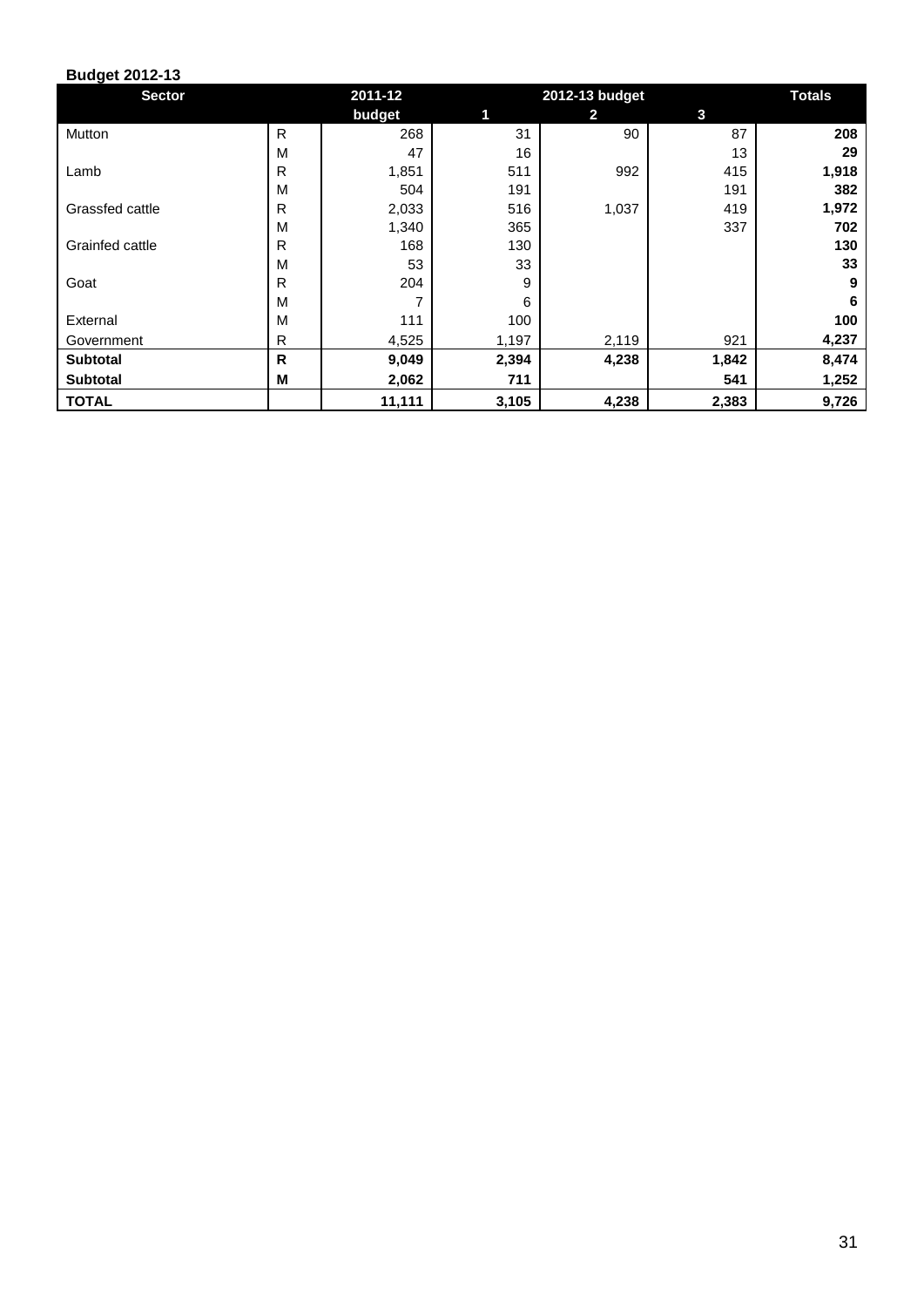# **4. Supporting industry integrity and sustainability**

# **4.1 Support on-farm environmental sustainability**

The ongoing success and reputation of the livestock industry will depend on the way in which natural resources are managed. Major on-farm investments in 2012-13 will focus on refinement and localisation of existing knowledge to enhance our natural resources; new techniques for controlling major weed species; continued funding to the Invasive Animals CRC for commercial testing and roll-out of new controls for feral pigs, rabbits and wild dogs; trialling and refining a self-assessment tool for environmental management; and strategies to enhance the environmental management of feedlots. The integrated nature of the challenges presented by climate change means a strategic and multi-faceted response strategy must be adopted across the entire supply chain. Major onfarm investments in 2012-13 include continuing projects funded jointly with the Australian Government examining opportunities to reduce greenhouse gas emissions and adapt to increasingly variable climates.

| <b>Strategies</b>                    | <b>Key initiatives</b>                                                                                                                     | BU  | $10 - 11$<br>Actual | $11 - 12$<br><b>Budget</b> | $12 - 13$<br><b>Budget</b> |
|--------------------------------------|--------------------------------------------------------------------------------------------------------------------------------------------|-----|---------------------|----------------------------|----------------------------|
| 1. Natural<br>resource<br>management | Develop new pasture and animal management<br>1.<br>systems to enhance natural resources and reduce off-<br>farm impacts (4.1.1.1; 4.1.2.1) | LPI | 2,694               | 3,508                      | 4,058                      |
|                                      | Develop strategies to minimise off-site impacts of<br>2.<br>manure and effluent in feedlots<br>(4.1.1.2)                                   | LPI | 306                 | 188                        | 186                        |
| 2. Responding to<br>climate change   | Develop adaptation strategies to climate change to<br>1.<br>improve resilience of production systems<br>(4.2.1.1)                          | LPI | 2,541               | 2,002                      | 432                        |
|                                      | Develop mitigation strategies to reduce greenhouse<br>2.<br>gas emissions (GHG) (4.2.2.1; 4.2.2.2; 4.2.3.1)                                | LPI | 5.999               | 6.638                      | 3.881                      |
| TOTAL                                |                                                                                                                                            |     | 11.540              | 12.336                     | 8.557                      |

#### **Key milestones**

- Publish reports highlighting productivity, economic and natural resource management benefits of new plant combinations
- Determine feasibility of use of biological controls for two weed species parkinsonia and prickly acacia
- Produce publications for improved environmental management of feedlots, including feedlot design and effluent management
- Improve climate forecasting from multi-week to seasonal to assist livestock producers facilitate key management decisions and activities
- Commence a group of high quality projects that will deliver technologies and management practices to reduce methane emissions and improve production efficiency in livestock

| <b>Sector</b>   |   | 2011-12 |       | 2012-13 budget | <b>Totals</b> |
|-----------------|---|---------|-------|----------------|---------------|
|                 |   | budget  |       | 2              |               |
| Mutton          | R | 172     | 54    | 44             | 98            |
| Lamb            | R | 1,301   | 707   | 377            | 1,084         |
| Grassfed cattle | R | 2,156   | 1,268 | 617            | 1,885         |
| Grainfed cattle | R | 509     | 93    | 605            | 698           |
| Processor       | R |         |       |                |               |
| External        | M | 4,060   |       | 1,027          | 1,027         |
| Government      | R | 4,138   | 2,122 | 1,643          | 3,765         |
| <b>Subtotal</b> | R | 8,276   | 4,244 | 3,286          | 7,530         |
| <b>Subtotal</b> | M | 4,060   |       | 1,027          | 1,027         |
| <b>TOTAL</b>    |   | 12,336  | 4,244 | 4,313          | 8,557         |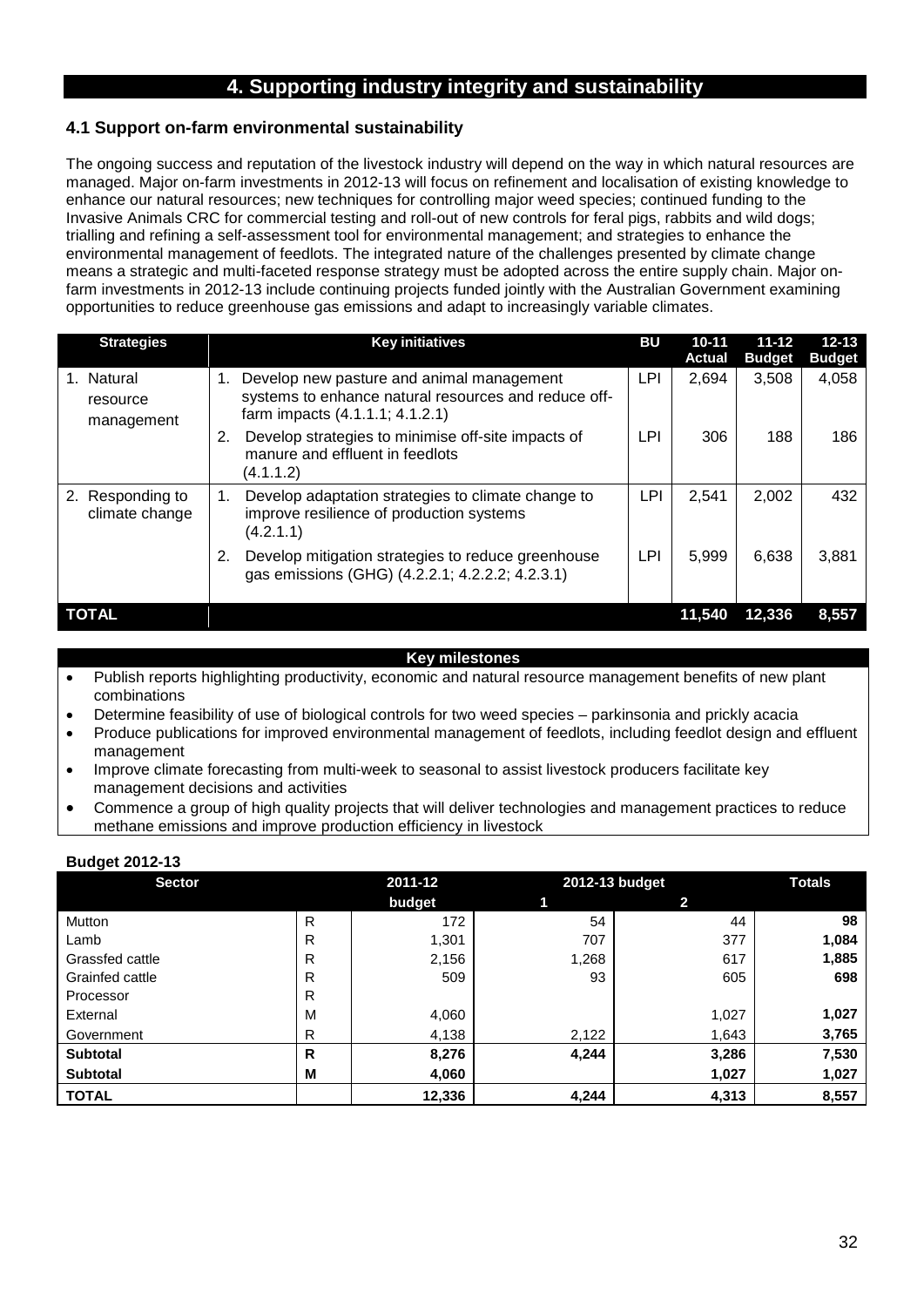# **4. Supporting industry integrity and sustainability**

# **4.2 Support off-farm environmental sustainability**

MLA and AMPC collaborate in environmental RD&E in order to improve understanding of the natural resource base; apply strategies to identify, mitigate and manage the impact of manufacturing on the natural environment; and to identify, capture and implement beneficial effects and practices. Major off-farm investments in 2012-13 will focus on the identification and development of opportunities to reduce energy consumption and generate clean energies on site. More efficient waste treatment technologies with value adding potential will also be a priority. Mitigation strategies to reduce greenhouse emissions will be embedded in all initiatives and also a priority on their own, and will help the industry adapt to the carbon economy. Dissemination of R&D outcomes and a strong emphasis on adoption and extension will also be a fundamental part of the sustainability strategy.

| <b>Strategies</b>                                                                                                                                     | <b>Key initiatives</b>                                                                                                                                                                                                                                                         | <b>BU</b>  | $10 - 11$<br><b>Actual</b> | $11 - 12$<br><b>Budget</b> | $12 - 13$<br><b>Budget</b> |
|-------------------------------------------------------------------------------------------------------------------------------------------------------|--------------------------------------------------------------------------------------------------------------------------------------------------------------------------------------------------------------------------------------------------------------------------------|------------|----------------------------|----------------------------|----------------------------|
| 1. Research to improve<br>resource use efficiency                                                                                                     | Identify and validate energy efficiency<br>1.<br>opportunities (4.1.1.5 100%)                                                                                                                                                                                                  | <b>CIS</b> |                            | 156                        | 50                         |
|                                                                                                                                                       | Develop waste to energy opportunities for<br>2.<br>meat processors (4.2.2.3 100%)                                                                                                                                                                                              |            | 368                        | 138                        | 200                        |
|                                                                                                                                                       | Identify opportunities for minimizing water<br>3.<br>use and increase water reuse and<br>recycling in the processing sector (4.1.1.3)<br>$30\%)$                                                                                                                               |            | 55                         | 198                        | 200                        |
| 2. Develop technologies, tools<br>and procedures that<br>contribute to improved waste<br>management systems and                                       | Identify and develop alternative<br>1.<br>wastewater treatment technologies with a<br>reduced environmental footprint (4.1.1.3)<br>40%)                                                                                                                                        |            |                            | 265                        | 250                        |
| value add to waste products                                                                                                                           | Review opportunities for value adding<br>2.<br>from waste, as well as recycling waste<br>material (4.1.1.3 30%)                                                                                                                                                                |            |                            | 198                        | 200                        |
| 3. Develop mitigation strategies<br>to reduce greenhouse gas                                                                                          | Assess and improve methods to measure<br>1.<br>GHG emissions (new)                                                                                                                                                                                                             |            |                            |                            | 100                        |
| emissions                                                                                                                                             | Develop industry tools and document best<br>2.<br>practice to monitor GHG emissions (new)                                                                                                                                                                                      |            |                            |                            | 100                        |
|                                                                                                                                                       | Identify and develop new approaches to<br>3.<br>reduce GHG emissions and study and<br>disseminate the optimisation of processes<br>to minimise the industry carbon footprint<br>$(4.2.2.4 100\%)$                                                                              |            | 230                        | 326                        | 200                        |
| 4. Engage industry<br>stakeholders to demonstrate<br>environmental stewardship<br>and to respond to emerging<br>regulatory and market<br>requirements | Engage in regular industry wide<br>1.<br>environmental benchmarks to<br>demonstrate commitment to continuous<br>improvement (4.1.2.2 100% and 4.1.1.4<br>100%)                                                                                                                 |            | 190                        | 115                        | 100                        |
| 5. Improving industry<br>capability, knowledge and<br>adoption of new                                                                                 | 1.<br>Increase processor awareness of<br>commercial opportunities from recent R&D<br>(5.1.1.2 40%)                                                                                                                                                                             |            | 214                        | 117                        | 120                        |
| technologies and processes<br>to achieve sustainable<br>resource management and<br>adaptation to climate change                                       | Create and develop vehicles to provide<br>2.<br>industry with the information, guidelines<br>and tools to implement processes and<br>technologies to manage waste more<br>efficiently, with emphasis on waste water<br>and related fugitive GHG emissions (e.g.<br>ALKC) (new) |            | 36                         | 0                          | 100                        |
|                                                                                                                                                       | IP management, monitoring, evaluation,<br>3.<br>and reporting of off-farm $R&D$ (5.1.2.1 –<br>45%, 5.1.2.2 45% & 5.1.3.2 45%)                                                                                                                                                  |            | 21                         | 281                        | 226                        |
|                                                                                                                                                       | 4. Support processing sector innovation<br>networks (5.3.2.1 50%)                                                                                                                                                                                                              |            | 253                        | 267                        | 250                        |
| <b>TOTAL</b>                                                                                                                                          |                                                                                                                                                                                                                                                                                |            | 1,367                      | 2,061                      | 2,096                      |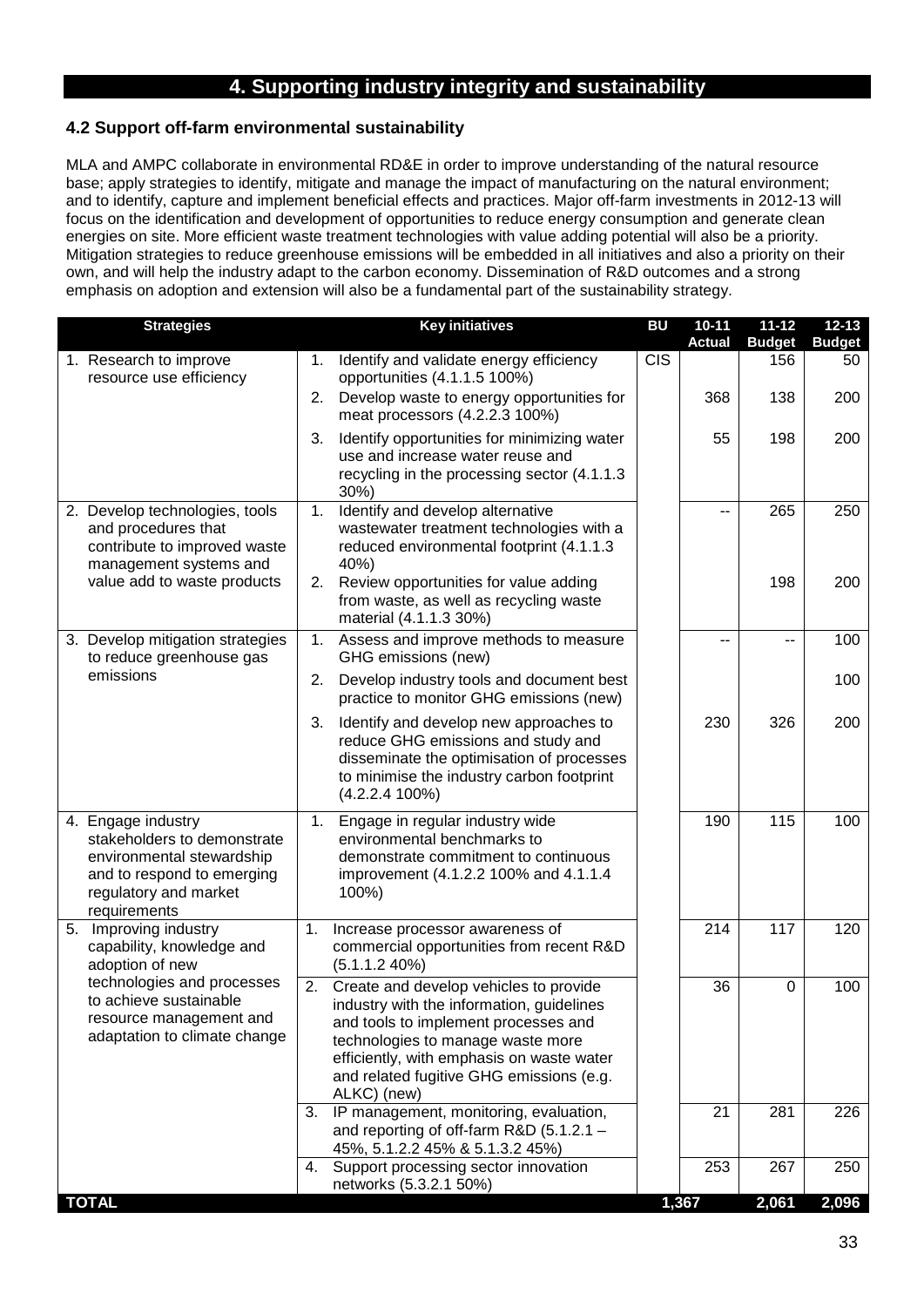#### **Key milestones**

- Define and/or validate new technologies or processes capable of reducing the total cost of electricity for meat plants by 2%
- Demonstrate and/or validate new technologies or processes capable of reducing abattoir water consumption by 2%
- Pilot system of new technology developments to reduce wastewater-related environmental footprint in the processing sector are designed, built and in operation (subject to 2011-12 results)
- Complete new environmental benchmark and ready for publishing
- A dissemination and custodian vehicle is identified and agreed to host an anaerobic lagoon knowledge centre
- At least two off-farm pre commercial innovations have achieved at least 80% of their annual adoption strategy targets, including associated cost benefit analyses

| <b>Sector</b> |   | 2011-12<br>2012-13 budget |     |     |     |     | <b>Totals</b> |       |
|---------------|---|---------------------------|-----|-----|-----|-----|---------------|-------|
|               |   | budget                    |     |     |     |     | b             |       |
| Processor     |   | 1031                      | 225 | 225 | 200 | 50  | 348           | 1,048 |
| Government    | D | 1031                      | 225 | 225 | 200 | 50  | 348           | 1,048 |
| <b>TOTAL</b>  |   | 2061                      | 450 | 450 | 400 | 100 | 696           | 2,096 |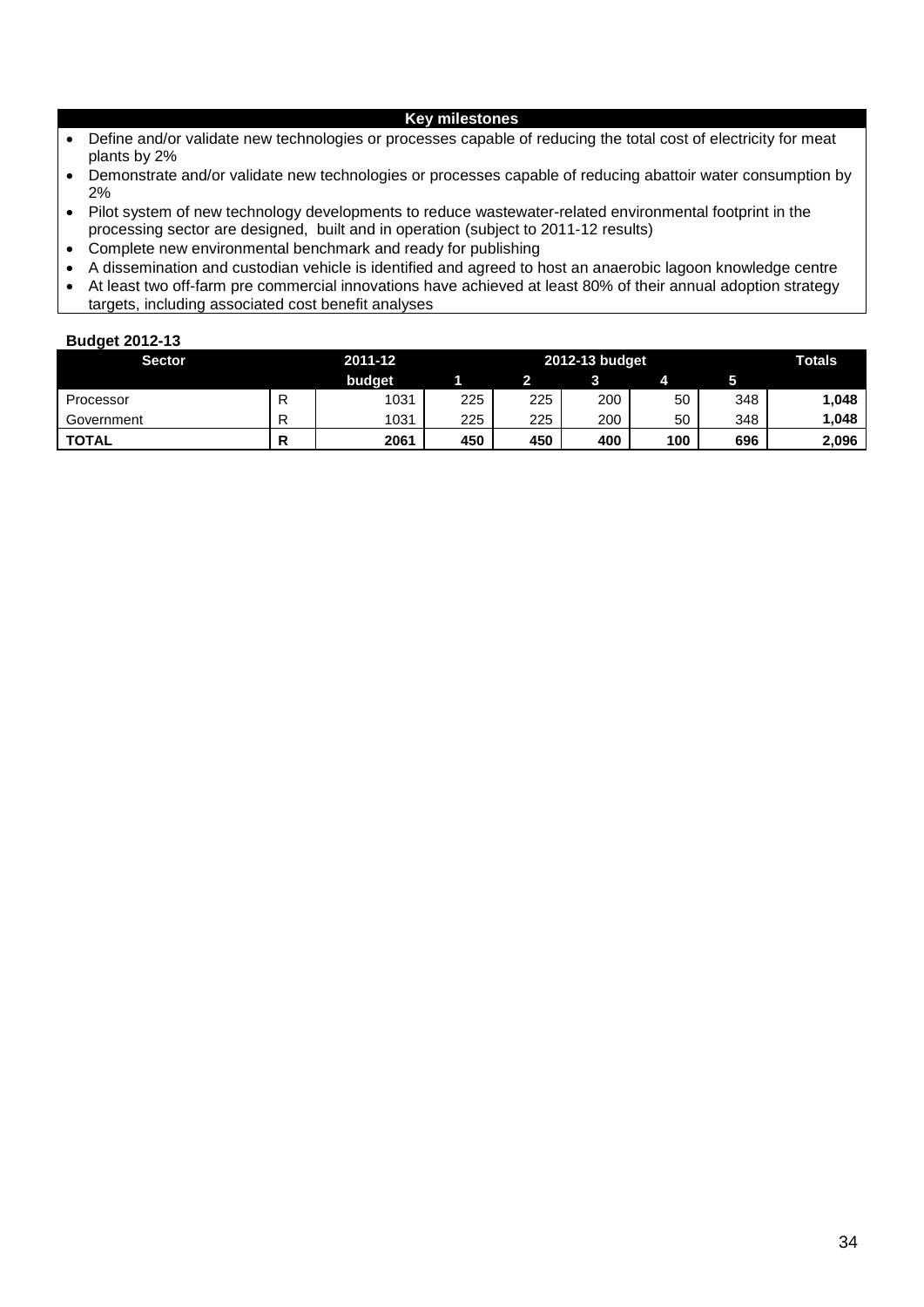# **4. Support industry integrity and sustainability**

### **4.3 Support industry to make continued improvement in animal welfare without reducing productivity levels**

Community expectations around animal welfare standards for food producing animals have increased both within Australia and in overseas markets. Under this objective, MLA's R&D will focus on creating cost effective opportunities to industry to support continuous improvements in the welfare of livestock raised, handled, transported and processed in Australia; minimise the potential for trade and market access being interrupted; address consumer and regulatory concerns with science that will facilitate informed policy decisions; and assist the red meat industry to respond quickly to emerging issues. In 2012-13, projects will be initiated to address priorities arising from a new fiveyear plan, including to investigate needleless injectors for applying analgesics. Furthermore, animal welfare standards will continue to be promoted and measured on farm and at processing establishments.

| <b>Strategy</b>                                                                                                    | <b>Key initiatives</b>                                                                                  | <b>BU</b>  | $10 - 11$<br><b>Actual</b> | $11 - 12$<br><b>Budget</b> | $12 - 13$<br><b>Budget</b> |
|--------------------------------------------------------------------------------------------------------------------|---------------------------------------------------------------------------------------------------------|------------|----------------------------|----------------------------|----------------------------|
| Manage and improve<br>1.<br>livestock welfare to meet                                                              | Increase uptake and demonstration of<br>1.<br>welfare best practices on farms (4.3.1.1)                 | LPI        | 232                        | 428                        | 110                        |
| community expectations                                                                                             | Reduce mortality rates on farms (new)<br>2.                                                             |            | 0                          | 0                          | 400                        |
|                                                                                                                    | 3.<br>Investigate and improve the<br>management of key feedlot welfare<br>issues (4.3.1.3)              |            | 158                        | 614                        | 238                        |
|                                                                                                                    | Develop replacements for aversive<br>4.<br>procedures (4.3.1.2 50%)                                     |            | 84                         | 282                        | 203                        |
|                                                                                                                    | Develop ways to minimise the pain of<br>5.<br>aversive procedures (4.3.1.2 50%)                         |            | 84                         | 282                        | 440                        |
| 2.<br>Manage and improve<br>livestock welfare at<br>processing establishments<br>to meet community<br>expectations | 1. Promote adoption of new processor<br>animal welfare standard and measure<br>implementation (4.3.2.1) | <b>TES</b> | 18                         | 54                         | 54                         |
| TOTAL                                                                                                              |                                                                                                         |            | 576                        | 1,660                      | 1.443                      |

#### **Key milestones**

- Develop a nationally-agreed standard to score the body condition of beef cattle
- The polled gene test developed in Beef CRC III commercially delivered for Brahman and other breeds
- Demonstrate practical use of non-surgical alternatives to spaying
- Develop practical procedures that facilitate improved surgical husbandry practices in beef herds
- Innovative tools and products available to control predators on farm to decrease mortality

| <b>Sector</b>   |   | 2011-12 | 2012-13 budget |    | <b>Totals</b> |
|-----------------|---|---------|----------------|----|---------------|
|                 |   | budget  |                |    |               |
| Mutton          | R | 27      | 16             |    | 16            |
| Lamb            | R | 185     | 389            |    | 389           |
| Grassfed cattle | R | 280     | 171            |    | 171           |
| Grainfed cattle | R | 307     | 119            |    | 119           |
| Processor       | R | 27      |                | 27 | 27            |
| Goat            | R |         |                |    |               |
| Government      | R | 830     | 695            | 27 | 722           |
| <b>TOTAL</b>    | R | 1,660   | 1,390          | 54 | 1,443         |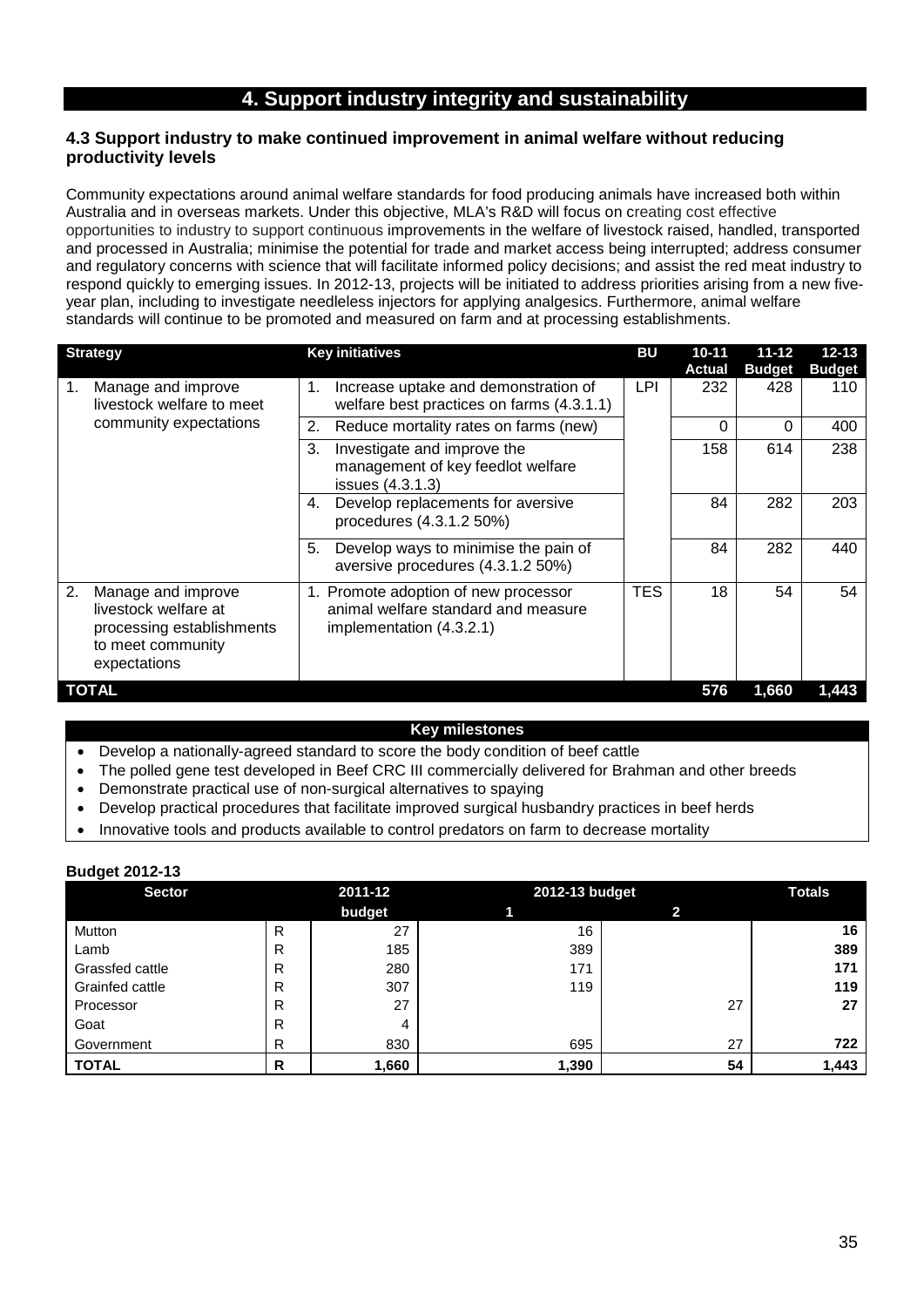# **4. Supporting industry integrity and sustainability**

# **4.4 Support industry's effective engagement with the community**

The Australian public are generally supportive and have a high level of trust in the red meat industry and particularly in Australian livestock producers, however increased media focus on animal welfare and the environmental impact of red meat production threatens consumer confidence in our industry. To reinforce the existing community trust, the community engagement program will support industry representative bodies and individual producers to authentically communicate the integrity of livestock production practices in Australia and the commitment of the industry to improvements underpinned by solid science.

| <b>Strategy</b>                                                                                                                                                                                                        | <b>Key initiatives</b>                                                                                                                                                                                                                                                                          | <b>BU</b>  | $11 - 12$<br>Budget# | $12 - 13$<br><b>Budget</b> |
|------------------------------------------------------------------------------------------------------------------------------------------------------------------------------------------------------------------------|-------------------------------------------------------------------------------------------------------------------------------------------------------------------------------------------------------------------------------------------------------------------------------------------------|------------|----------------------|----------------------------|
| Support the<br>industry to maintain<br>the community's<br>trust and<br>confidence in the<br>integrity and ethics<br>of the Australian<br>red meat industry<br>by building<br>knowledge and<br>providing<br>experience. | Build knowledge of the red meat industry through<br>1.<br>participation at the Royal Shows with the creation of a<br>'Target 100' destination to communicate the industry's<br>sustainability credentials                                                                                       | <b>ICE</b> |                      | 533                        |
|                                                                                                                                                                                                                        | Provide materials and resources to school students<br>2.<br>including Virtual Farm online tool, Picasso cows and work<br>via the Primary Industries Education Foundation to get<br>food production information embedded within the school<br>curriculum                                         |            |                      | 296                        |
|                                                                                                                                                                                                                        | 3.<br>Build community awareness of the industry's sustainable<br>farming practices throughout the year with 'Target 100'<br>communications, advertising, events and farm<br>experiences.                                                                                                        |            |                      | 965                        |
|                                                                                                                                                                                                                        | Facilitate the opportunities for industry to develop<br>4.<br>relationships with NGOs and key influencers to ensure<br>they are aware of the industry's sustainability goals and<br>initiatives                                                                                                 |            |                      | 40                         |
|                                                                                                                                                                                                                        | 5.<br>Conduct consumer research to identify emerging<br>community concerns and benchmark community attitudes<br>on the red meat industry across the areas of sustainability                                                                                                                     |            |                      | 90                         |
| To equip and<br>empower producers<br>and their<br>representatives to<br>build our industry's                                                                                                                           | 1.<br>Prepare research-based print and online materials to<br>ensure the industry is aware of the key sustainability<br>issues, and has prepared industry representative bodies<br>to proactively position and respond on ethical production<br>issues including environment and animal welfare |            |                      | 260                        |
| reputation through<br>facts and<br>engagement                                                                                                                                                                          | Conduct social media workshops,<br>2.<br>events and provide online tools to<br>enable producers to up skill and actively<br>engage in social media                                                                                                                                              |            |                      | 180                        |
| <b>TOTAL</b>                                                                                                                                                                                                           |                                                                                                                                                                                                                                                                                                 |            | 2,363                | 2,364                      |

# This imperative has undergone significant changes within the program and strategies hence direct comparisons by previous years' strategies could not be provided

### **Key milestones**

• Increase engagement in Target 100 by 10% through the key platforms of the website, social media channels and events

• 100 producers actively engage with industry advocacy activities utilising MLA-developed resources

• The percentage of consumers stating they are reducing red meat consumption due to environmental reasons maintained below 5%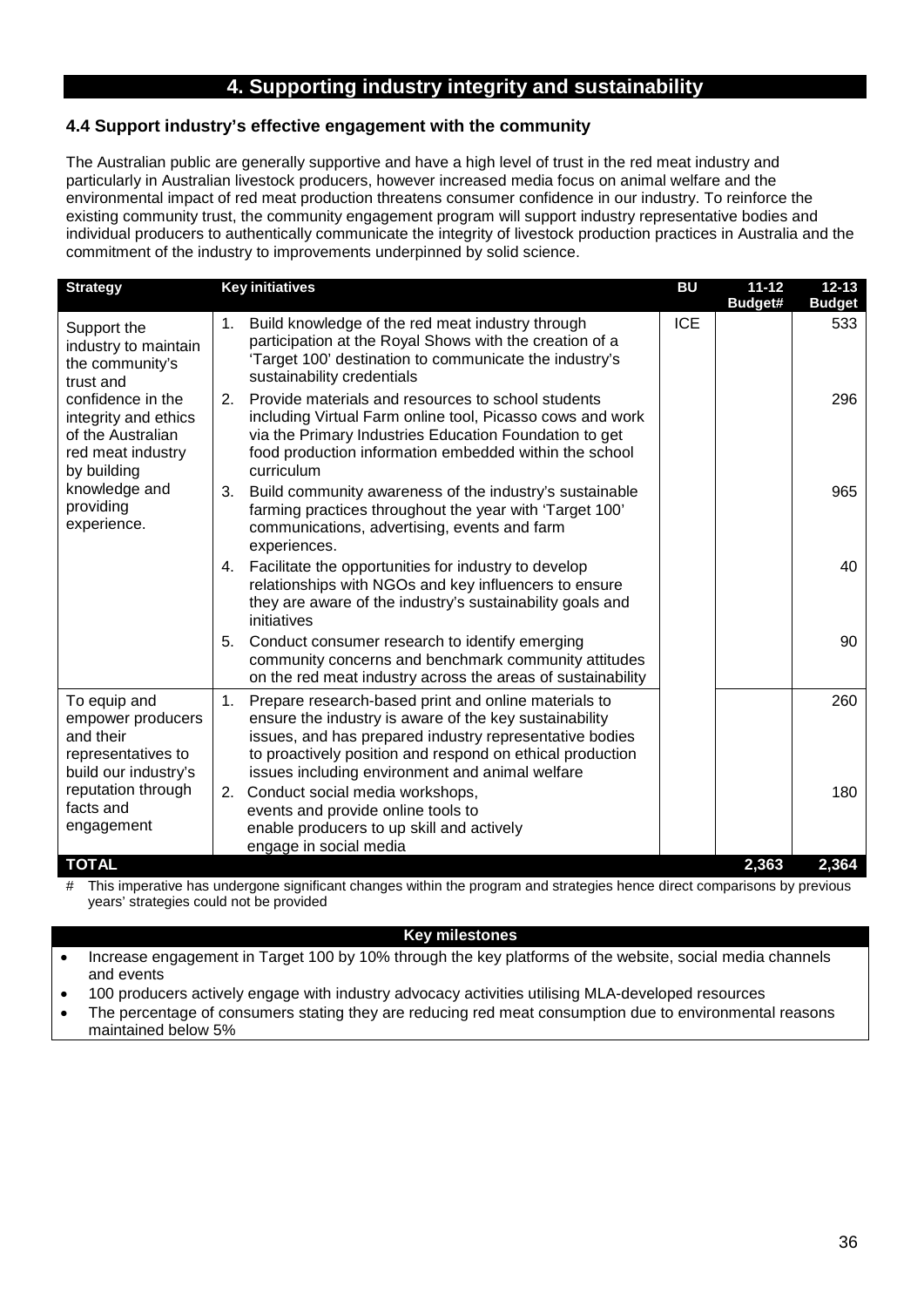| <b>Sector</b>          |              | 2011-12 | 2012-13 budget |     | <b>Totals</b> |  |  |  |
|------------------------|--------------|---------|----------------|-----|---------------|--|--|--|
|                        |              | budget  |                | 2   |               |  |  |  |
| Mutton                 | $\mathsf{R}$ | 2       |                | 2   |               |  |  |  |
|                        | M            | 89      | 35             | 8   | 43            |  |  |  |
| Lamb                   | R            | 7       | 6              | 2   | 8             |  |  |  |
|                        | M            | 336     | 331            | 52  | 383           |  |  |  |
| <b>Grassfed Cattle</b> | R            | 30      | 20             | 10  | 30            |  |  |  |
|                        | M            | 1,484   | 1,227          | 255 | 1,482         |  |  |  |
| <b>Grainfed Cattle</b> | R            | 4       | 2              | 2   |               |  |  |  |
|                        | M            | 222     | 165            | 57  | 222           |  |  |  |
| Processor              | R            | 24      | 15             | 9   | 24            |  |  |  |
|                        | M            | 98      | 80             | 18  | 98            |  |  |  |
| Government             | R            | 67      | 43             | 25  | 68            |  |  |  |
| <b>Subtotal</b>        | R            | 134     | 86             | 50  | 136           |  |  |  |
| Subtotal               | M            | 2,229   | 1,838          | 390 | 2,228         |  |  |  |
| <b>TOTAL</b>           |              | 2,363   | 1,924          | 440 | 2,364         |  |  |  |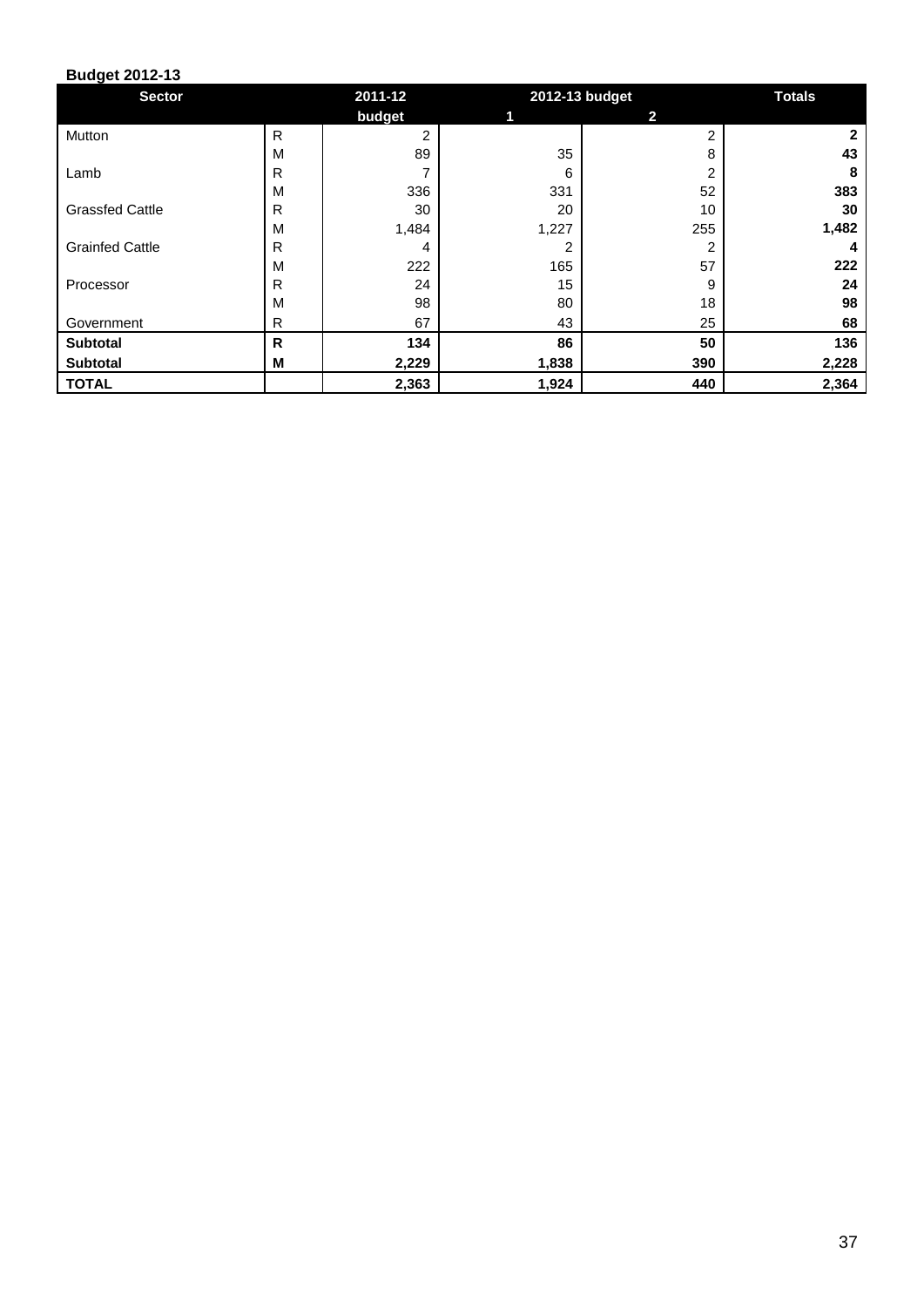# **4. Supporting industry integrity and sustainability**

# **4.5 Develop sustainable innovation capability within the industry and its service providers**

For the red meat industry to be sustainable, a culture of innovation at all levels is critical. This will only occur if people within organisations have the necessary capabilities to grow, sustain and measure innovation. Therefore MLA's primary focus within this broad area is to specifically address the need for appropriately skilled people to support the industry's innovation and R&D strategies, both at the enterprise level and within the research provider community. MLA will continue to work with key stakeholders and providers to implement long term plans to address these identified and agreed capability gaps. Specifically this strategy will focus on enhancing science and technical skills within enterprises/supply chains, to support the development and adoption of new knowledge and technology innovations; increasing general innovation skills within enterprises/supply chains; and ensuring long-term R&D capability is available in required disciplines within the R&D provider community. In 2012-13 investments include undergraduate, graduate, postgraduate and postdocs funding support, industry network and leadership training and providing early career opportunities for young scientists.

| <b>Strategy</b>                                                     | <b>Key initiatives</b>                                                                                                                                              | <b>BU</b>  | $10 - 11$<br><b>Actual</b> | $11 - 12$<br><b>Budget</b> | $12 - 13$<br><b>Budget</b> |
|---------------------------------------------------------------------|---------------------------------------------------------------------------------------------------------------------------------------------------------------------|------------|----------------------------|----------------------------|----------------------------|
| 1. Work with stakeholders<br>to promote opportunities               | Attract and retain professionals to address<br>1.<br>agreed industry capability gaps                                                                                | <b>CIS</b> | 35                         | 116                        | 120                        |
| for innovative people<br>across the industry                        | Develop programs to showcase industry<br>2.<br>opportunities and career paths to attract<br>required disciplines from tertiary institutions<br>and other industries | <b>CIS</b> | 98                         |                            | 120                        |
|                                                                     | Explore indigenous engagement and<br>3.<br>employment opportunities (5.2.1.4)                                                                                       | <b>CIS</b> | 52                         | 52                         | 52                         |
| 2. Collaborate with industry                                        | 1.<br>Industry skills development programs                                                                                                                          | <b>CIS</b> | 40                         | 190                        | 100                        |
| to implement<br>professional and skills                             | 2.<br>Processor scholarship and network<br>programs                                                                                                                 | <b>CIS</b> | 303                        | 432                        | 350                        |
| development programs                                                | Producer leadership training, scholarships<br>3.<br>and placement programs                                                                                          | LPI        | 332                        | 240                        | 56                         |
| 3.<br>Support the<br>development of essential<br>science, research, | Build professional capability and scientific<br>1.<br>knowledge of RD&E providers in key on<br>farm discipline (5.2.4.1)                                            | LPI        | 876                        | 1048                       | 860                        |
| technical and extension<br>capabilities (5.2.4)                     | 2. Build capability and knowledge of science<br>and technology service providers in key off-<br>farm disciplines (5.2.4.2)                                          | <b>CIS</b> |                            |                            | 100                        |
| <b>TOTAL</b>                                                        |                                                                                                                                                                     |            | 1,736                      | 2,078                      | 1,758                      |

# **Key milestones**

- Provide a minimum of two scholarship opportunities in each of the (on-farm) categories of industry leadership; graduate and post-doctoral scientific capability; and undergraduate training and placement
- Provide delivery of a minimum of three scholarship (off farm) programs
- Deliver at least two programs to attract agreed skills into industry (off farm)

| <b>Sector</b>   |   | 2011-12 |     | <b>Totals</b> |     |       |  |
|-----------------|---|---------|-----|---------------|-----|-------|--|
|                 |   | budget  |     | 2             | 3   |       |  |
| Mutton          | R | 30      |     |               | 22  | 22    |  |
| Lamb            | R | 214     |     |               | 174 | 174   |  |
| Grassfed cattle | R | 274     |     |               | 157 | 157   |  |
| Grainfed cattle | R | 170     |     | 28            | 74  | 102   |  |
| Processor       | R | 349     | 146 | 225           | 50  | 421   |  |
| Goat            | R |         |     |               | 3   |       |  |
| Government      | R | 1,039   | 146 | 253           | 480 | 879   |  |
| I TOTAL         | R | 2,078   | 292 | 506           | 960 | 1,758 |  |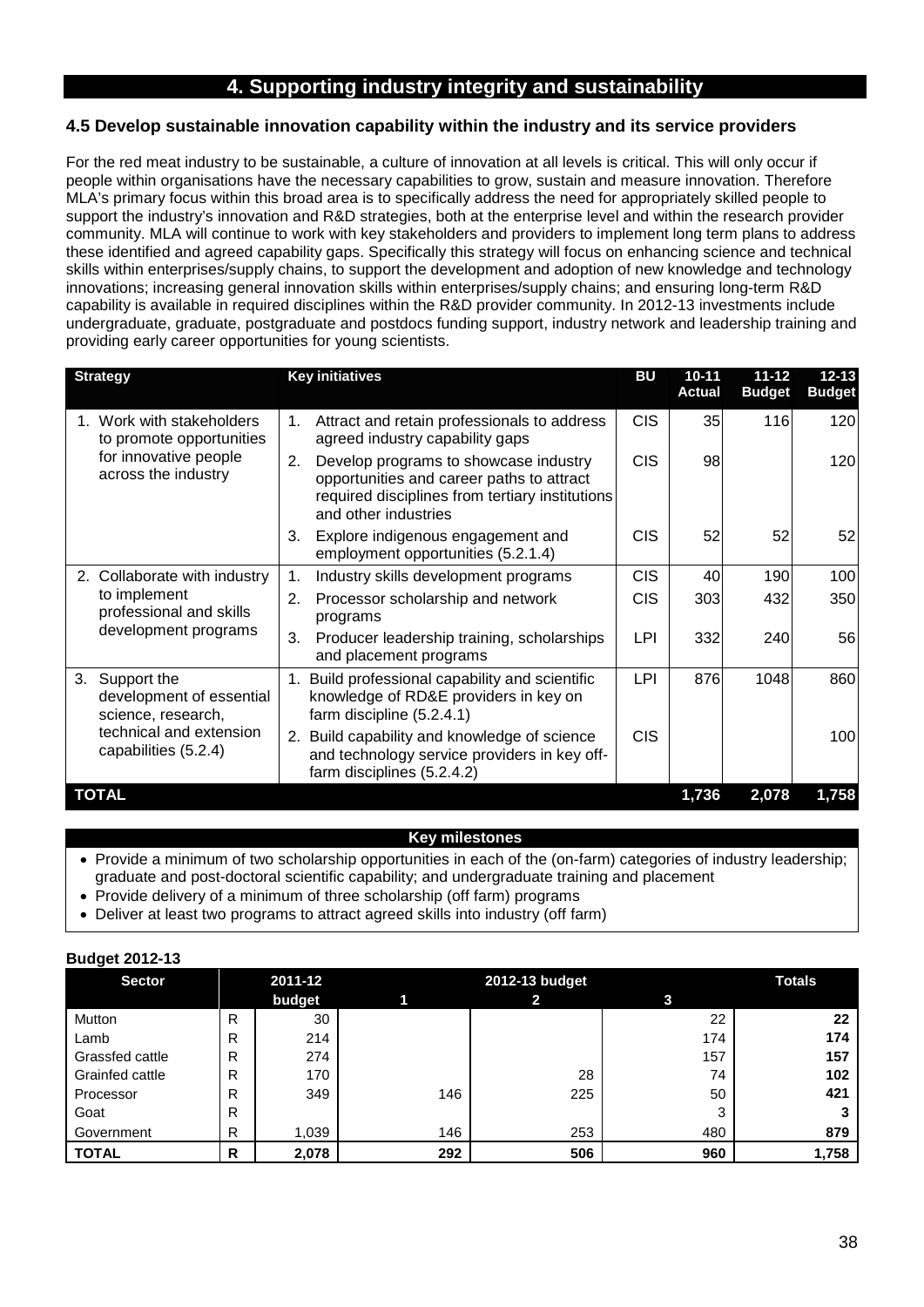# **Supporting imperatives**

### **5.1 Stakeholder communication and reporting**

As the industry service company, MLA is the recipient of significant funds derived from livestock transaction levies and government contributions. As such MLA is accountable to a range of stakeholders and must be diligent and transparent in its corporate reporting activities and member services to facilitate easy access to information about the return on investment in MLA R&D and marketing programs. The company also has a range of corporate reporting requirements under MLA's Deed of Agreement with the Australian Government, the *Corporations Act*, and agreements with the peak industry councils. Reporting activities include the Annual General Meeting, *Annual report*, *Corporate plan* and *Annual operating plan*.

| <b>Strategy</b>                                       | <b>Key initiatives</b>                                                                                                                                            | BU   | $10 - 11$<br><b>Actual</b> | $11 - 12$<br><b>Budget</b> | $12 - 13$<br><b>Budget</b> |
|-------------------------------------------------------|-------------------------------------------------------------------------------------------------------------------------------------------------------------------|------|----------------------------|----------------------------|----------------------------|
| 1. Delivering best<br>practice corporate<br>reporting | 1. Develop a set of corporate publications and an<br>annual general meeting that communicate<br>opportunities for members and meet MLA<br>governance requirements | ICE. | 429                        | 419                        | 472                        |
| 2. Member services<br>and stakeholder<br>engagement   | 1. Grow membership and improve their<br>responsiveness by providing targeted services<br>and stakeholder engagement (50% moved to<br>$3.5$ ) (old $6.1.3.2$ )     |      | 456                        | 419                        | 448                        |
| TOTAL                                                 |                                                                                                                                                                   |      | 885                        | 917                        | 920                        |

#### **Key milestones**

• MLA *Annual report* achieves a gold award from Australasian Reporting Awards

• Increase MLA membership to 49,000 producers (currently 48,000)

• Increase member rating for the statement "MLA is easily contactable" from 3.6 to 3.7 out of 5

| ັ<br><b>Sector</b> |   | 2011-12 |     | 2012-13 budget |     |  |  |  |  |  |  |
|--------------------|---|---------|-----|----------------|-----|--|--|--|--|--|--|
|                    |   | budget  |     | 2              |     |  |  |  |  |  |  |
| Mutton             | R | 12      | 5   | ົ              |     |  |  |  |  |  |  |
|                    | M | 11      | 5   | 3              | 8   |  |  |  |  |  |  |
| Lamb               | R | 57      | 38  | 28             | 66  |  |  |  |  |  |  |
|                    | M | 157     | 97  | 64             | 161 |  |  |  |  |  |  |
| Grassfed cattle    | R | 93      | 56  | 46             | 102 |  |  |  |  |  |  |
|                    | M | 391     | 196 | 172            | 368 |  |  |  |  |  |  |
| Grainfed cattle    | R |         | 3   |                | 4   |  |  |  |  |  |  |
|                    | M | 22      | 10  |                | 17  |  |  |  |  |  |  |
| Goat               | R |         |     |                |     |  |  |  |  |  |  |
|                    | м |         |     |                |     |  |  |  |  |  |  |
| Government         | R | 167     | 104 | 78             | 182 |  |  |  |  |  |  |
| <b>Subtotal</b>    | R | 335     | 208 | 156            | 364 |  |  |  |  |  |  |
| <b>Subtotal</b>    | М | 582     | 309 | 247            | 556 |  |  |  |  |  |  |
| <b>TOTAL</b>       |   | 917     | 517 | 403            | 920 |  |  |  |  |  |  |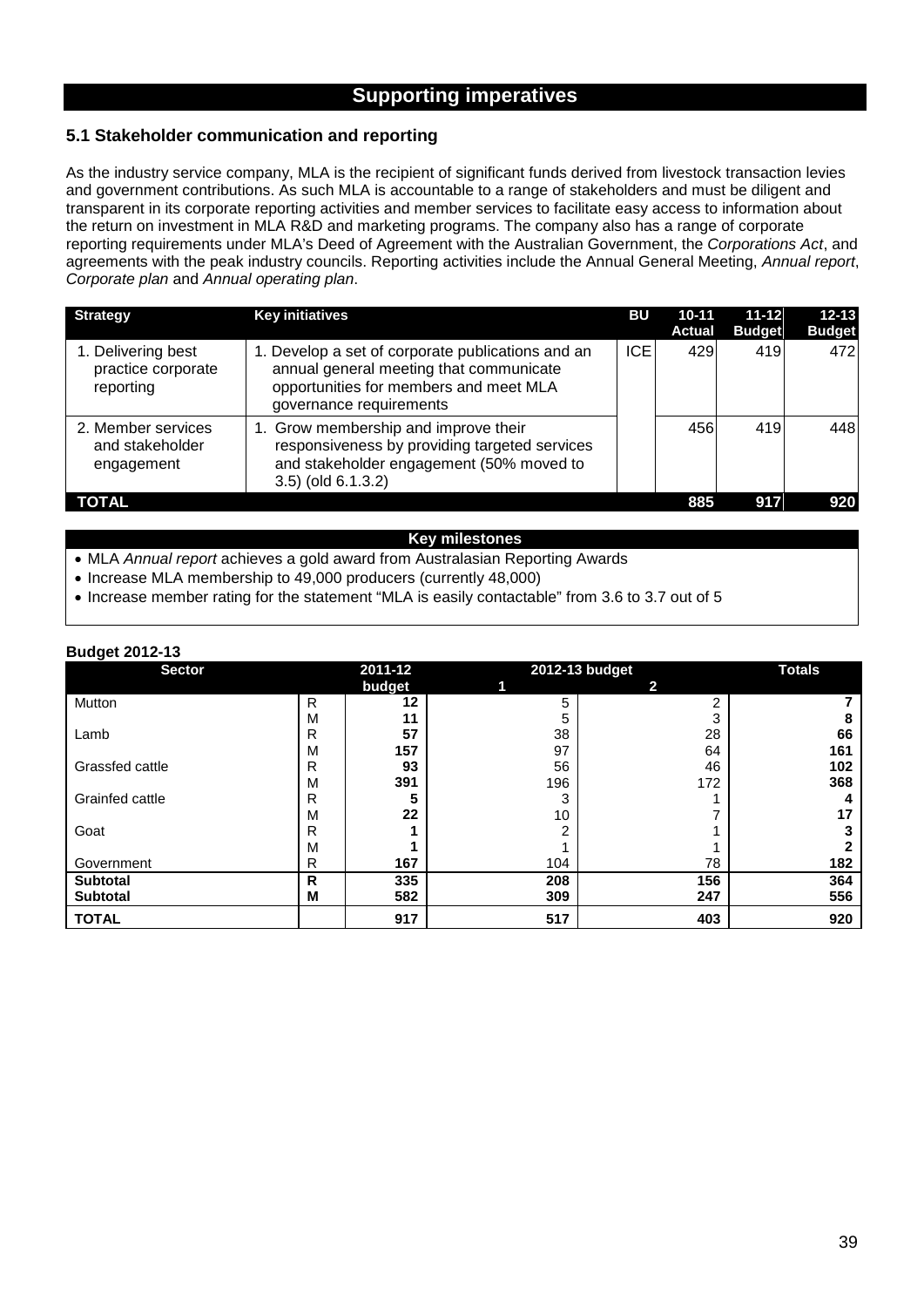# **5.2 Corporate services**

Encompassing the board, executive, finance, legal, human resources, information technology and other MLA funded initiatives, the corporate services business unit provides support services, risk management, governance, budget and planning and reporting functions to MLA management and stakeholders as well as ensuring compliance with statutory and other corporate obligations.

| <b>Strategy</b>                                   | <b>Key initiatives</b>                                                                                                                                                                                                                                                       |
|---------------------------------------------------|------------------------------------------------------------------------------------------------------------------------------------------------------------------------------------------------------------------------------------------------------------------------------|
| 1. Board and executive                            | 1. The board and executive oversee and determine policies consistent with<br>the company's strategic plan and exercise direction and governance over<br>resources and the way in which the strategies are implemented                                                        |
| 2. Finance                                        | 1. The provision of accurate, timely and meaningful information to<br>management and stakeholders, managing financial risks, providing support<br>for the budget and planning process and ensuring internal controls are in<br>place while effectively supporting operations |
| 3. Human resources and<br>administration          | 1. Provide services throughout the employment lifecycle to realise the full<br>potential of our human resources to deliver value to the industry                                                                                                                             |
| 4. Information technology and<br>library services | 1. Provide infrastructure, applications and applications support to facilitate the<br>pursuit and realisation of organisational strategic objectives                                                                                                                         |
| 5. Legal                                          | 1. Provide legal support and advice to management on contractual and<br>commercial matters. Monitor compliance with statutory and other<br>regulations applicable to MLA's business and interaction with its<br>stakeholders                                                 |
| 6. Undistributed costs                            | 1. Cover costs that relate to the company as a whole, but which are not<br>distributed to the key programs. They include insurance, repairs and<br>maintenance, depreciation and member registry costs                                                                       |
| 7. Levy collection                                | 1. Levy collection costs                                                                                                                                                                                                                                                     |
| 8. Performance evaluation and<br>benchmarking     | 1. Measure the effectiveness of MLA's programs and the efficiency of services<br>provided. Evaluations to be conducted on at least three programs in 2010-<br>11 costs are allocated against the individual programs evaluated                                               |

### **Key milestones**

- Clean audit report received
- Internal audit program delivered to the satisfaction of the Audit and Risk Committee
- Compliance with the Deed of Agreement and statutory obligations
- Three MLA program evaluations accepted for publication
- Voluntary staff turnover being not greater than 1% above the national average for professional staff
- (Hewitt's)

| <b>Sector</b>          |   | 2011-12 |       | 2011-12 budget |                |       |     |       |       |                |        |  |  |  |
|------------------------|---|---------|-------|----------------|----------------|-------|-----|-------|-------|----------------|--------|--|--|--|
|                        |   | budget  | 1     | 2              | 3              | 4     | 5   | 6     | 7     | 8              |        |  |  |  |
| Mutton                 | R | 66      | 13    | 5              | 5              | 18    |     | 12    |       | $\overline{2}$ | 56     |  |  |  |
|                        | M | 112     | 14    | 6              | 6              | 20    |     | 14    | 25    | 2              | 88     |  |  |  |
| Lamb                   | R | 447     | 116   | 47             | 49             | 159   |     | 112   |       | 19             | 509    |  |  |  |
|                        | M | 1,442   | 283   | 116            | 119            | 390   | 17  | 275   | 368   | 47             | 1,615  |  |  |  |
| <b>Grassfed Cattle</b> | R | 614     | 152   | 62             | 64             | 209   | 9   | 147   |       | 25             | 668    |  |  |  |
|                        | M | 3,211   | 605   | 248            | 254            | 831   | 35  | 587   | 700   | 99             | 3,360  |  |  |  |
| <b>Grainfed Cattle</b> | R | 142     | 36    | 15             | 15             | 49    | 2   | 35    |       | 6              | 156    |  |  |  |
|                        | M | 407     | 73    | 30             | 31             | 100   | 4   | 71    | 100   | 12             | 421    |  |  |  |
| Goat                   | R | 14      | 5     | $\overline{2}$ | $\overline{2}$ |       | 0   | 5     |       |                | 21     |  |  |  |
|                        | M | 19      | 3     |                |                | 4     | 0   | 3     | 7     | 0              | 20     |  |  |  |
| External               | M | 3,350   | 773   | 317            | 325            | 1,063 | 45  | 750   |       | 127            | 3,400  |  |  |  |
| Government             | R | 1,285   | 321   | 131            | 135            | 441   | 19  | 311   |       | 53             | 1,411  |  |  |  |
| <b>Subtotal</b>        | R | 2,568   | 642   | 262            | 270            | 882   | 38  | 622   |       | 106            | 2,821  |  |  |  |
| <b>Subtotal</b>        | M | 8,542   | 1,752 | 718            | 736            | 2,407 | 102 | 1,700 | 1,200 | 288            | 8,904  |  |  |  |
| <b>TOTAL</b>           |   | 11,110  | 2,395 | 980            | 1,006          | 3,289 | 140 | 2,322 | 1,200 | 394            | 11,725 |  |  |  |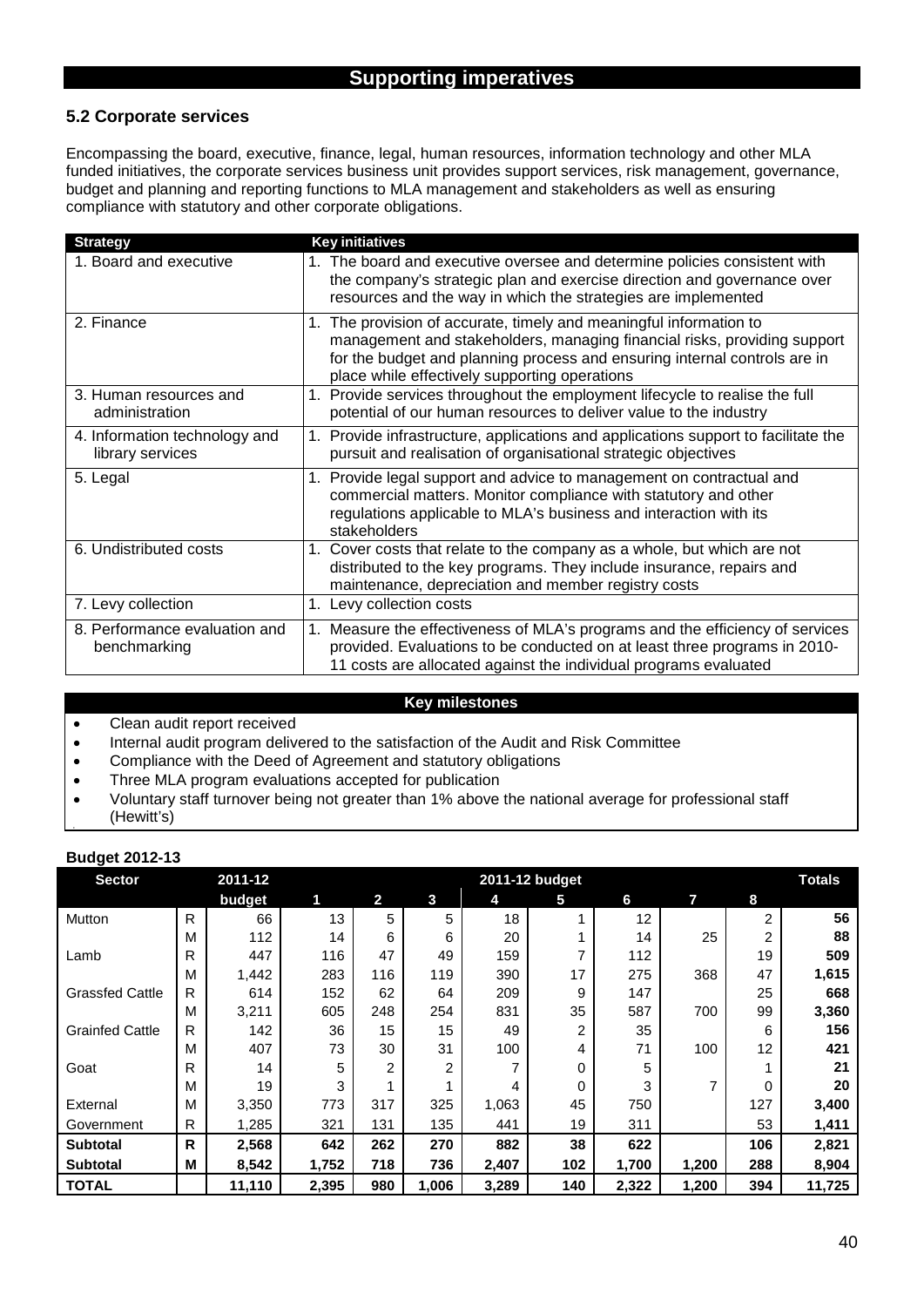# **8.0 AUS-MEAT**

AUS-MEAT is an independent company limited by guarantee and jointly owned by the Australian Meat Processor Corporation (AMPC) and MLA. The board is made up of two members from each of the owner organisations and an independent chairman. The funding reflected below is only that injected by MLA, with AMPC making its equal contribution directly to AUS-MEAT. AUS-MEAT operations are split into two areas, the standards division (AUS-MEAT) and the services division (AUS-QUAL). Industry levies are only provided to fund the standards division. All costs incurred by the services division are met from revenues and from previous industry transition capitalisation. The services division is budgeted to be self-funding, as per the original business plan.

| <b>Sector</b>       |   | 2011-12 budget | 2012-13 budget | <b>Totals</b> |
|---------------------|---|----------------|----------------|---------------|
| Mutton              | M | 46             | 46             | 46            |
| Lamb                | M | 69             | 69             | 69            |
| <b>Grass Cattle</b> | M | 401            | 401            | 401           |
| <b>Grain Cattle</b> | M | 59             | 59             | 59            |
| <b>TOTAL</b>        | M | 575            | 575            | 575           |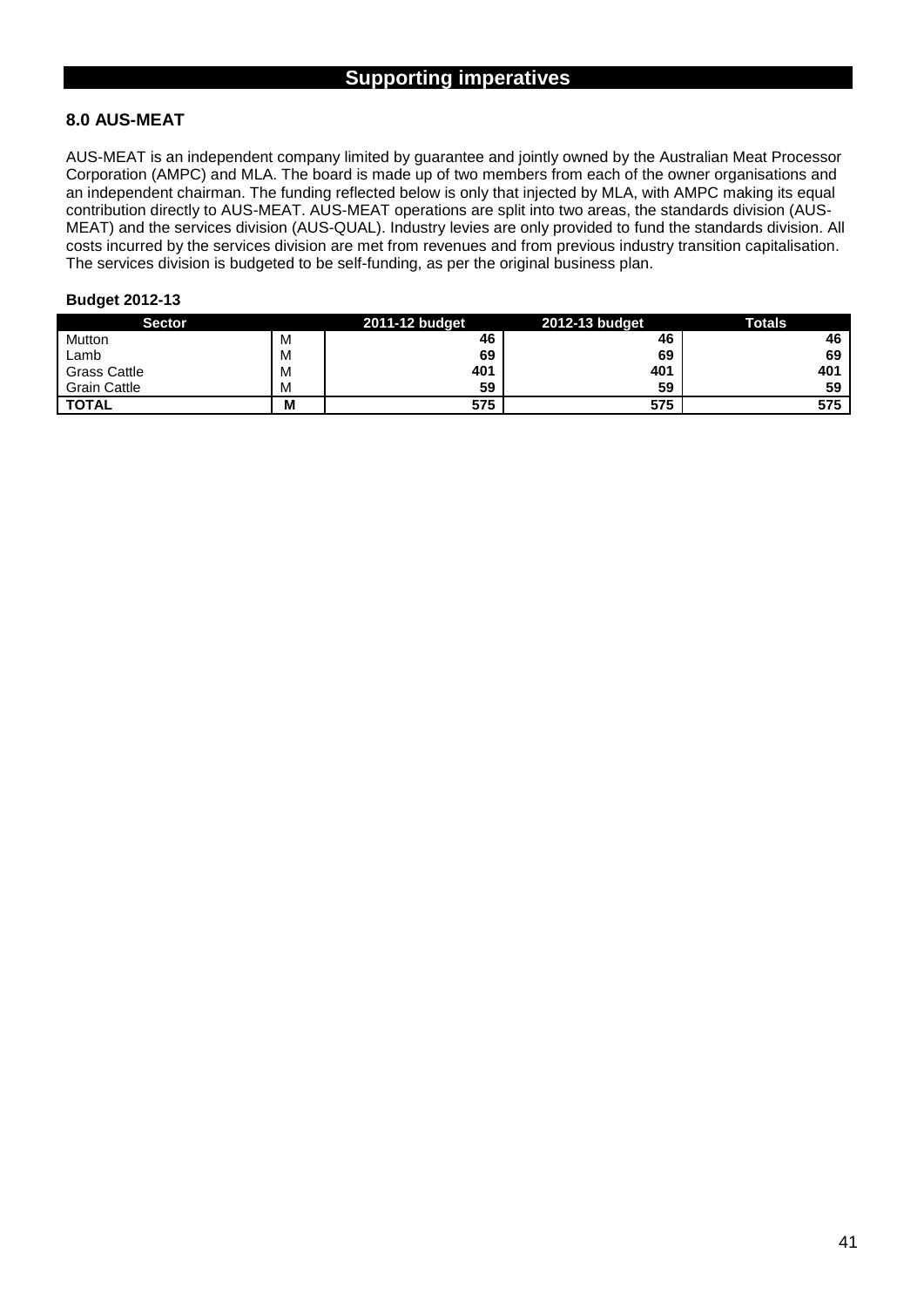# **9.0 MLA Donor Company (R&D partnerships)**

A fully-owned MLA subsidiary, MLA Donor Company Limited provides a vehicle for attracting voluntary commercial investment from individual enterprises that share a mutual interest with MLA to co-invest in innovation initiatives that will deliver benefit to the Australian red meat industry. Since inception in 1999, the MDC R&D partnership program has engaged enterprises from all parts of the industry supply chain including processors, value-adders, breed societies, large pastoral companies and technology providers. MDC has also formed international alliances which have assisted in accelerating Australia's access to valuable intellectual property at much lower cost than would otherwise have been possible. Current value of projects in progress within the R&D partnership portfolio is \$130 million with an anticipated total expenditure in 2012-13 of approximately \$22 million. MDC initiatives are clearly integrated with the overall objectives of MLA's five-year *Corporate plan.* In broad terms, the objectives of MDC initiatives include: to significantly increase the level of enterprise investment in innovation in the Australian red meat industry; to enhance the outcomes of commercially focused innovation thereby ensuring quantifiable benefit to individual enterprises and ultimately to the industry overall; to accelerate the commercialisation of R&D, adding to the quantum of innovations available to the industry; and to assist the Australian red meat industry to develop an innovation culture and capability.

| <b>Strategy and MLA AOP page</b>             | <b>Key initiatives</b>                                                                           |
|----------------------------------------------|--------------------------------------------------------------------------------------------------|
| 1. Developing new products (2.3)             | 1. Develop technologies to improve the range of application of co-                               |
|                                              | products as commercial ingredients                                                               |
|                                              | 2. Develop new technologies to enable transformation and value-                                  |
|                                              | adding of low value cuts                                                                         |
|                                              | 3. Improve industry capability, knowledge and adoption of innovation                             |
| 2. Increasing productivity on-farm<br>(3.1)  | 1. Beef Information Nucleus                                                                      |
| 3. Increasing productivity off-farm<br>(3.2) | 1. Develop new technologies and systems that improve productivity<br>and processing efficiencies |
|                                              | 2. Assist the processing sector to improve work health and safety                                |
|                                              | 3. Improve industry capability, knowledge and adoption of innovation                             |
| 4. Improving animal health and               | 1. Maintain Australia's favourable disease status by enhancing on-farm                           |
| bio-security (3.4)                           | and national/state/territory level bio-security/ surveillance programs                           |
|                                              | through collaborative projects; and investing in development of                                  |
|                                              | alternative practices to address key risks                                                       |
| 5. Building environmental                    | 1. Support processors in the development and implementation of                                   |
| sustainability and reducing                  | innovative waste treatment and waste to energy technologies                                      |
| greenhouse gasses in the                     | 2. Support processing sector innovation networks                                                 |
| processing sector (4.2)                      | 3. Improve industry capability, knowledge and adoption of innovation.                            |
| 6. Develop sustainable innovation            | 4. Industry skills development programs                                                          |
| capability within the industry and           | 5. Processor scholarship and network programs                                                    |
| its service providers (4.5)                  | 6. Build capability and knowledge of science and technology service                              |
|                                              | providers in key off-farm disciplines                                                            |
| 7. Developing industry innovation            | 1. Develop and deliver the CISp to program to current and new clients                            |
| capability $(4.2 \& 4.5)$                    | Develop innovation strategies with on farm and feedlot partners<br>2.                            |
|                                              | 3. Develop collaborative innovation programs that have a strong supply<br>chain focus            |
|                                              |                                                                                                  |

#### **Key milestones**

As MDC partnership projects are directly related to delivering against MLA's overall strategic plan, key deliverables have been included in the relevant KPI sections of this *Annual operating plan*

| <b>Sector</b> |     | 2011-12 budget | 2012-13 budget | <b>Totals</b> |
|---------------|-----|----------------|----------------|---------------|
| Processor     | ''  | 2,025          | .650           | .650          |
| External      | . . | 11,475         | 9,350          | 9,350         |
| Government    |     | 13,500         | 11,000         | 11,000        |
| <b>TOTAL</b>  |     | 27,000         | 22,000         | 22,000        |